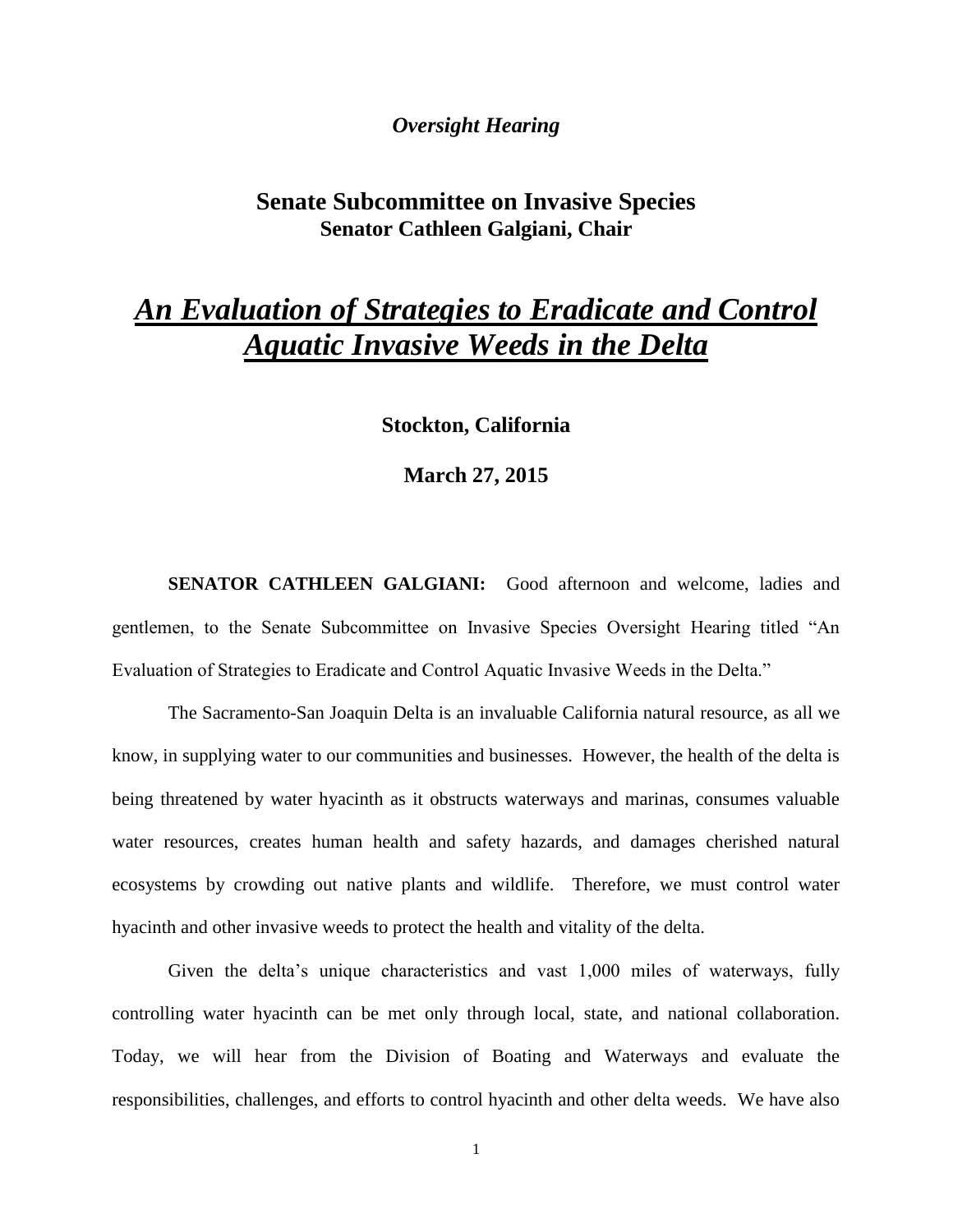invited USDA's Agricultural Research Service to discuss the activities of the areawide weed management program and the partnerships that this program has supported. Through these actions and any others discussed today, I hope that we can begin to harness water hyacinth and prevent it from destroying the beauty and health of our delta.

I thank everyone for being here today and for your interest in this important oversight hearing. I would like to invite anyone interested in providing testimony during the public comment period to please sign in with the sergeant at the back of the room. Thank you.

And now, I would like to invite our first witnesses to come forward, Mr. Christopher Conlin, Acting Deputy Director of California State Parks, Division of Boating and Waterways and Mr. Edward Hard, Environmental Program Manager, also from the Division of Boating and Waterways. Thank you for being here today with us.

**MR. CHRISTOPHER C. CONLIN:** Thank you for the opportunity to talk about what we're doing for your water hyacinth problem in the delta, as well as some of the other invasive weeds. I think we have a brief that if we can cue up real quick we can provide information to you and the rest of the audience. We're gonna talk about an integrated control strategy, which is a little bit different, I think, than what has been on previously to handle the aquatic weed problem in the delta. And you're gonna see physical evidence of that here today by testimony from the US Department of Agriculture, as well as in the audience we have several representatives from California Food and Agriculture. We also have representatives from NASA here that are helping us. And I know we're also being helped in this by NOAA. Several different agencies are coming into play. So that is the type of integrated strategy we're going to talk about here, as well as many state and local partners, to include the legislature and yourself.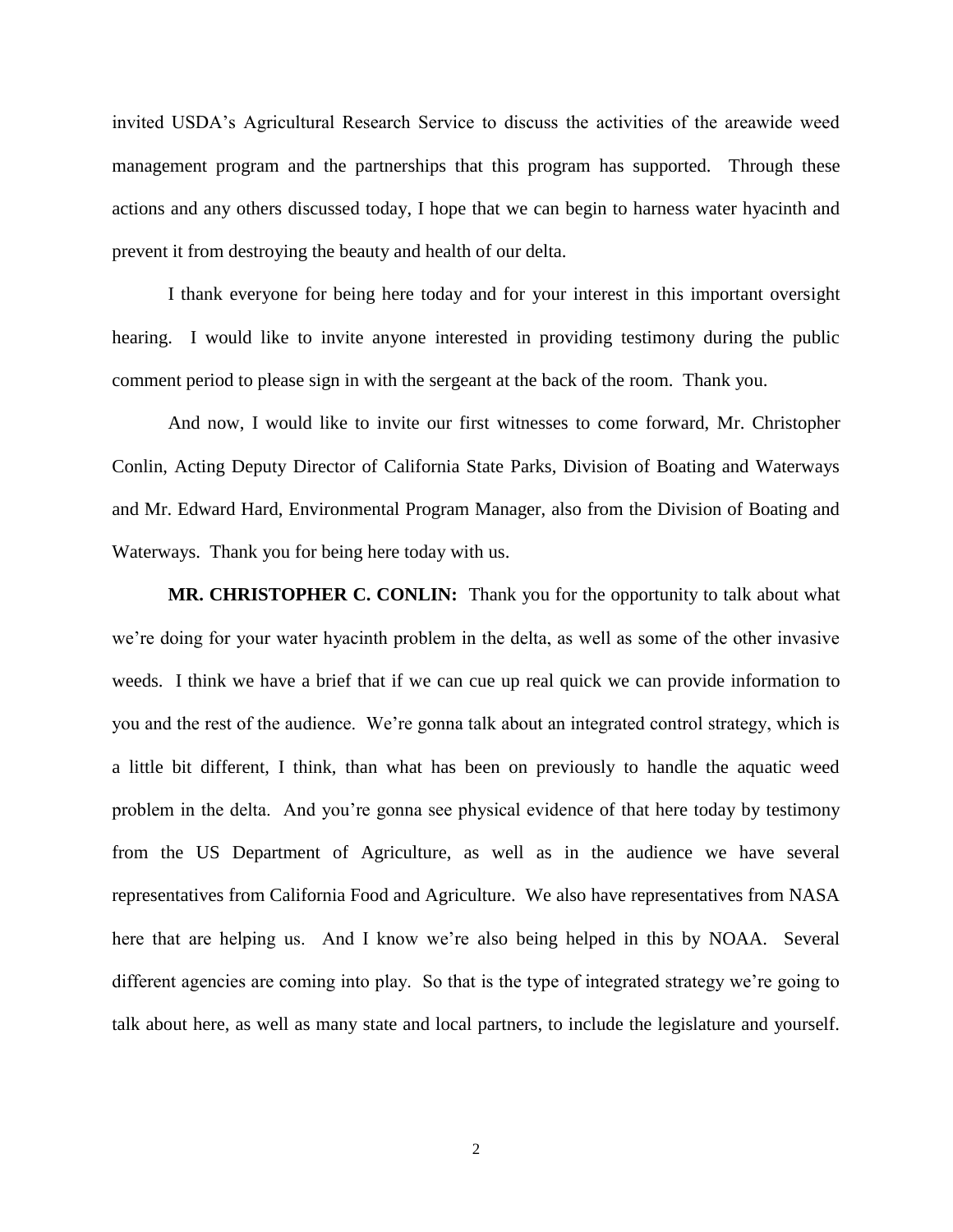We're getting a tremendous amount of invaluable help, and that is getting us to the point we need to be, we think.

Next slide, please. Okay, a quick overview of what our program is and is not. It is a control program, not an eradication program. This is not because we don't want to eradicate the weed. It's simple recognition of the fact that water hyacinth, Egeria, and several of these invasive species are not capable of being completely eradicated. Not too different than the common cold, flu, cancer, they are like a disease that is out there, and you can control it as best you can, but to get rid of it would take such extreme measures that we probably would not want to see it. It would literally take the draining of all the water and probably getting rid of a lot of the soil. So, it is so invasive that the best we can probably do is control it. And this is consistent throughout the world. We have gone through and looked at UN studies. We've looked at what other countries are doing. The USDA and our partnership is looking across our country and across the world, and it is a worldwide problem, but we have the opportunity to control it. That's, in our state government, we've been given the permissions to be able to do that. It is permissive, not mandatory. And what does that mean? Really, what it means is, we are to control it within our means, within our resources. There is not an unlimited amount of resources that are dedicated to this right now, so we have to make those compromises and decisions based on what we see out there as the primary problems and the primary threats. So if you take a look at the matrix, there you see three circles. One of them is environment. One of them is economy. And one is public health. What we're trying to do is balance all of those against our control measures in the delta so that we are trying to take care of them in the right levels so that we are providing people an opportunity to go into the delta to do the recreation they want to do, to do the required navigation for commercial shipping that needs to be done. We have water that's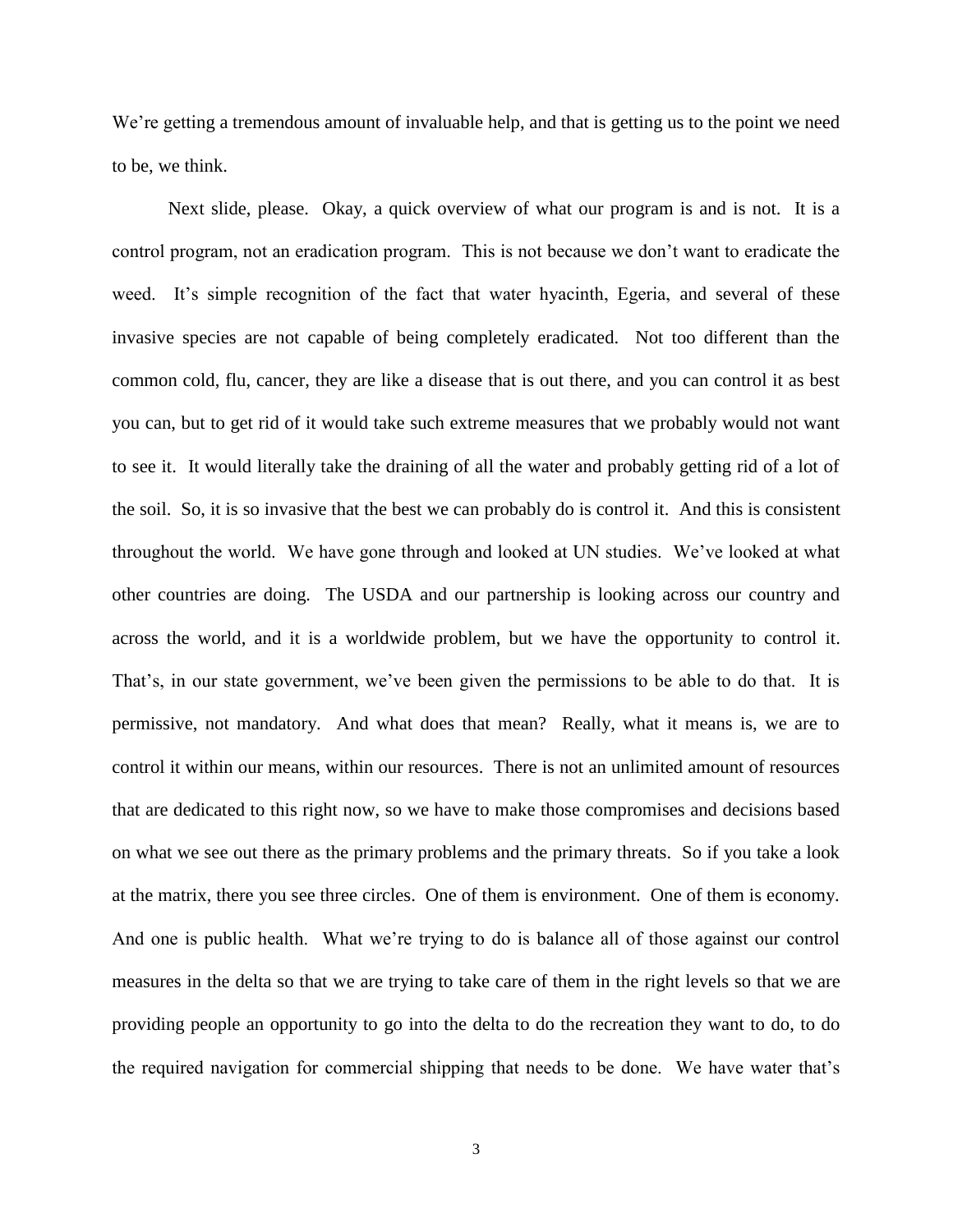being used to both irrigate and also to provide drinking water to many of our citizens, many of the residents of California. And obviously there are public health issues as well. In some cases the weeds have been vectors or opportunities for things like mosquitoes or some other invasive problems out there. So what we're trying to do is balance all of these against trying to control the weeds out there and not damage that environment at the time, the same time we're doing this work.

Next slide. So this is some of the legislation that gives us our authorities out there. Most significant, I would point to AB 763, which is new, and this is some of the authorities given to us by the legislature. A lot of what we'll talk about today, the fact that we are able to do an integrative controlled strategy is due to 763. Heretofore, what happened was we had to get specific legislation to attack each kind of weed that was in the delta. And we had to go and try and seek authorities from a variety of federal and state entities. What 763 did was they put us firmly as the lead in doing control in the delta for invasive species. It allows us to partner with all of these federal and state agencies. And what it allows us to do really is provide a more holistic attack on this problem. So where before we had to get specific legislation for each weed, what we see now is the ability to incorporate a lot more weeds. We went from within the space of the last two years, we went from only being able to address two weeds, which was Egeria and the water hyacinth, but now all the way up to four weeds, and we have an additional four weeds on the list. And we'll talk more about that later. But we are now currently able to treat water hyacinth, Egeria densa, spongeplant, which came out about a year ago, and this year curly-leaf pondweed. Why is that so important to us? Because the way invasive species work, the way especially these weeds work, if you control one, that space, that ecospace, is backfilled by another one. They're very aggressive. So as you might reduce something like Egeria, which is a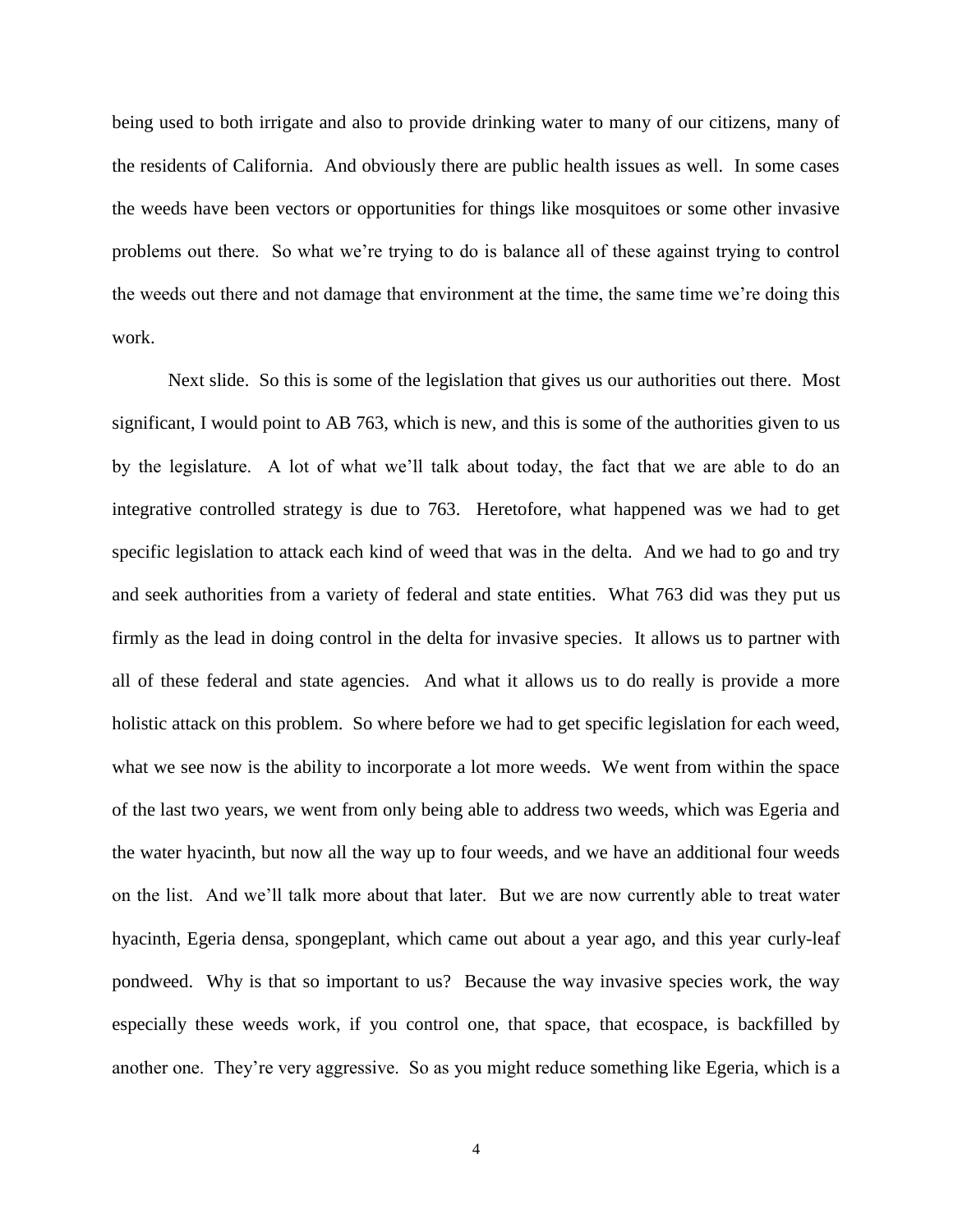subsurface plant, it is quite rapidly backfilled by curly-leaf pondweed. So it's important that we have the ability to hit all of these weeds and to try and take care of them so that we don't eliminate one problem and create a new one.

Reminder that the delta and the tributaries, the area that we're talking about, is huge: 68,000 acres of water that we're trying to address out there. So a very significant area and a unique area. It really has no model throughout the world. There's one area in China that it looks fairly similar that's a tidal fresh water area, but quite honestly, what we deal with here is unique in the world. And for that reason, too, a lot of the measures that we use are unique. It's not as easy as it would be, for instance, in the northeast where some of these weeds infest lakes and areas that can be easily closed off and handled. We're talking about an area with open access to the sea. We're talking about an area that has tidal shifts. We're talking about an area that is fresh water as well as salt water. Very complex environment that we're dealing with here.

Next up. Okay, here's our report card for 2015 and what we've been doing so far. I think, as everybody knows, we started off right on time this year, beginning our treatments in March. That's the earliest we're allowed to currently by biological opinions. On the 4th of March, that started with the water hyacinth and the spongeplant, we treated about 127 acres so far, 20 sites, 28 applications. So the way that it works with water hyacinth is we can only treat what we can see. So we cannot pre-treat water for it. You can only put the chemicals on top of the plant and the plant has to be present. The other thing is that at this stage of the game where a lot of the hyacinth either has been treated before or the hyacinth is stuck in the tules in and around the area, it's a little bit harder to get to it. So it's literally a boat riding around, going through the hyacinth, in many cases spraying it as you're kind of driving into the tules. But 127 acres is good so far and that's got us on the right course, we think. In the case of the Egeria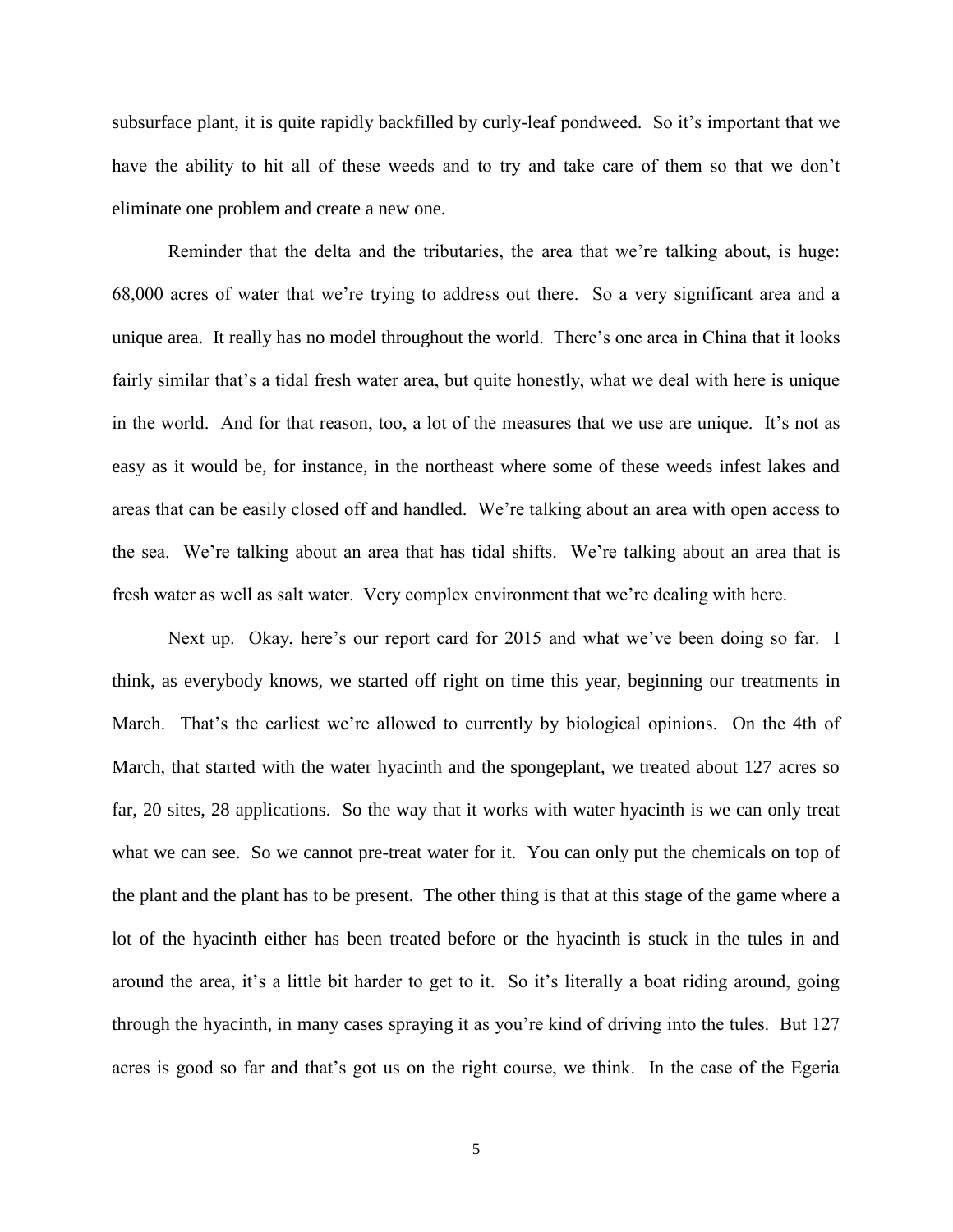densa and the curly-leaf pondweed that's a subsurface plant, we treat that by treating the water, actually. We put the herbicide into the water. The herbicide saturates the plant and then starts to kill the plant. In that case, we have 1,500 acres. Again, it's more of a mechanical issue for us. It's easier to go out and treat the area. We'll be treating that same 1,500 acres for about 12 weeks. That is the treatment process we do. And at the end of that 12 weeks, we should show some sign of deterioration and death and then we can go back later in the season and take a relook. But that is kind of our one big hit, is 12 weeks at 1,500 acres right now.

Next. Okay, this is what the integrated control strategy really means. We talked a little bit about chemicals. So we have chemicals we use, topical herbicide that we use for the surface plant, the subsurface water treatment that we use for the subsurface plants. Why do we do that? Based upon the opinions of those who guide us, the USDA and in some cases some of the international authorities, the best method for control currently is use of chemical treatments. That's the most efficient. It has been proven the most effective. The reason why is it stops or retards the growth of the plant. This is both, or the, in the case of water hyacinth particularly, these are some of the fastest growing plants in the world. So what you want to do is stop them from growing so rapidly. So the chemical allows you to do that. And then it also, obviously, gets to a point where it kills them. Because it produces so quickly, you're trying to fight not only the spread of the plant but the biomass in the water. If it allows to reproduce too rapidly, you're gonna have a big problem. You're gonna choke off the water. That has happened internationally. There are places like Lake Victoria, which, in essence, they've given up on. They just can't get ahead of it.

Mechanical harvesting, we started that about two years ago. That's fairly new for us. It is one of the most expensive and least efficient methods of taking care of, in particular, like, the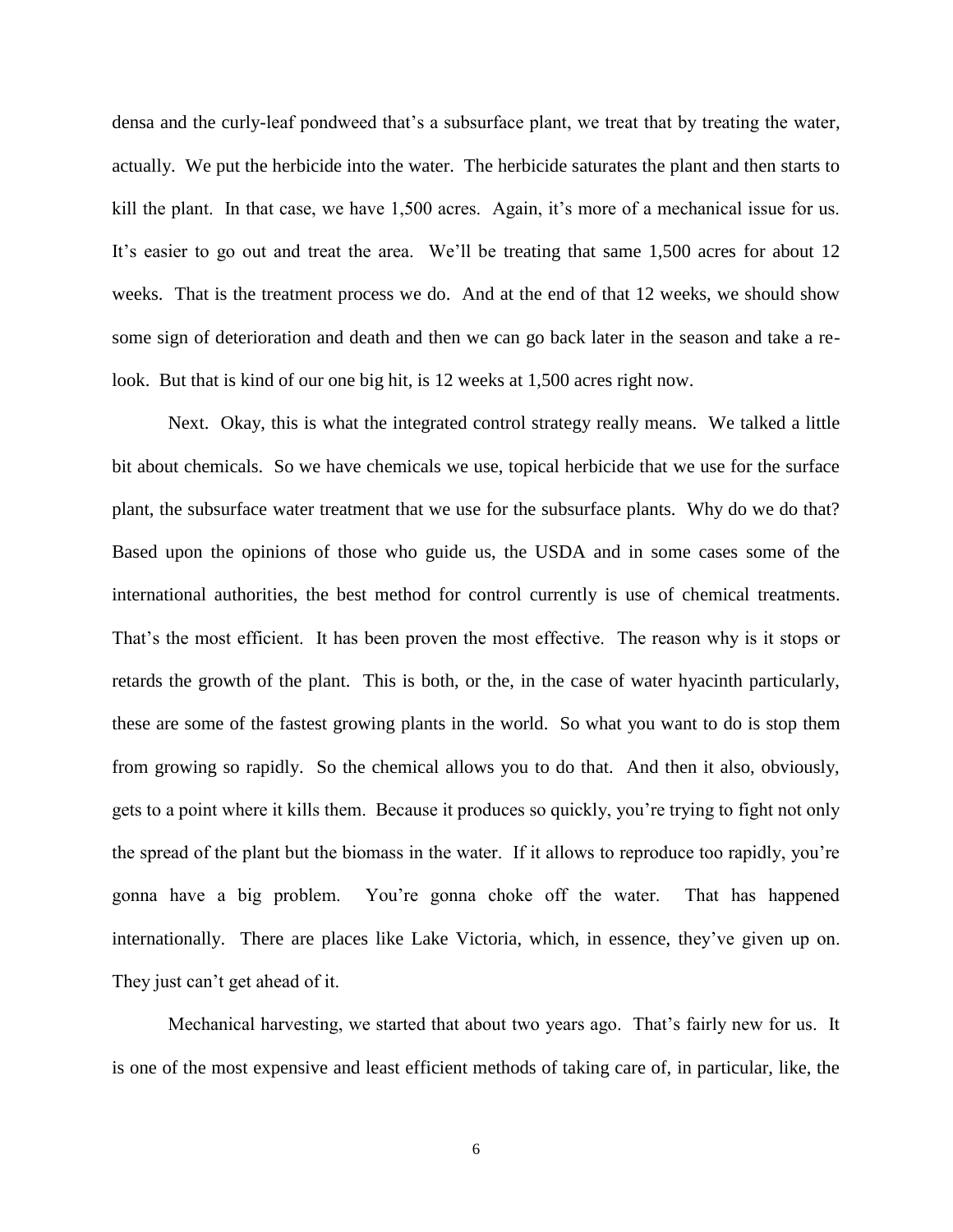water hyacinth. But when you get to a point where you've got a lot of biomass in the water and it's starting to choke off the waterways, it's something that we use. It's a tool in our kit. We did a lot of that this year. We used both mechanical harvesting, where we went in and chopped it up and then carried it out of the water, and you've seen some of those harvesters that have been out on the water, and we also did what's called removal. And removal is basically taking in extractors, pulling it out of the water, pushing the hyacinth towards those extractors, pulling it out of the water, putting it in dump trucks, and then driving it away.

So we've done both methodologies this year. We've had some good effect. Again, it is not rapid. It is slow and laborious. It requires the use of "spoil fields," which are basically places you put the stuff to dry out. This is a plant, in the case of hyacinth, it's 90 percent water. So when you pull it out, it's very heavy, and you have to de-water it and try and reduce it. And then once you reduce it and you get it de-watered, then you can use the plant material for fill and other things.

Biological controls are something we're also going to be looking at hard this year. And I'm sure that the representatives from the USDA will talk a little bit more about that. "Biologicals" is basically using things like insects to try and reduce the plant. These are very controlled experiments we'll be doing this year. We'll be doing approximately 25 sites. This will probably not be the complete answer, but it will reduce the amount of plant. It is another modality to use. And even if it reduces it 10 percent, that's 10 percent less we have to worry about. And it obviously has the advantage of being a more natural thing. We're not putting herbicide in the water in this. We're just using a biological control. Again, USDA will talk more specifically, but to allay any concerns, the biological they use are plant specific. So it's not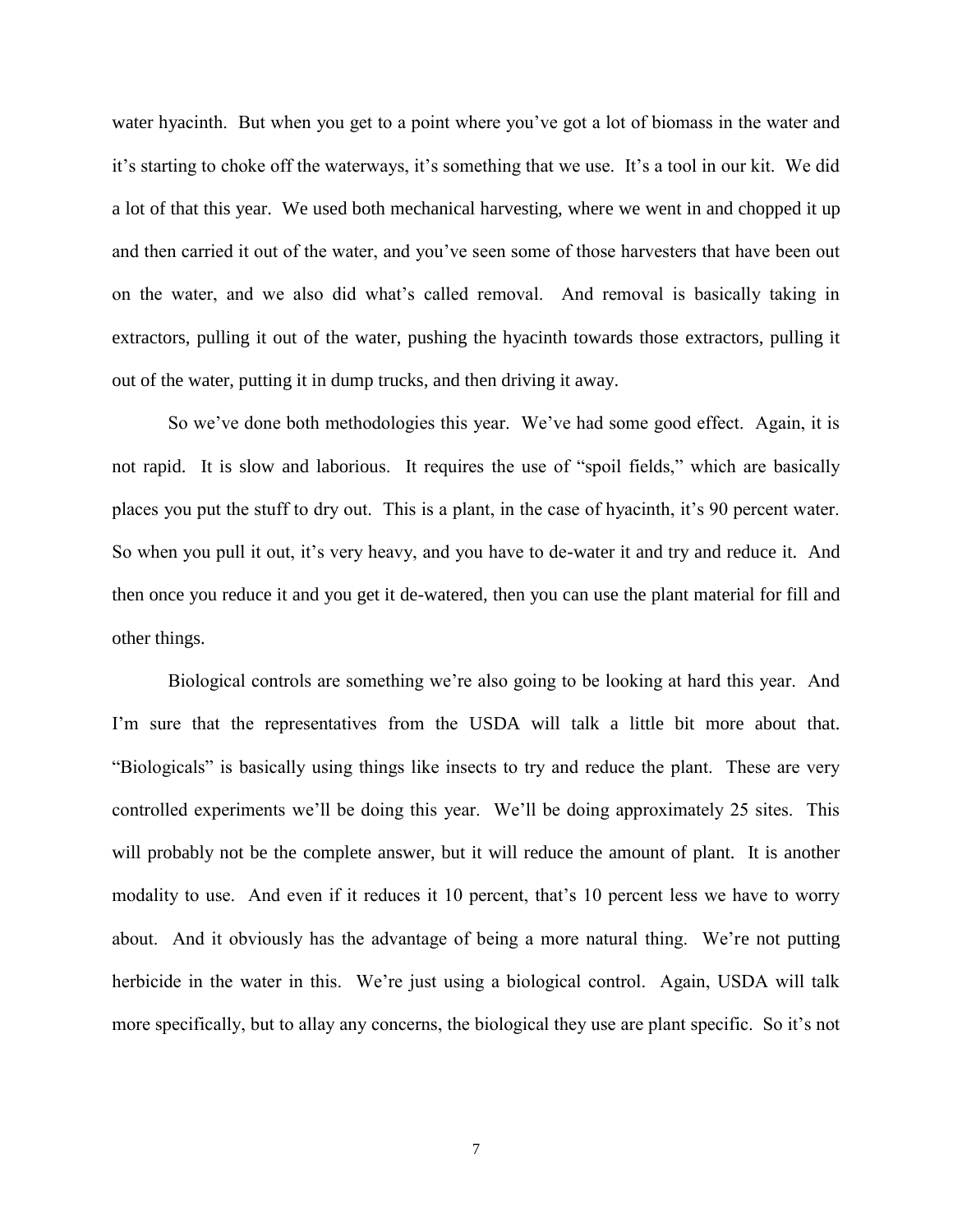as if we're going to introduce these biologicals and they're going to feed on other plants out in the delta. They're very specific to, in the case of water hyacinth, just the water hyacinth.

And then mapping. We have representatives here from NASA, that's been a huge help. Part of the problematic area – 68,000 water acres of delta and trying to figure out where it is. And in the case of water hyacinth, it's a mobile plant. Once it grows, based on tides, wind, several factors, it will literally move around the delta. And we have to get into a chase mode, trying to figure out where it is. That's problematic for us to find it and treat it. It's also an issue because we have limitations on how many times we can treat it. So it's useful for us to be able to find where it is, to see where it's moving, where it's flowing, to get ahead of the problem and to try and take care of it. NASA has provided some tools for us.

If we can hit the next one. So what you're looking at right here is one example of that. This is a multi-spectral digital product. So they take in things like Landsat, they will take in other telemetry, other assets. They put it all together and then what it gives you is a perspective on where the plant is and how it's growing. In this particular case, if you look up and you see the blue dots, the blue dots describe water hyacinth, and this is from 1989. The significance of this particular shot is this was a drought year. And you'll see there's a large proliferation of that water hyacinth based on the drought. Drought means lower water flows. Mother Nature, no matter how hard we try, is the best controlling factor for these invasive species. When you get a lot of water in the delta, when you have high flows, when the water temperatures drop and you get freezes out there, the water hyacinth becomes a much less of a problem because Mother Nature is flushing it out. It's getting into sea water which naturally kills it. It's freezing it which naturally kills it. And you just have less of an issue.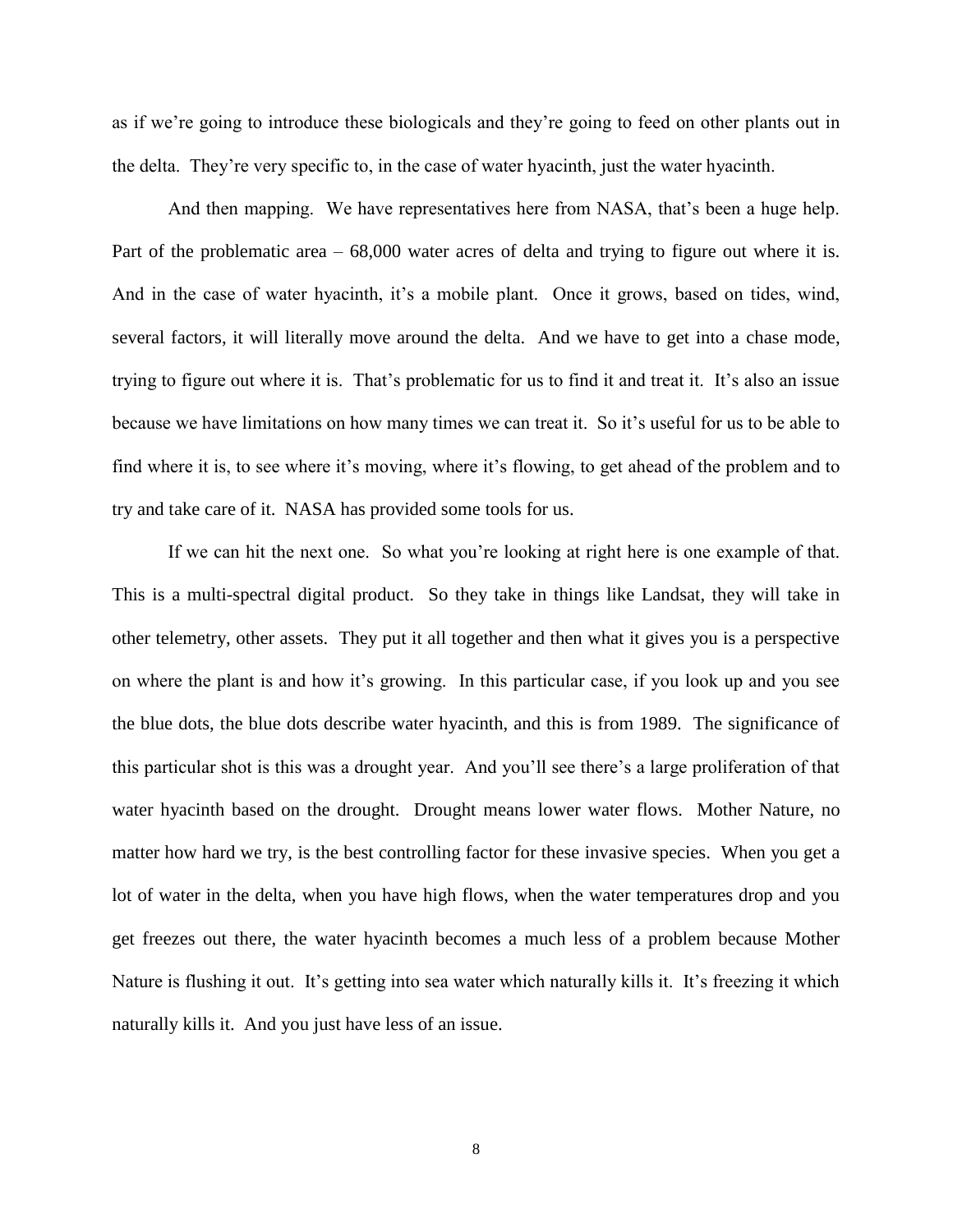Let's hit the next slide. Nineteen-ninety-six was a pre-flood year. So this is, everybody remembers we got hit by the El Nino pretty hard in '97, '98. So this was when the rains were starting to kind of kick in. You will note there are not a lot of water hyacinth blue dots out there during that year, because there was a healthy flow going on in the delta. It was eliminating on its own the problem. So, again, this is just kind of Nature take – jumping on in, but it's useful for us to recognize.

Let's hit the next one. Okay, 2013, we're into drought again, and you will notice, again, a huge proliferation of the blue dots.

Next one. And 2014, although it looked pretty bad this year, the telemetry says it was not as prolific. I think our issue this year was just simply the fact that we had very little wind and what came into the delta stayed in the delta. It really didn't move around or it moved around problematically into some areas. But what we're trying to show here is this is a tracking mechanism. We're still working with our friends at NASA. We're verifying their data. We need to go out and check and make sure that the blue dots really are hyacinth and basically validate what they're providing us. But it is very useful to us, and it is a great advantage. That's part of our partnership.

Next. Okay, here's our timeline. So what have we been doing? Basically our treatment season ended around the end of last November. We had December, January, February, and we were doing a lot of mapping. We were doing a lot of plotting. We were working with our partners in USDA, NOAA, and NASA to try and figure out what our attack plan was gonna be for this year. We did a bunch of public releases announcing that plan. That was back in February. And then we started actually the treatment in March for both the Egeria, the subsurface, and the hyacinth on the surface. What we're trying to do during the course of our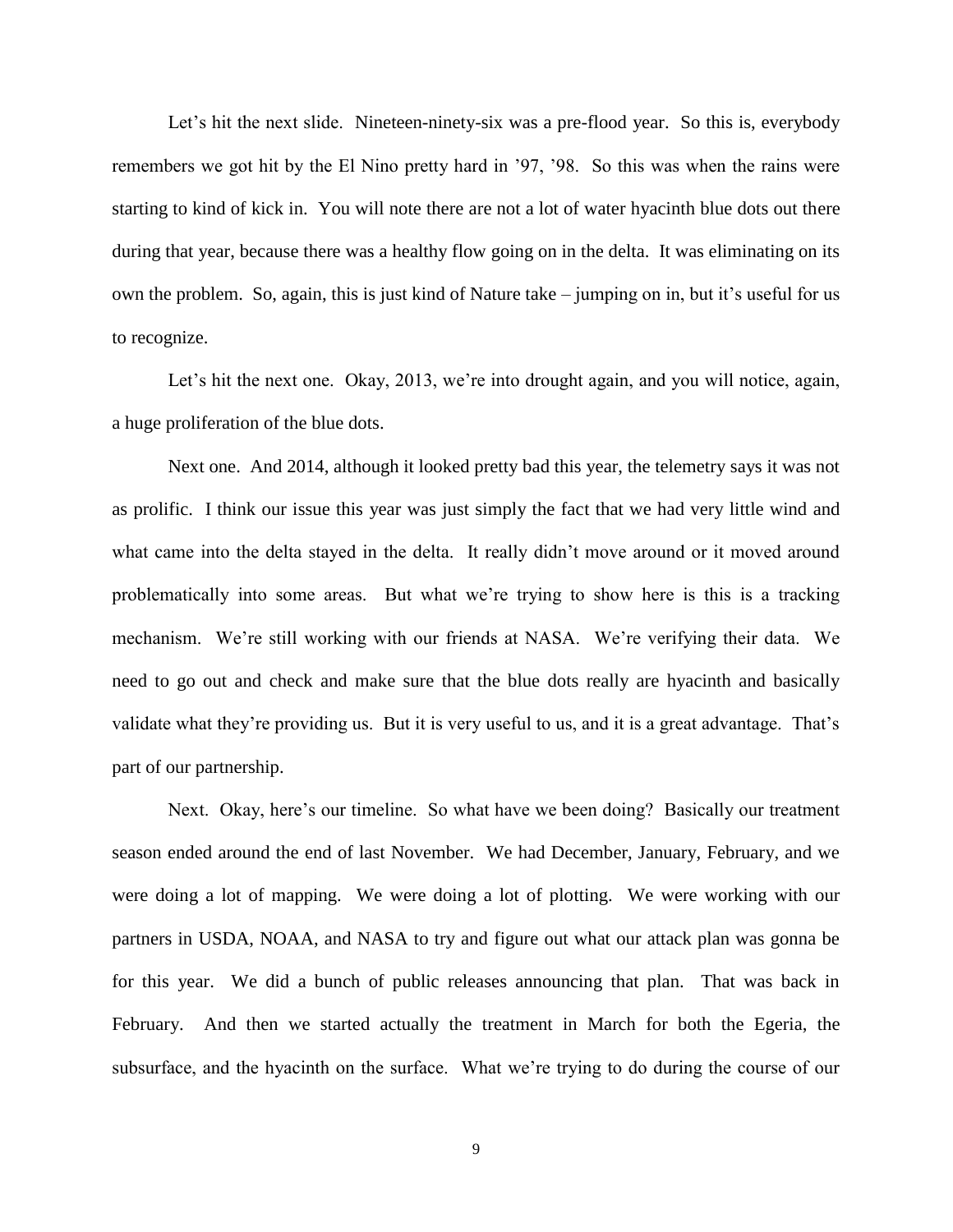treatment period is a lot more public engagement. We have done three public, or town hall, meetings. The Senator hosted one here that we did back in December that was a really good one, where we got everybody in and talked about what we're planning to do. We did one in Discovery Bay a few weeks ago. This is another great example, this hearing, where we're able to get the word out to the public. We're also utilizing as many media as we can to get that word out. Social media, Internet, and I think we have some products that our people took them off the table. They'll take a look that we're pushing out right now to keep people in the game and understanding where we're gonna be.

The solution set long term is this integrated control strategy. It was mentioned that we're doing a 5-year wide area study, areawide study. The purpose of that really is to look holistically at the delta, at everything, not only the plant growth, not only issues like the drought and water flow, but nutrient loading in the delta. Looking at things like the approach of biologicals we use out there, better telemetry, better data, what can we do to address this problem, emerging plant types that may be causing us problems. All of those get thrown into this to come up with sort of a long-term plan on how we can address this. And that's been invaluable to us.

Can you go back one? And these are some of the things that that includes. We're currently doing another round of harvesting bids. The intent there is to have harvesters on call so that when we have problems out in the delta we can bring people in and do this mechanical harvesting earlier than we did last year. We're working with folks, like some of the delta commissions, Delta Protection Commission, and others, for scientific studies, as well as USDA. The reason why I want to do that is we have biological opinions that guard us, that tell us what we can do. We think that if we can provide enough science we might be able to open up some of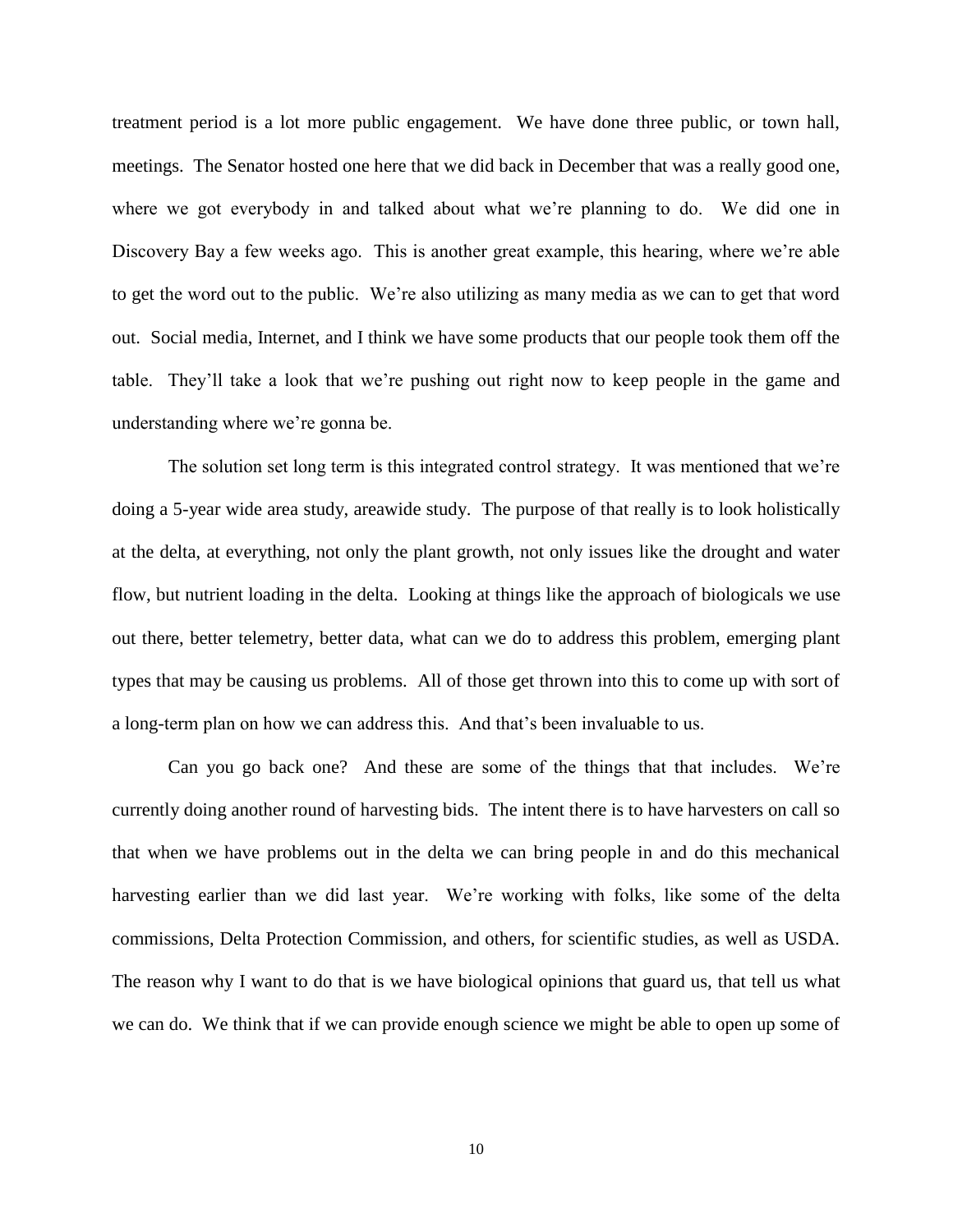those restrictions that are on us in the biological opinions, but we need to have the right science to do that.

We talked a little bit about the mapping and a lot of process improvement, we think, at, on our own selves, the DBW, in the areas of communication, in the areas of getting our planning out. We've brought in new equipment for the folks on the boats, new tablet computers to guide them in their treatments so that we're making more effective use of their time. And we're tracking it much better.

Next up. These are a lot of our partnerships. On the federal side, you can see an impressive list of folks we are teaming with, and they are all very active partners. We, in fact, had a meeting last night where several of us were getting together talking about the areawide study in progress. And there's gonna be another time when we're gonna be getting together all as a group here in two weeks at UC Davis. You can see on the state level we are reaching out. We had a good interagency agreement with Water Resources this year to do a lot of that removal that we talked about earlier. We had been out to all of the delta councils talking to them, trying to work with them. And locally, a lot of good relationships we've been establishing, a lot of people in the room here today. One of our more recent was with the San Joaquin sheriffs, who are now giving us the opportunity to use some of their boats for herding of the hyacinth, pushing it basically towards mechanical harvesters, and a reporting methodology with us. So that has all been tremendously helpful and is giving us more tools in our kit to try and handle this.

Next. Okay, this may be tough to visualize for folks in the back, but this is just sort of a layout of where we have been going with our treatment. And the key note here is it's been increasing. Every year it's been increasing, the amounts that we have been spraying, the amounts that we have been harvesting. Obviously, harvesting didn't start until a couple of years

11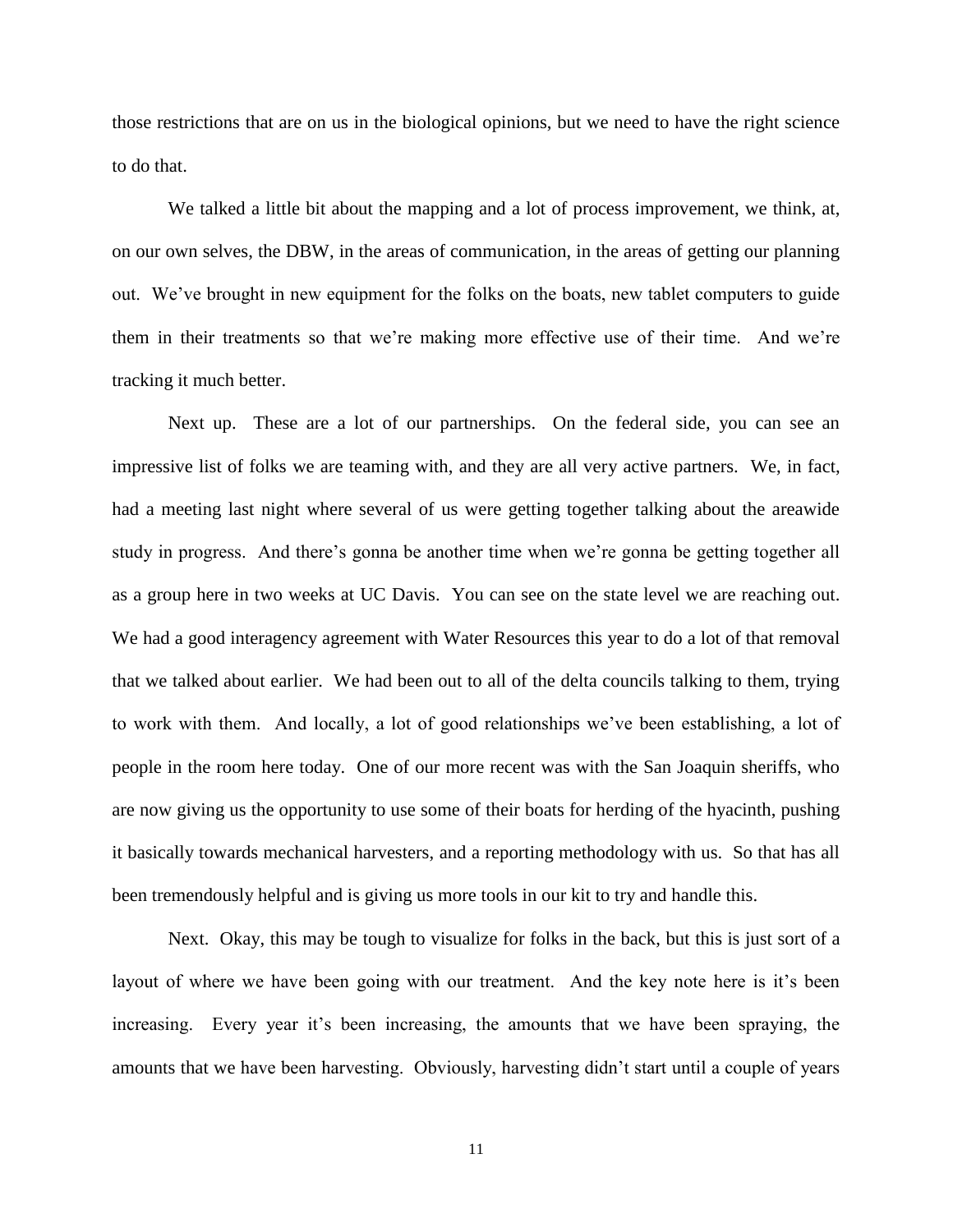ago, but you can see the trend is upwards on all of these things. We are pushing right now at 1,500 acres, as we said, on the Egeria and 127 on the hyacinth. We feel very confident that we will hit probably past the numbers that we got last year on treatment. And on the mechanical harvesting and the removal, I'm certain that we'll probably be hitting past the numbers, as well. The only reason why you see a low number there for the 2014 is that was the beginning of our harvesting in December. So we will glom onto that, all that we do here throughout the next year, and that should be a pretty significant number.

Okay, next. What do we ask everybody to do, the citizens and others that are sitting out there? We published – and I think you were good enough to put them in the information brochures that were outside on the table – several information packets about these plants, about what people can do, how to recognize them, what to do to get them out of their water areas. Something that we'd like to reinforce is there is nothing that prohibits citizens from being able to take things like water hyacinth, pull it out, dry it out – you know, on your own shore – if it's clogging around their docks and around their boats. In cases like that where it's between their docks and their land, that's problematic for us to get in and spray. So it's a good thing for them to do. In the case of marinas, keeping their marinas clean, trying to keep them unclogged, trying to check the movement of that stuff in there, that's great. We're aware of at least one marina that has gone in and gotten a permit to put boom out, that seems to be being effective and deflecting a lot of the hyacinth from coming in. That's great. We talked to folks like the San Joaquin sheriff about that, and they've supported that where people have gone out and gotten a permit, in this case from the Corps of Engineers, and made something work like that, as long as they don't stop navigation.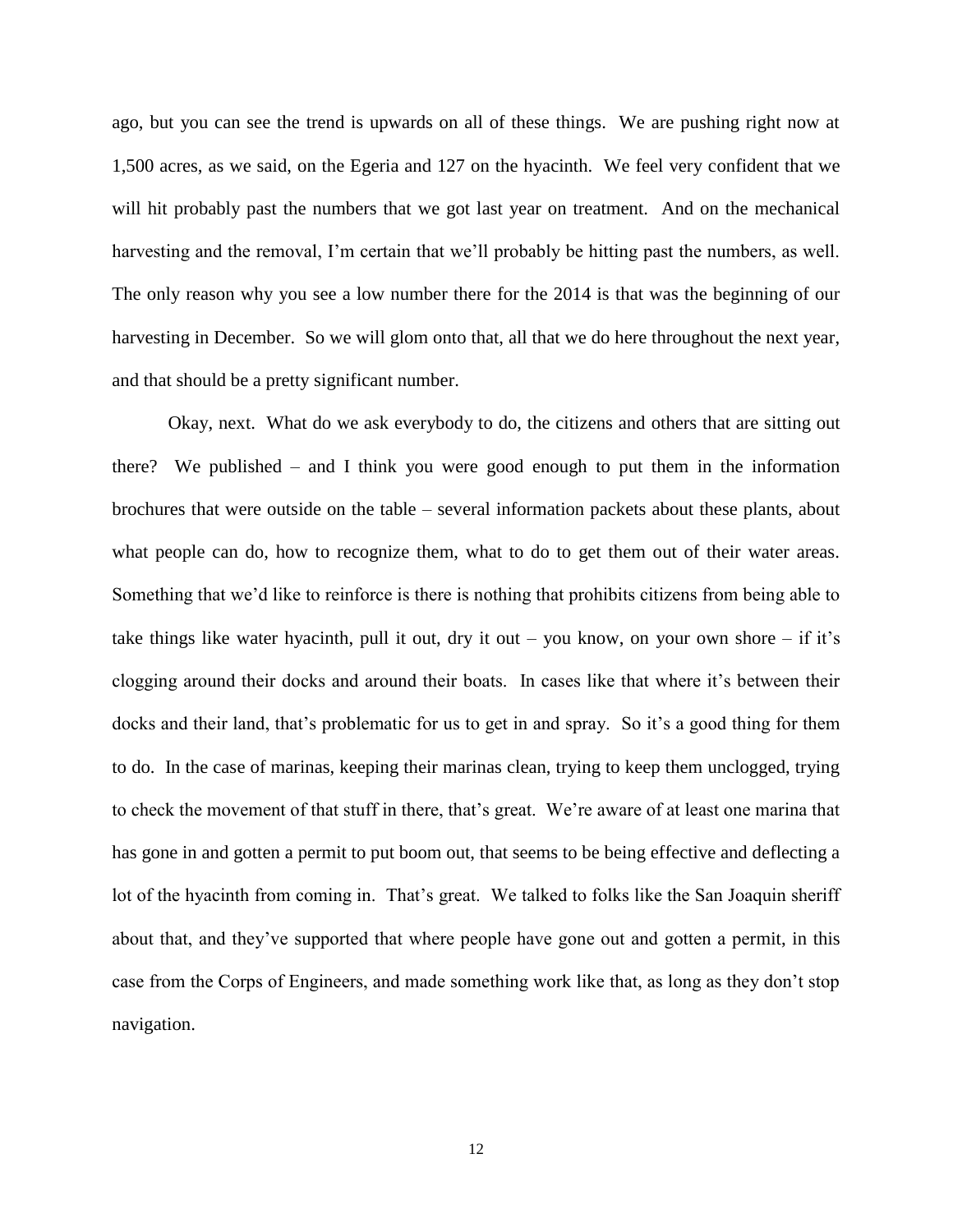So there are several things we could do. We would encourage people to do that. In addition, we are there for you to report issues with the hyacinth. A lot of – you know – we're playing zone defense on our treatment of these plants right now. We've got a set plan. We know where the plant proliferates. We know where we need to go in and take care of things. But as the season goes on, we need those calls from citizens telling us where the plant is so that we can do the police ups on this, particularly late in the season where we're talking about picking up on the mechanical harvesting and we have real problem areas. So we take those, we ask that you use the phone numbers and the email addresses that we list up here. Some people have old numbers from old staffers that they have been using. That's not a good methodology. It's better to call it in to our main number because we will get the information out to the teams out in the water that way. And we can track it better.

Subject to your questions, that's the end of my brief.

**SENATOR GALGIANI:** Yes, I met with a group of marina owners earlier in the week, and they were talking about the problem at the marinas and what could be done and so forth. You just mentioned that they can do some of their own work, but they need a permit from the Army Corps of Engineers? Did I hear you correctly?

**MR. CONLIN:** To explain, Senator, they don't need a permit to pull the weeds out, to do their own – you know – mechanical harvesting, if you will, just simply to remove the weed within their own marina. If they want to do something like one of the marinas did, which actually set boom out, so the boom or the floating kind of obstacles that you can put out there, it's like a long stretch of floating materials, sort of like a block. If they want to do something like that, then they would need to seek a permit. In this case, the marina got the permit from the US Army Corps of Engineers. The important thing there is if they do something like that they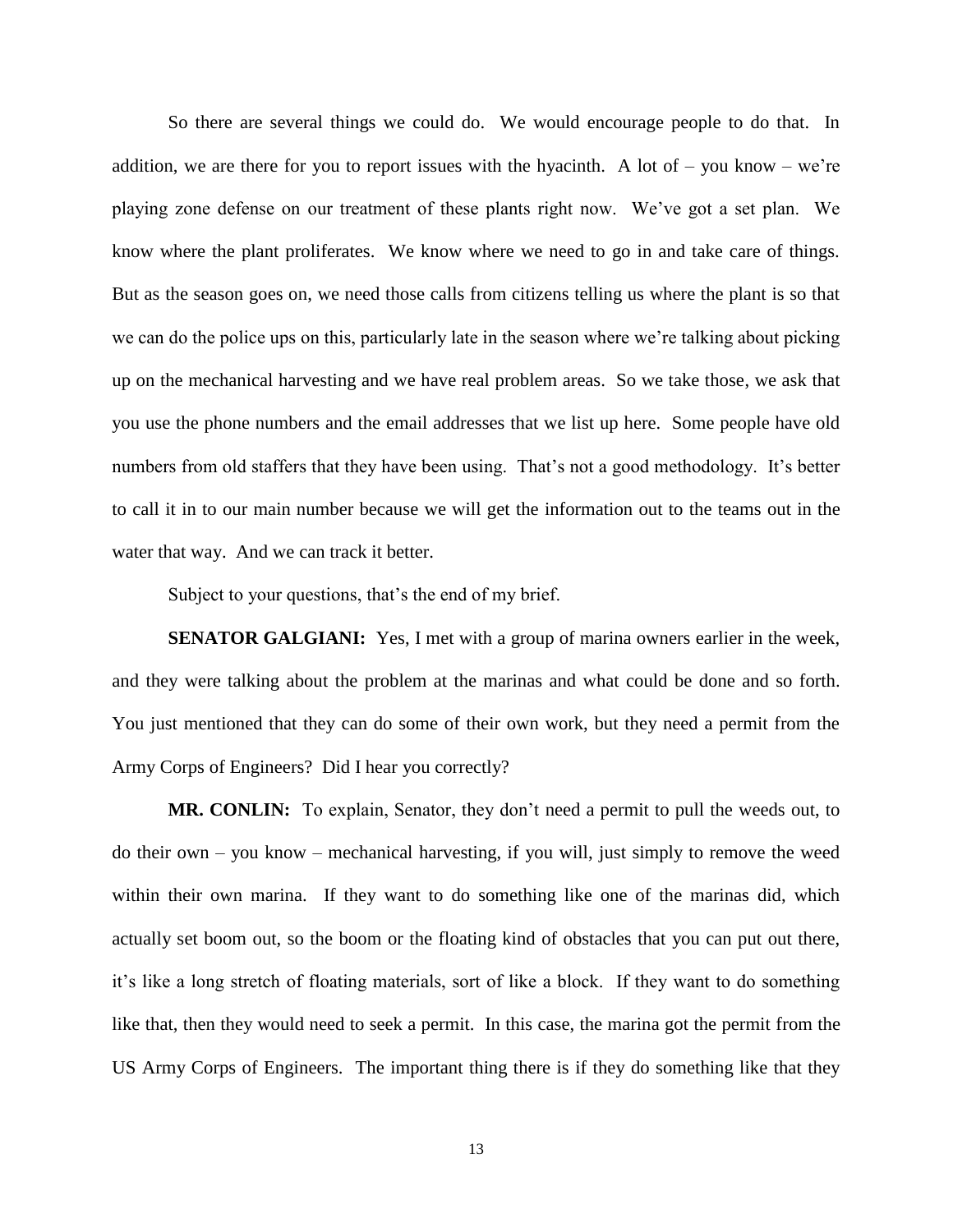want to be very cautious not to block navigation. Now, you want to give people the ability to still get in and out of the waterway, but if they want to set up sort of an obstacle plan for the water hyacinth that will block it or deflect it as it comes into the marina, that seems to be effective in some cases.

**SENATOR GALGIANI:** You talked about whether there might be emerging plant types that exacerbate the problem. Are there any that you know of at this point in time? Or suspect?

**MR. CONLIN:** What we have currently gotten permission to treat are the four: water hyacinth, the Egeria densa, spongeplant, and curly leaf. We have already submitted under AB 763 requests to treat fanwort, coontail, primrose, and watermilfoil. These are invasive plants. We know about them. They have been problems in other places. We can see them in the delta, and basically, what we're trying to do is be proactive because we know that if we remove things like the, or if we decrease the amount of things like Egeria in the water, that'll get backfilled. A good example of that is we treated for three years Discovery Bay. We seemed to have some decent effect on the Egeria, and right back behind it filled in curly-leaf pondweed. But now, we're gonna be hitting the curly-leaf pondweed this year as well. It's the same herbicide, but we can now hit it where it sits in those concentrations.

**SENATOR GALGIANI:** And then you talked about using, removing it, and then drying it because it's 90 percent water, and then using it as biofuel. Can you expound on that and tell us what some of the other uses might be?

**MR. CONLIN:** Absolutely. So currently, when the water hyacinth gets pulled out, we put it into what are called "spoil areas," which are large areas, either public or private land, that are reserved for this. The water hyacinth de-waters. The water, in effect, comes out of it. It

14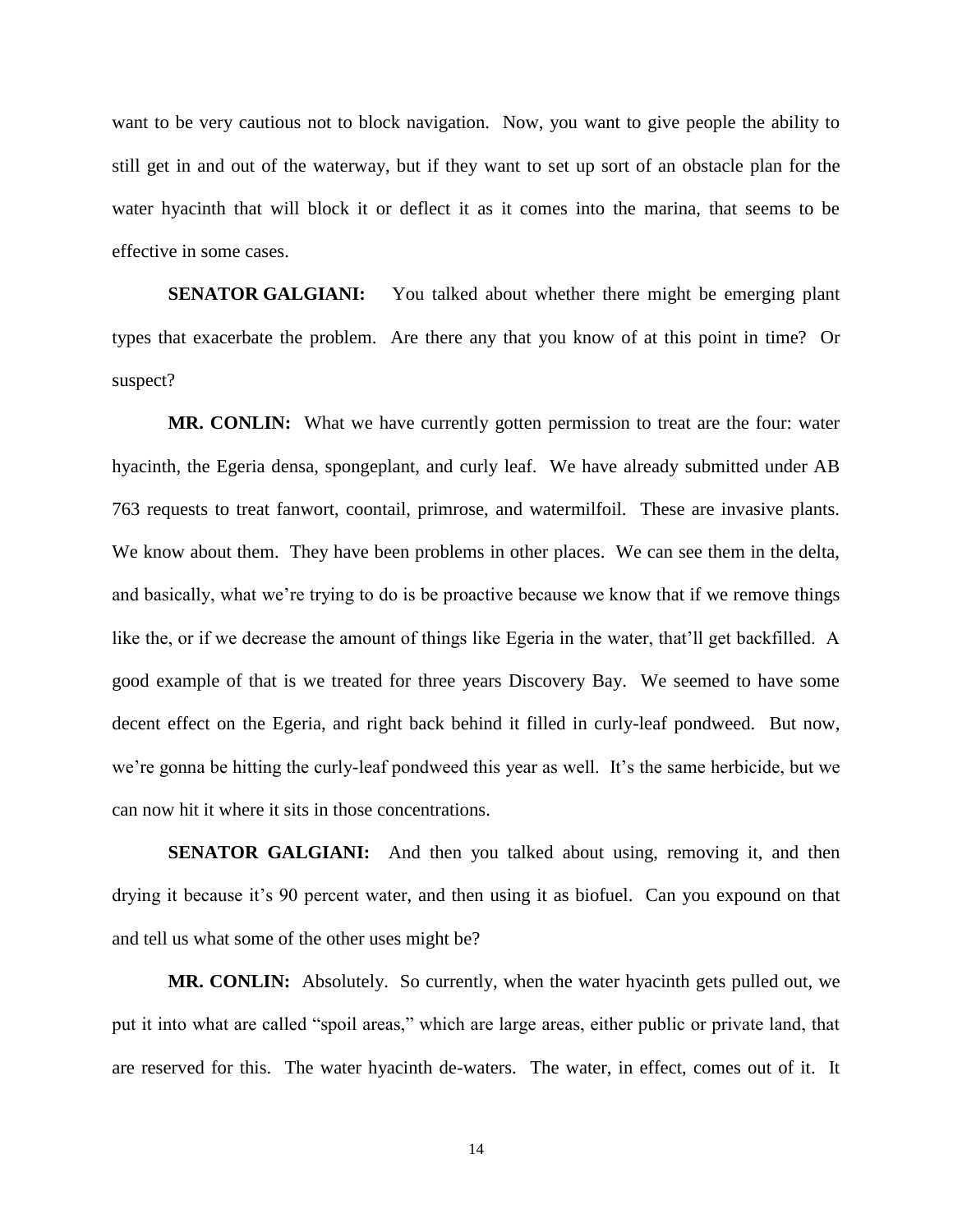dries out and then you basically have a plant – you know – a dried out plant. It is a plant that has very high nutrient value. We've looked at it. We have had several people talk to us about possible commercial aspects of that. Nobody has found kind of the right price point to be able to go in there and do it on their own. I know – you know – in the other week when we were at the Delta Protection Council, we talked a little bit about potentiality of somebody at some point providing grants to folks to explore that more. You know – I don't know if that's a possibility or not, but nobody has found the right price point. I would – Leandro, are you back there? – bring up. I'll tell you what they do. Leandro Ramos, who's our, is our senior environmental scientist, just got back recently from the Philippines. And they have a huge problem with water hyacinth. And this is what they do with it, okay. And they're turning that into a commercial market. Now, understand, labor rates and everything else are probably a little bit better out there. And actually, the folks that they have doing this are a lot of the underprivileged children, and this is something they're giving them to do to kind of bring them out of some of the poverty that they're facing right now. But, I mean, that's what you can do with water hyacinth with the right people working on it and getting it done. As a biofuel, people have told us they also think there's promise in it being a biofuel. Some people think there's promise in it being fertilizer, as well. Right now, though, what tends to happen is you put it on the spoil field and it just becomes landfill for whatever – you know – people want to use it for.

**SENATOR GALGIANI:** Okay. Would it be more effective if possibly the spraying occurred from the levees as opposed to out in the water itself?

**MR. CONLIN:** Good question. So the question, better from the levees than from out on the water? The problem that we really have is the chemicals we use. Because of the fact that they don't necessarily discriminate on what they are killing, if we spray from the levees, you

15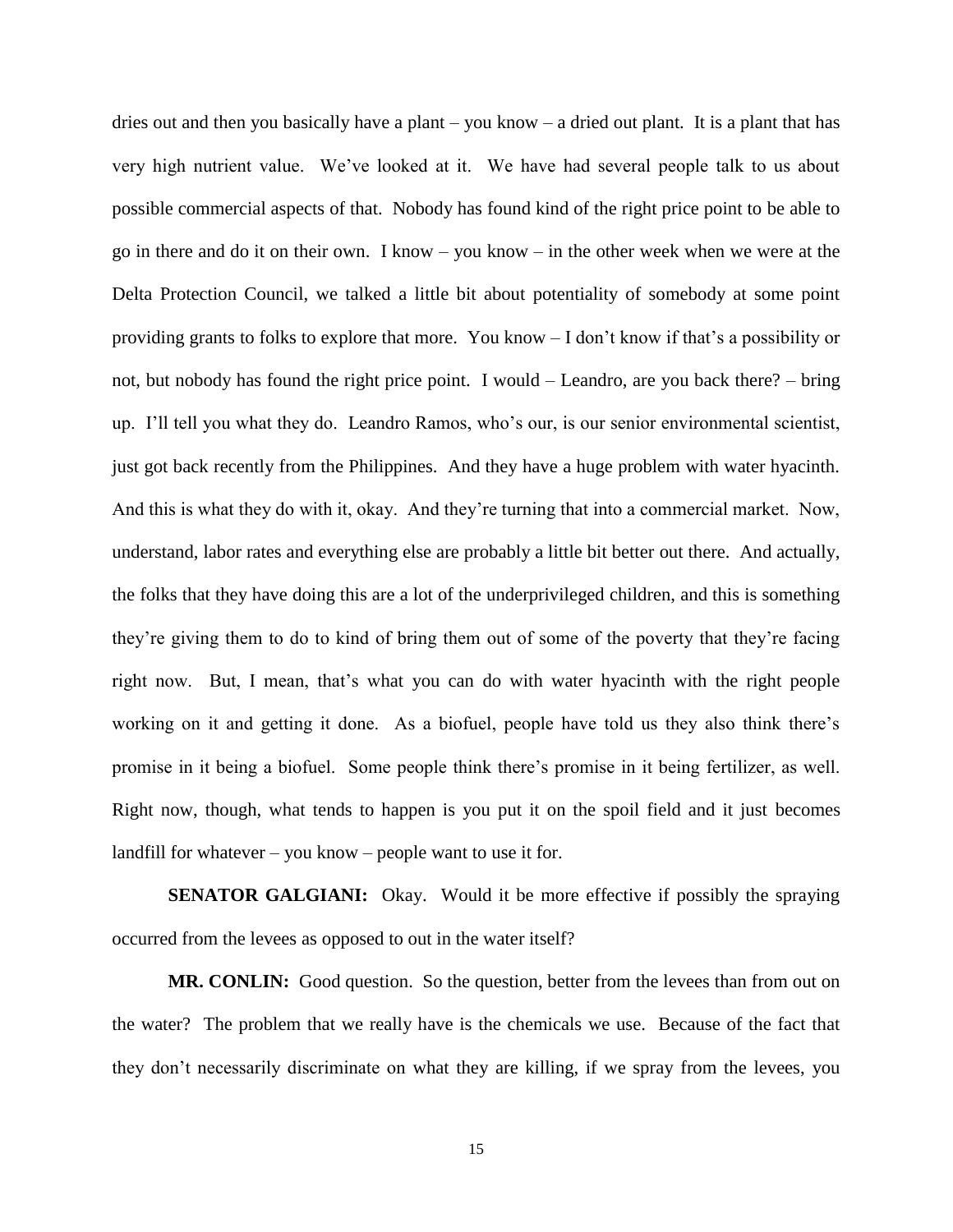have the potential of being able to take out other plants. You know, the water hyacinth tends to be on the water, does not always come straight on over to the side. It tends to kind of be out, pushed out past the tules in some cases, and in some cases in and about some protected species like elderberry.

The other issue is its heavy equipment that we use, the spraying equipment that we carry around with us. So putting it into a platform like a boat actually works out a little bit better. The boat can maneuver around and do the spraying. We use both prop-driven boats and air boats, you know, like you'd see in a swamp, to allow us to get in where we need to get in. So far it has not been a problem.

We often get asked – you know – why don't you use helicopter spraying? Again, we have to be very discriminatory because we're operating on the water.

So what we need to make sure is when we spray we're spraying on the plant, we're not spraying directly into the water. And that allows us to operate safely out there. We do constant water sampling. It's, we cannot exceed saturation levels in the water or we have to shut everything down. So we're very cautious about that as we do this treatment.

**SENATOR GALGIANI:** The legislature this week passed the "water package." And as you know, I was able to get \$4 million for water hyacinth in the package. How will you be able to use that money this year? And maybe you can break that down for us.

**MR. CONLIN:** Yes, ma'am. Thank you very much. That is, that is great news. So, the \$4 million would go towards what was originally in the governor's budget that we had requested. It'll come out of the Harbors and Watercraft Revolving Fund, but it'll come to us much quicker. That \$4 million will be used to get about 11 more positions. Those positions, eight of them are going to be the technicians that actually do the spraying on the water. Since we have 12 right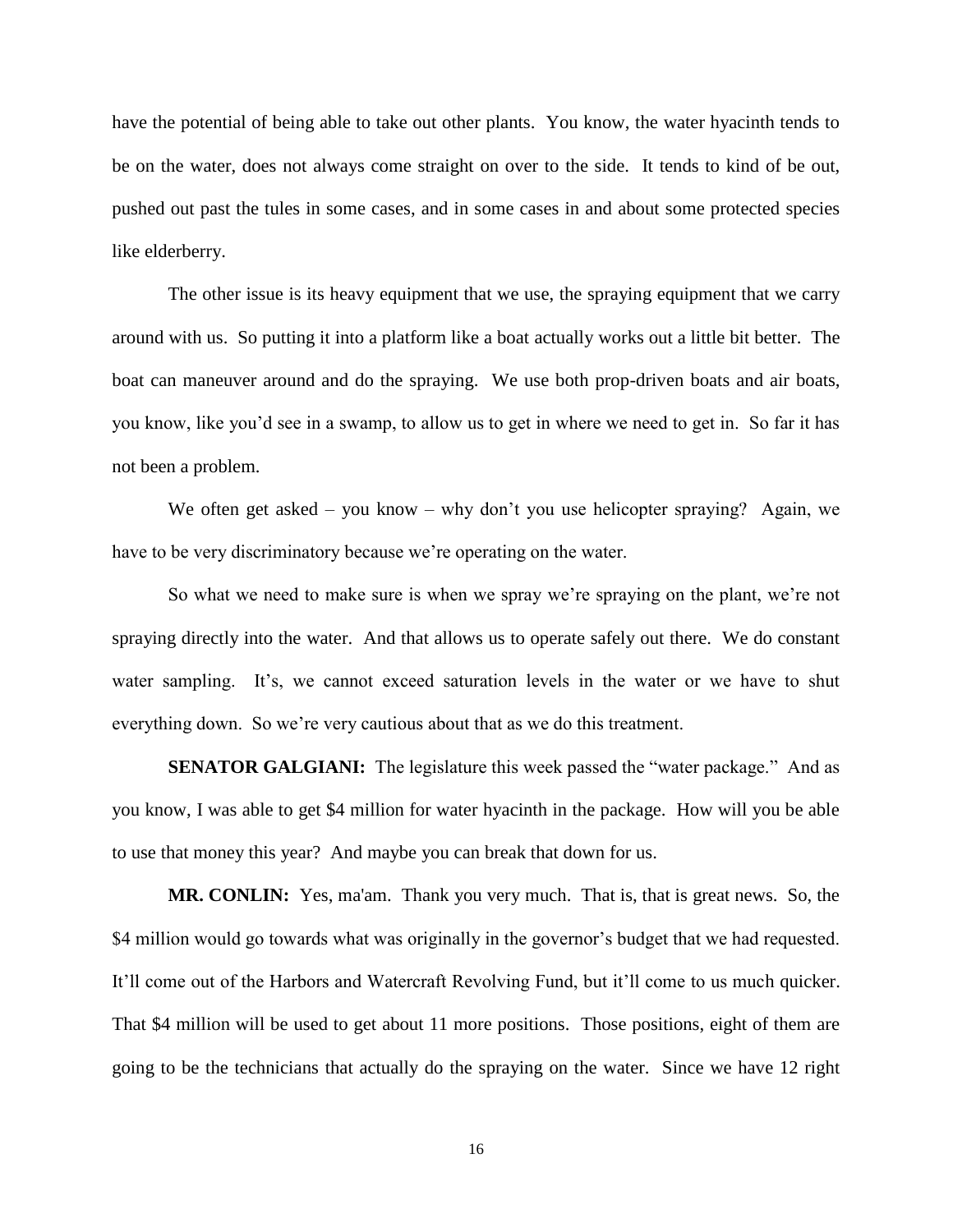now that do the spraying, that's almost doubling the amount of people that we can have on the water, which is great. That'll bring us three more environmental scientists. The significance of that is the environmental scientists really are like my intel analysis. They're the people that are figuring out where the stuff is and what the best ways are to fight it. That also gives us a little bit more flexibility and capacity to work with these partners that we have – the federal, state, and local partners – on things like increasing the number of weeds that we're doing, the scientific study, the look at the biological opinions and potentially increase some of the limitations on those, and to stay abreast of any new methodologies, modalities for taking care of these weeds. In addition to that, we'll also be purchasing additional equipment, like boats, engines, and spraying equipment. As well, some of the money goes towards public information, providing better opportunity to get the word out to everybody, better outreach so that we can tell people where we're gonna be and what we're doing, and all those sorts of things.

**SENATOR GALGIANI:** That's good news.

**MR. CONLIN:** Yes, ma'am. And thank you very much for that. That's like a godsend, getting it that much earlier. Our primary concern, it being in the governor's budget, was simply that we couldn't see it until July. This is great that we'll be able to see it that much earlier.

**SENATOR GALGIANI:** Good. Very good. Thank you for your presentation. And next, we'll go ahead and move forward with Mr. Hard.

**MR. CONLIN:** Thank you.

**MR. EDWARD HARD:** Sure. Good morning, Senator. I'm here to, at your leisure, to answer any questions you may have. We didn't prepare a brief. We just did that for you. But I'm here to answer any follow-up questions you may have about the challenges, opportunities for this particular program.

17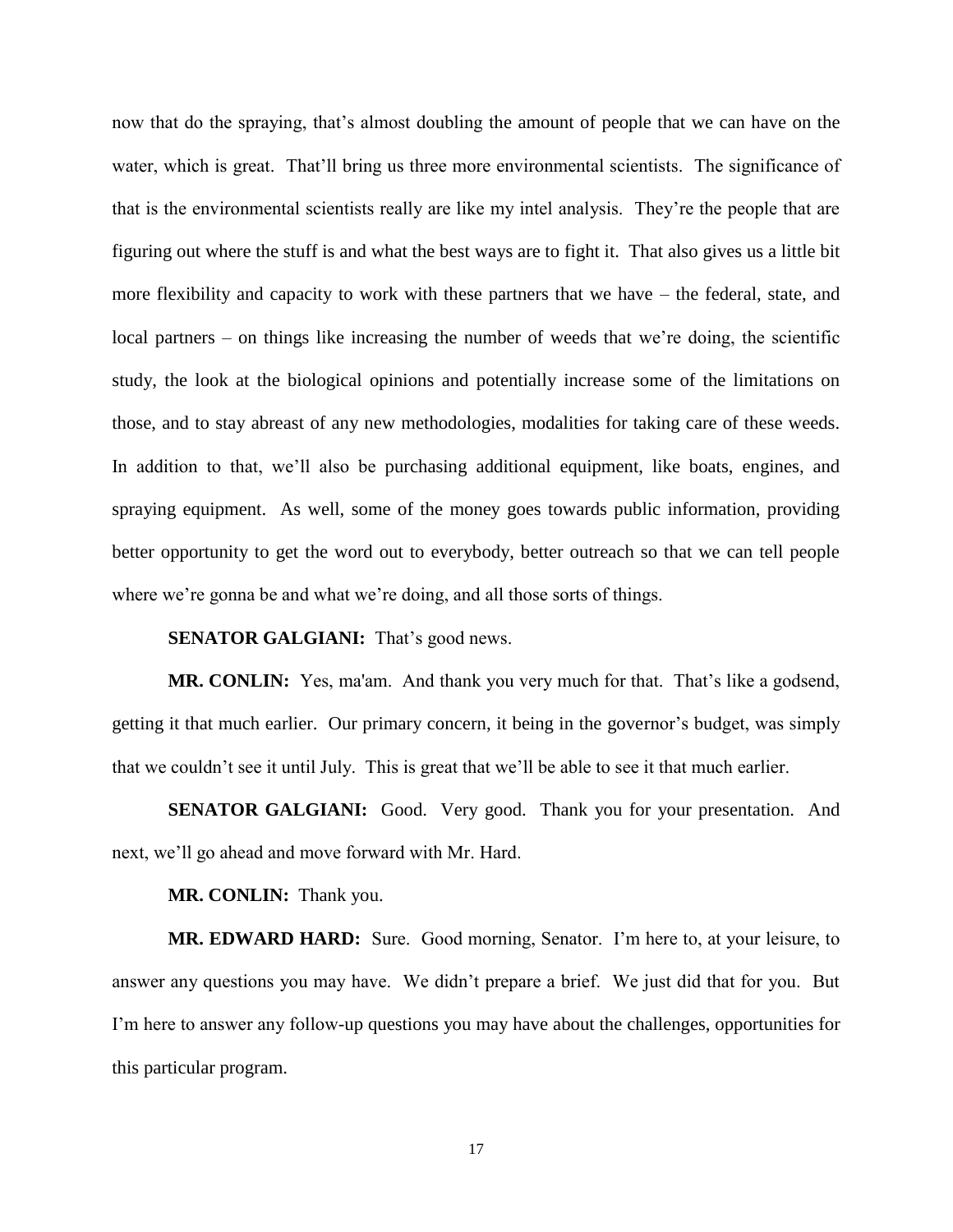**SENATOR GALGIANI:** You spoke about the NASA data earlier. Can you walk us through how you've been able to use some of that data?

**MR. HARD:** Sure, I will do that, Senator. So first of all, we receive – as Chris explained, deputy director explained – the spectral imagery that comes from Landsat, from NASA Ames, is flown over the delta. And those images are put together in a package of a map of which you saw today in our presentation. And those images contain varying degrees of colors. Blue, we were talking about in terms of the water hyacinth, and there's various other colors in there in terms of the green and the orange. And some of those are pertaining to agricultural conditions that are adjacent to the waterways, to identify crops, also native vegetation that's actually in the waterway alongside the species that we're concerned about. For example, water hyacinth, there's spongeplant. So but the tool that's been provided to us, as we described today, is kind of the first cut of this integrated strategy for us to be able to move forward with understanding what's actually out there from up above and being able to go out with our personnel, along with NASA Ames personnel, and ground truth what those images are showing so is, in fact, what we showed you today truly present. As technology isn't perfect, as we know, a part of the aim here is to utilize those techniques and methods to better enhance our ability to detect and control through Boating and Waterways.

**SENATOR GALGIANI:** Are there, is there a limitation on the number of acres that you can treat within one year? I know the spraying time is between March and November. Am I correct about that?

**MR. HARD:** That's correct.

**SENATOR GALGIANI:** So is there any maximum number of acres? Or is it an issue of resources, manpower?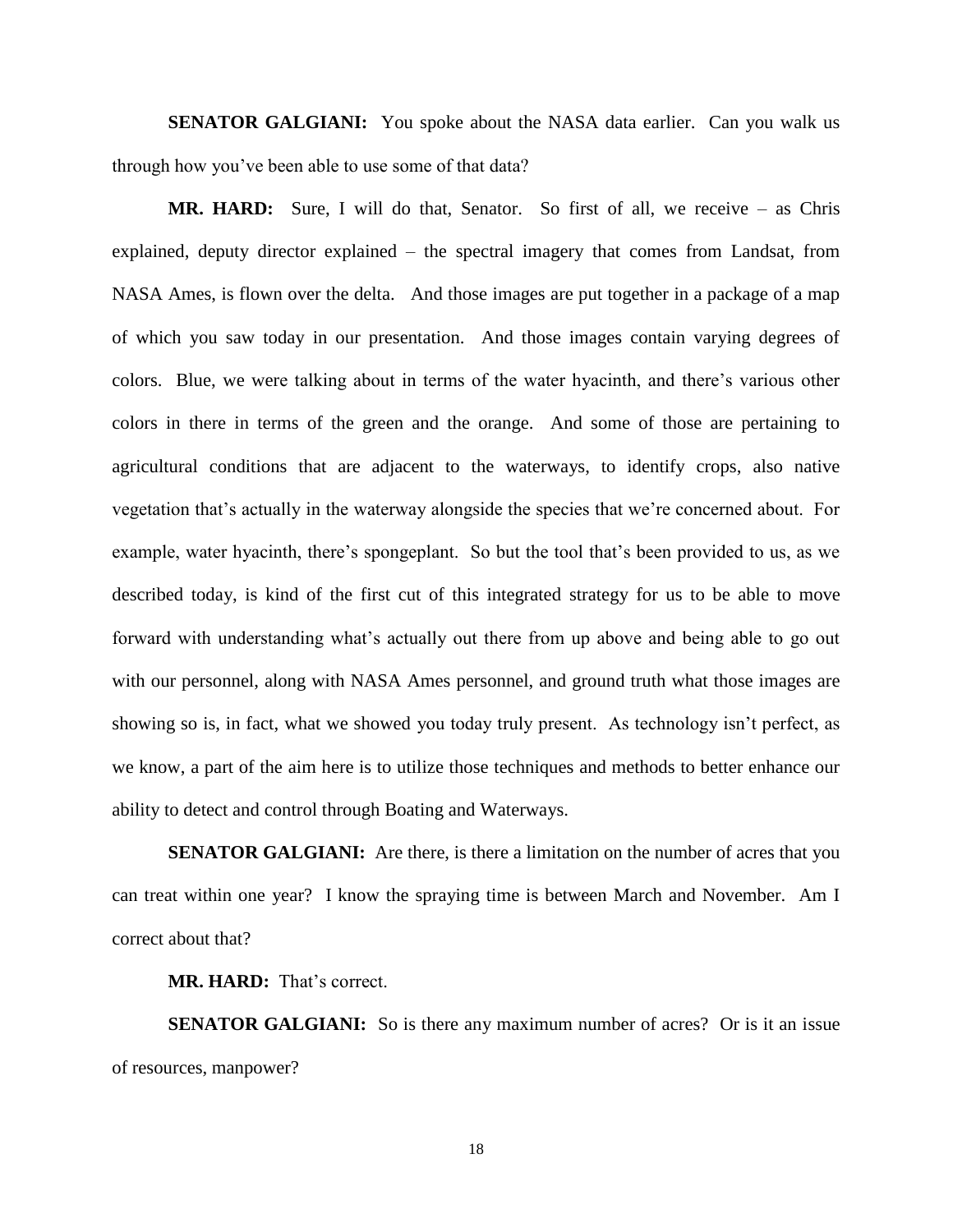**MR. HARD:** For the water hyacinth, we're 3,500 acres per year.

#### **SENATOR GALGIANI:** Mm-hm.

**MR. HARD:** And the Egeria densa is 5,000 acres per year.

**MR. CONLIN:** And, Senator, that's the biological opinion that we discussed earlier. You know – that's where we're really looking hard to find the science to see if perhaps we can open that up a little bit more. Quite honestly, previous to this, when resources were low, the possibility of going past those limits probably wasn't there to begin with. But with the drought year being here, with some of these additional resources you're providing via the drought bill, we do have the potential we could push past some of those treatment numbers, and we would like to have the science to allow us to do that.

**SENATOR GALGIANI:** So last year you treated about 2,617 acres, according to the card.

**MR. CONLIN:** Mm-hm.

**SENATOR GALGIANI:** And that's, I know that's up quite a bit from...

**MR. CONLIN:** Right.

SENATOR GALGIANI: … 2009, which, I believe, 704 acres in 2009. So you still had the ability to do more. Was it a resource issue that kept you from being able to do more last year?

**MR. CONLIN:** Not really, ma'am. That was purely, you know, the mathematics of numbers of boats, numbers of people, days when we could spray. You know, important to understand that not every day is a spray day. If it's raining, if winds are high, you know, those will – we have strict mandates on when we can and cannot do the treatments so those involve times when we will not be able to treat. As well, because we are treating in and about things like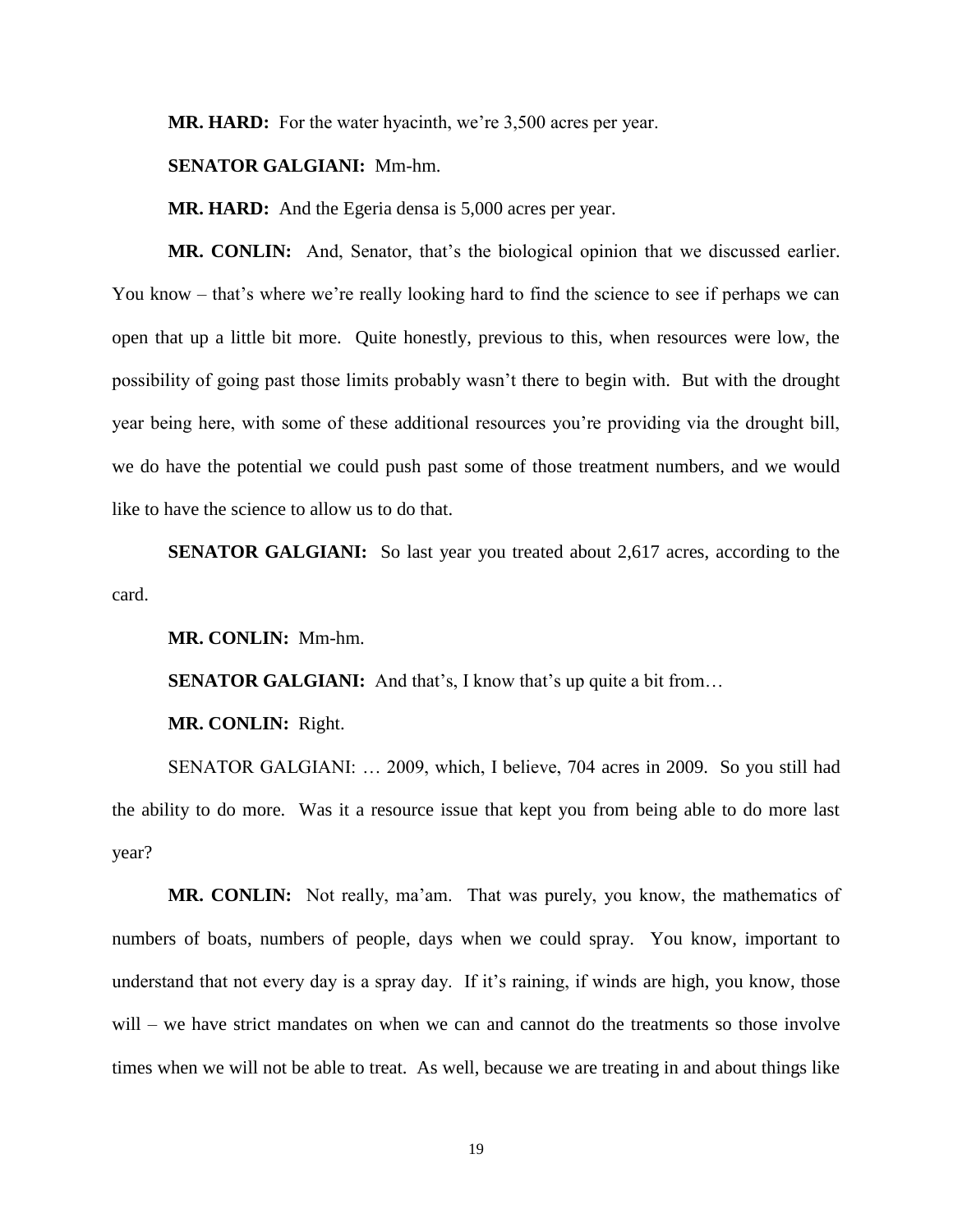water pumps, when those water pumps are running, we can't be treating right next to them. So those are all concerns that we have. And there are periods blocked throughout the year in the biological opinion when we simply cannot treat. We cannot do any chemical treatment whatsoever right now, between the end of November and the beginning of March. There are only certain periods when we can use certain chemicals, like, 2,4-D can only be used basically in the summer months. So those are some of the restrictions we have.

Again, they are, they are there for a reason. They are conservative to make sure that we don't hurt the species, the listed species, that we don't do any contamination of the water. However, based on our best practice, based on what we've seen in the water, again, we think we might have some opportunity to perhaps modify them, allow us a little bit more leeway.

**SENATOR GALGIANI:** And are those federal biological opinions?

**MR. CONLIN:** They are federal, but they're also reviewed by state. And the permitting also comes via the state for use of pollutants in the water.

**SENATOR GALGIANI:** Okay. Can't think of any more questions. Thank you.

**MR. HARD:** All right, you're welcome.

**MR. CONLIN:** Thank you, ma'am.

**MR. HARD:** Thank you.

**SENATOR GALGIANI:** And our next panel. I'd like to welcome from CDFA: David Kratville will be giving the presentation, and Pat Akers will also be part of the presentation. Thank you.

**MR. DAVID KRATVILLE:** Good morning. My name is David Kratville. Seventeen years ago I was hired as a "seasonal" to work in the CDFA noxious weed program. Currently, I am the senior supervising environmental scientist in charge of the Hydrilla Eradication Program.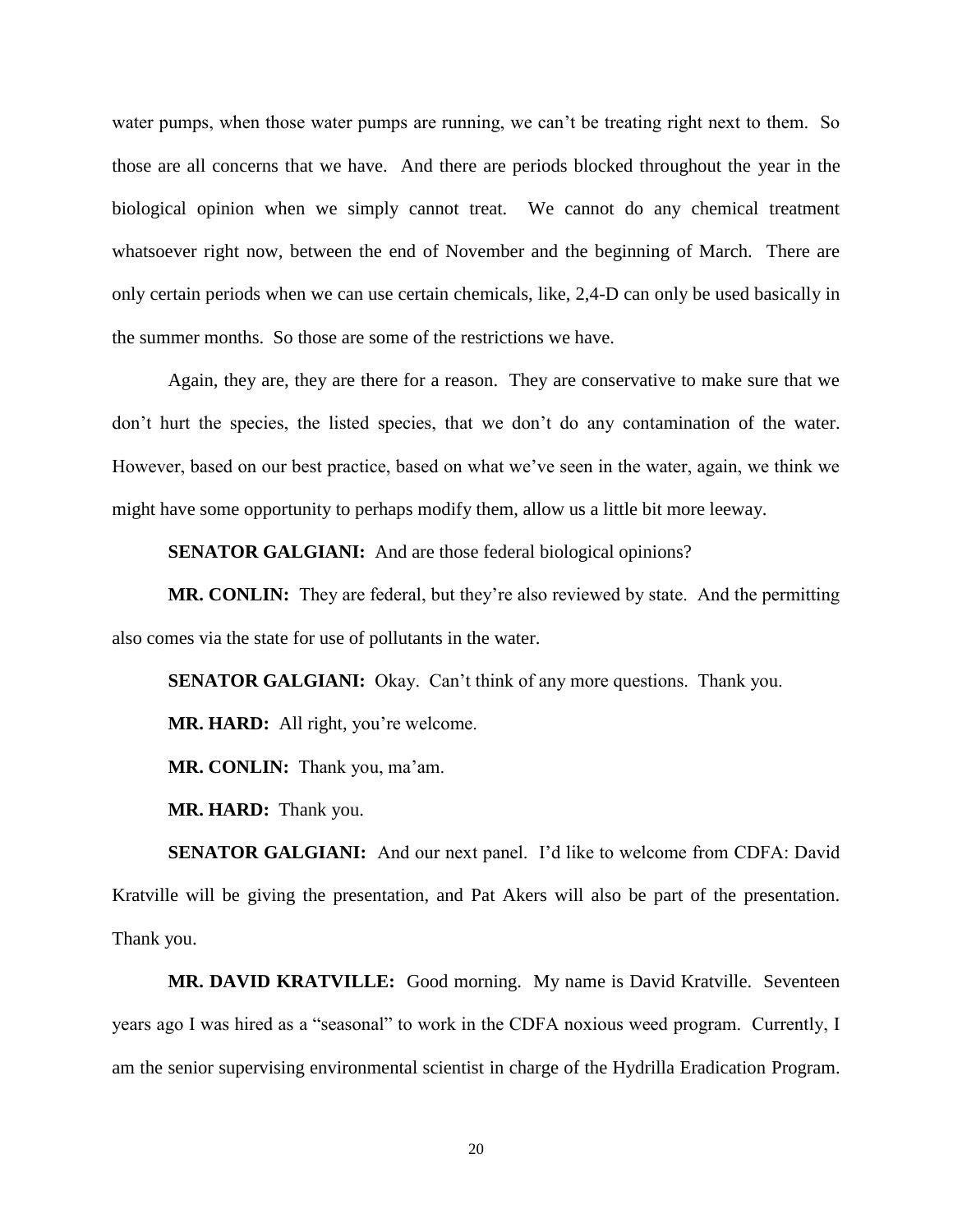Formerly, Patrick Akers held that role. He's now the branch chief of the Integrated Pest Control Branch. I am here today to give you a historical overview of CDFA's weed and biological control efforts within the delta.

On the screen, you will see an image. This is an example from the Imperial Irrigation District, hydrilla infestation found in the late 1970s. This is the infestation that led to the establishment of the Hydrilla Eradication Program. From 1978 to 1982, CDFA, they dedicated three permanent biologists and six to nine seasonal employees in an attempt to eradicate hyacinth from the Sacramento-San Joaquin Delta. In the early '80s, that staff was pulled off to work on the Southern California Mediterranean Fruit Fly Eradication Program. When that program ended and the staff returned, rather than going back to attempt hyacinth eradication, they were moved on to the Hydrilla Eradication Program. At that point, the hyacinth program transitioned into a control project. From 1982 to 1985, CDFA worked with the US Army Corps of Engineers and released three biological control agents targeting water hyacinth. From 2000 to 2005, CDFA received funding from the Department of Water Resources to go out and reassess those biocontrol agents within the delta. At the time, only a single hyacinth weevil species was found to remain. And in addition, the difficulty was determined that the problem with the hyacinth weevil was that only the adult stages are capable of overwintering. All of the egg and larval stages freeze over the wintertime and then those populations need to rebuild in the spring. So they do not get a significant chance to impact, heavily impact, the water hyacinth population.

Currently, CDFA is cooperating with the biocontrol program, what's left of it, is cooperating with the USDA areawide Delta project. We are producing the South American planthopper, which was recently approved for use on water hyacinth. In addition, up to 2010 and 2011, we had established field nursery sites for two agents which would attack the giant reed,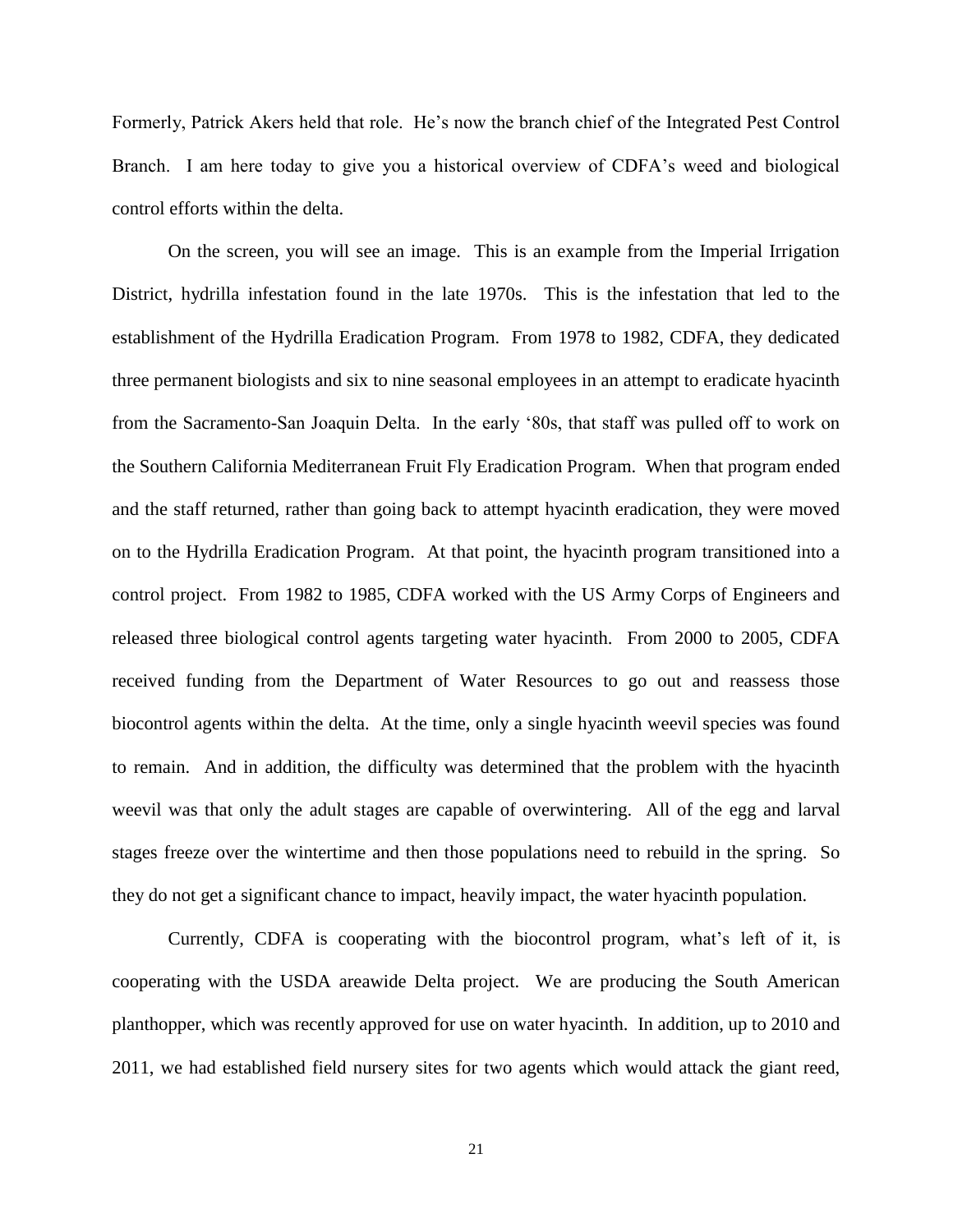also known as Arundo. But with the budget cuts in 2011, that work ceased. However, CDFA is preparing for production of both of those control agents at their facility in Sacramento if we get funding.

And then thirdly, Tamarix, or salt cedar, is another plant in the delta. It's a riparian tree. A biological control agent was established and built up very well in the Cache Creek area of Yolo County. At that time, the biocontrol staff were attempting to redistribute those insects within the state. But, again, with the budget cuts in 2011, all that work has ceased. But we plan to restart distribution efforts as soon as we can, again, if we get funding. As I have said, the funding of the CDFA biocontrol efforts using state general funds were completely discontinued July 1 of 2011. At that time all, weed biocontrol staff were transferred to positions either in other branches or those individuals retired. Now, currently, a small amount of activity has restarted with receipt of federal funds from the USDA APHIS. However, those funds are restricted to only covering travel expenses to move to and from release sites. All salaries and other expenses associated with biocontrol need to be funded through external sources. The biocontrol individuals that remain have proposed two new weeds, Egeria densa as well as South American spongeplants, as good potential candidates for future work on biocontrol agents, South American spongeplant in particular, if it's determined that eradication is not feasible. But, again, we do not have any funding to commence that work.

Now, personally, from 2002 through 2007, I was the statewide coordinator or crew lead of the Purple Loosestrife Control Program. CALFED at that time funded the control program. Myself and one or two seasonals were tasked with treating and controlling all loosestrife within the tributaries of the delta. As you can see on the screen, I worked everywhere from the Fall River in the northeastern corner of California, the Eel River in Humboldt County, all the way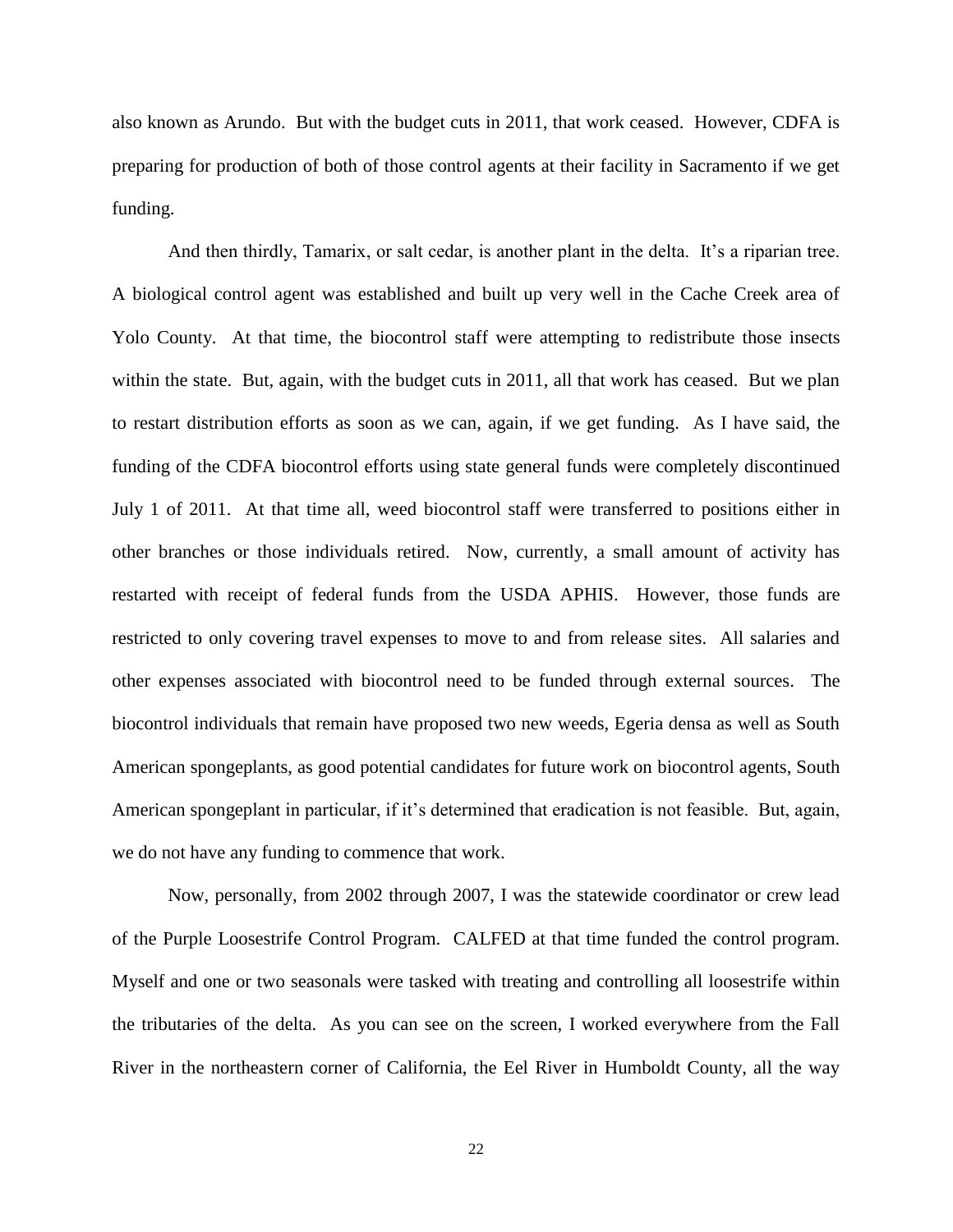down to Lake Isabella in Kern County. I was responsible for surveying, detection, mapping, mechanical chemical control of purple loosestrife, as well as assisting the biocontrol staff. At that time, I would spend seven-plus months out of the year on a boat on the rivers in the state controlling purple loosestrife.

Because of my experience in the delta, and in particular in identifying aquatic weeds, in 2003 I was chosen to participate in a pilot project. We assisted the UC Davis Center for Spatial Technologies in a remote sensing in testing the efficacy of hyperspectral analysis, which is similar to the mapping effort that Boating and Waterways mentioned earlier. This was actually work funded initially by Boating and Waterways, and it was done in conjunction with NASA and UC Davis CSTRS. What I did was provided the boat access as well as the field ID of the aquatic weeds so that those grad students could take those ground truthing. You're taking a picture of the plants in the field and using that spot where you have a known plant and comparing it back to the imagery so that you get a signature or a fingerprint for what that color of that particular plant looks like. And then by going through and looking at any other pixels that match that, you can assume with high confidence that it's the same plant as in that section of the imagery. Following that initial pilot project from 2003 through 2007, CDFA provided boat access as well as field ID. The same stuff I had done initially but on a much larger scale for all the ground truthing efforts in the delta.

In 2008, at this time, the biocontrol, the Purple Loosestrife Program, was now funded by the California Bay Delta Authority. It is my understanding that CALFED essentially became CBDA. But in 2008, we lost that funding. At that time, all of my survey, detection, mapping, chemical and mechanical control efforts stopped. However, I continued to assist the biological control program. What we were attempting to do is relocate biocontrol agents from our

23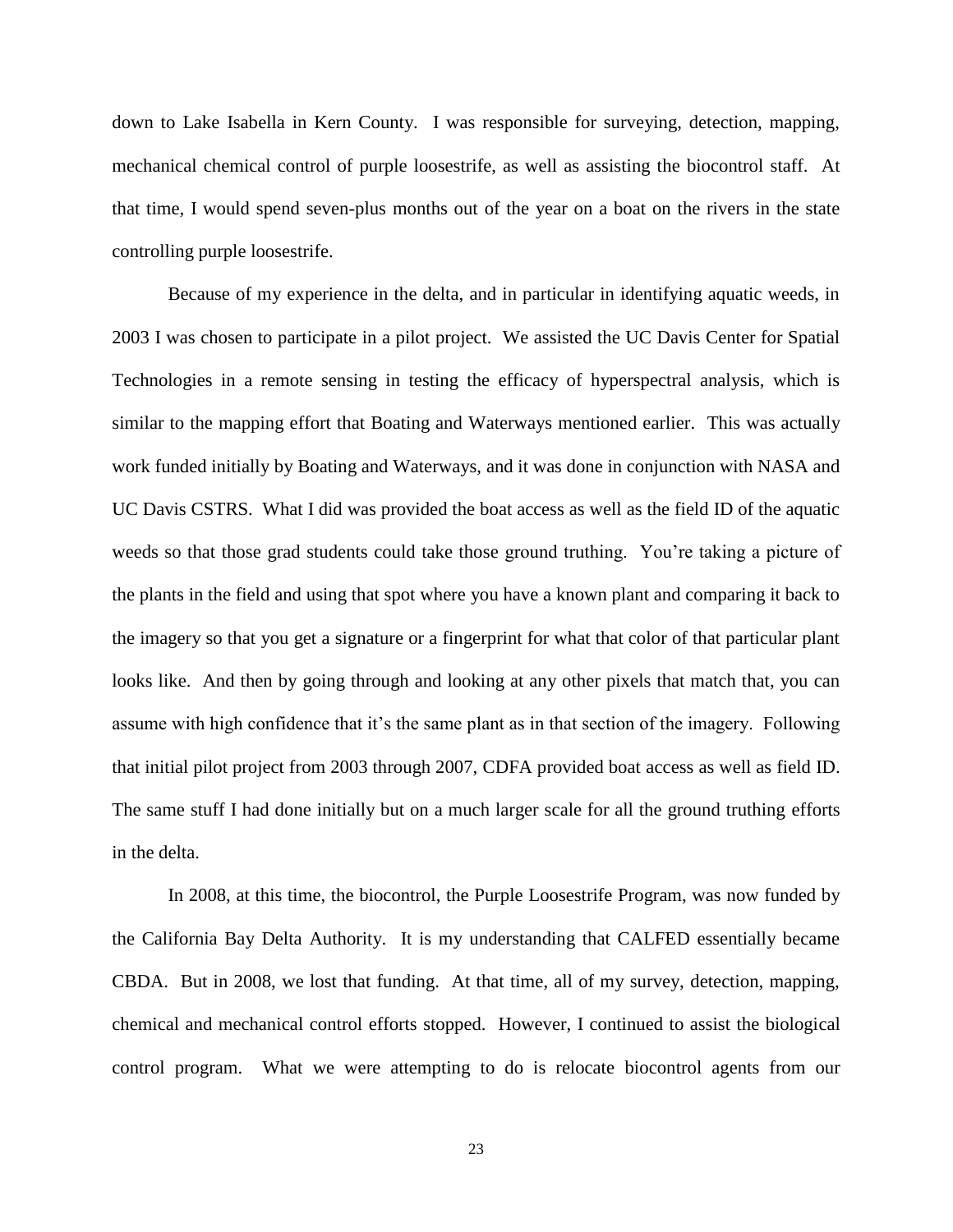populations in northeastern California on the Fall River and distribute them within central California. That was a difficult task because you're taking organisms that live in a much cooler and humid climate and moving them into the Central Valley in July and August when it's 105 degrees out, and it was very difficult. In 2010, if I remember correctly, we had our first successful recruitment from one of those releases. But, unfortunately, again, in 2011 with the budget cuts, all that work ceased. And to my knowledge, no assessment or further distribution of those insects has happened within the state following the end of the Purple Loosestrife Program in 2008.

I have the wonderful distinction of being the last person the state of California has ever promoted to the position of a district weed biologist. You will see on the left-hand side there, at that time there were six of us. I was responsible for 13 counties. I should say, of those six, one gentleman, Ron Eng, still works in the department in another program, another branch. Otherwise, the rest of my counterparts retired, and Kerrie Perosco moved to the state of Oregon and continues to do weed work there. What we were responsible for doing is all the detection, mapping, control, assisting biocontrol eradication efforts, training, outreach within our districts. I can personally say that I have been individually responsible for the eradication of dozens, if not hundreds, of single individual plant infestations, quite often requiring nothing more than a shovel. The rapid response, the early detection, rapid response, your tools are much easier. You can eradicate an infestation of a single plant. And if you get it before it sets seed, no one will ever know how successful you were. Which is part of the problem with this type of work. And, again, another service we provided was connectivity across the state. There were a number of times where I found quite common weeds in a county that the locals had never seen before. And we, I was able to notify them and let them know that that was something they should be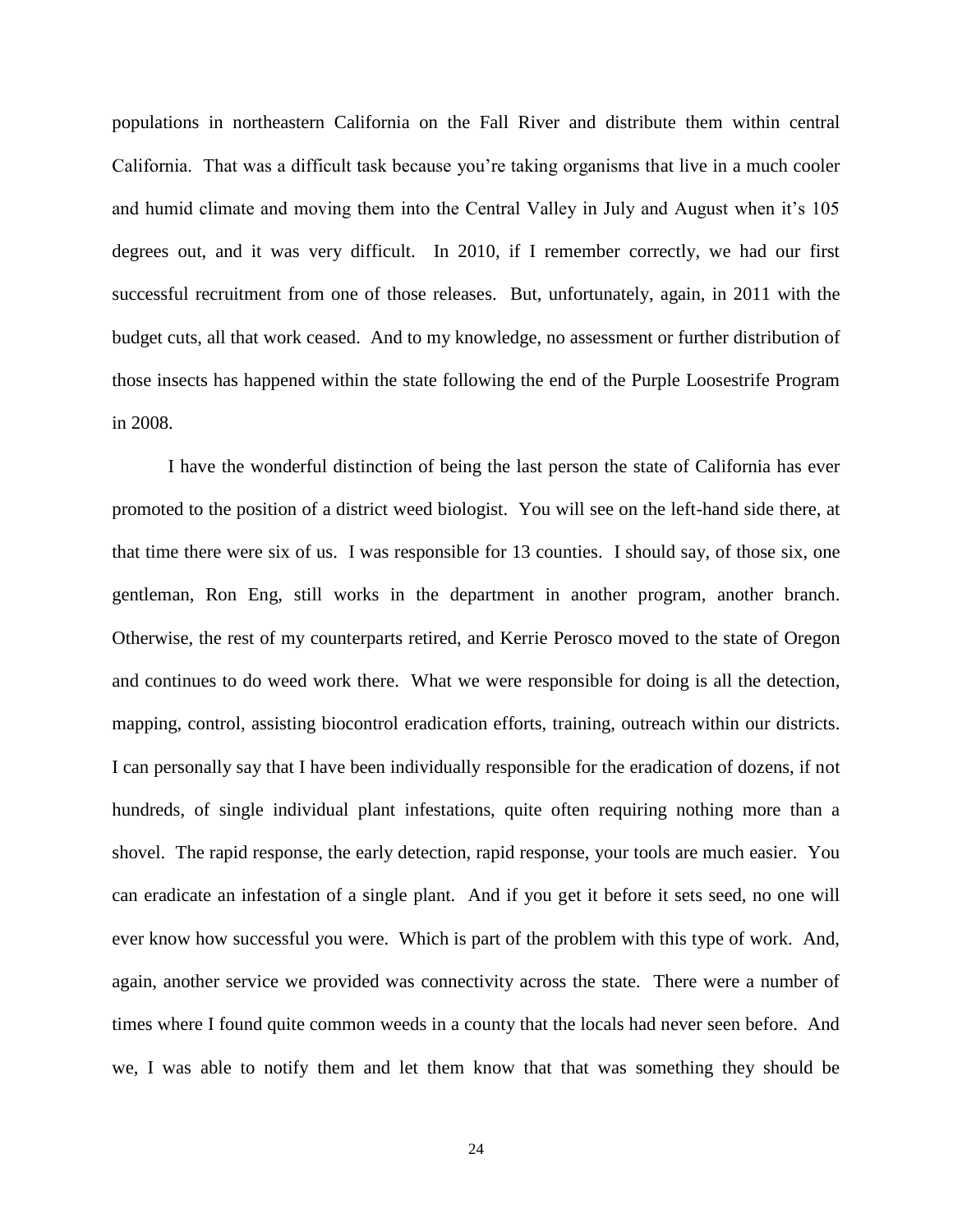concerned about, and we could begin controlling it. Also, just letting, just having that awareness that something that may seem innocuous in many areas that in their particular, the right habitat, could be quite a problem. But, again, all that work ceased to, it discontinued with the budget cuts in 2011. And, again, I am the only one left at the Integrative Pest Control Branch. But in addition, at that time, we, the department, oversaw the weed management area; and within my district, I was responsible for oversight of those weed management areas. This program provided funding and coordinated, usually they were between two and three counties, and this brought together state, local, federal, county governments as well as non-governments and concerned citizens. It provided funding and allowed for local work on local weeds of concern that may be a particular problem in that particular part of the state or perhaps in an ag use or an ag setting that is particular to that part of the state. That the funding was not available to work on a similar weed in other parts of the state where it may have been more widespread or may not have been as much of a problem. But, again, that funding as well was discontinued in 2011.

And here is a graph. Again in 2011, our department took a very significant cut to its general fund. In particular, our branch, the Integrated Pest Control Branch, has received a 100 percent cut of all general funds. And to this date, we have not received any general funds for any of our programs, whether it be the weed management area, the noxious or terrestrial weed program, or, and hydrilla. On there, you will see the biocontrol program lost all of its weed funding in 2011. In the following year, in 2012, they lost all funding for biocontrol agents of insect pests. So that's why that one leg goes out an additional year.

Now, currently, as I said, my program receives no general funds. We are fully funded by the Division of Boating and Waterways. Harbors and Watercrafts, they give us roughly \$1.5 million. Since the loss of the general funds, the Department of Water Resources had initially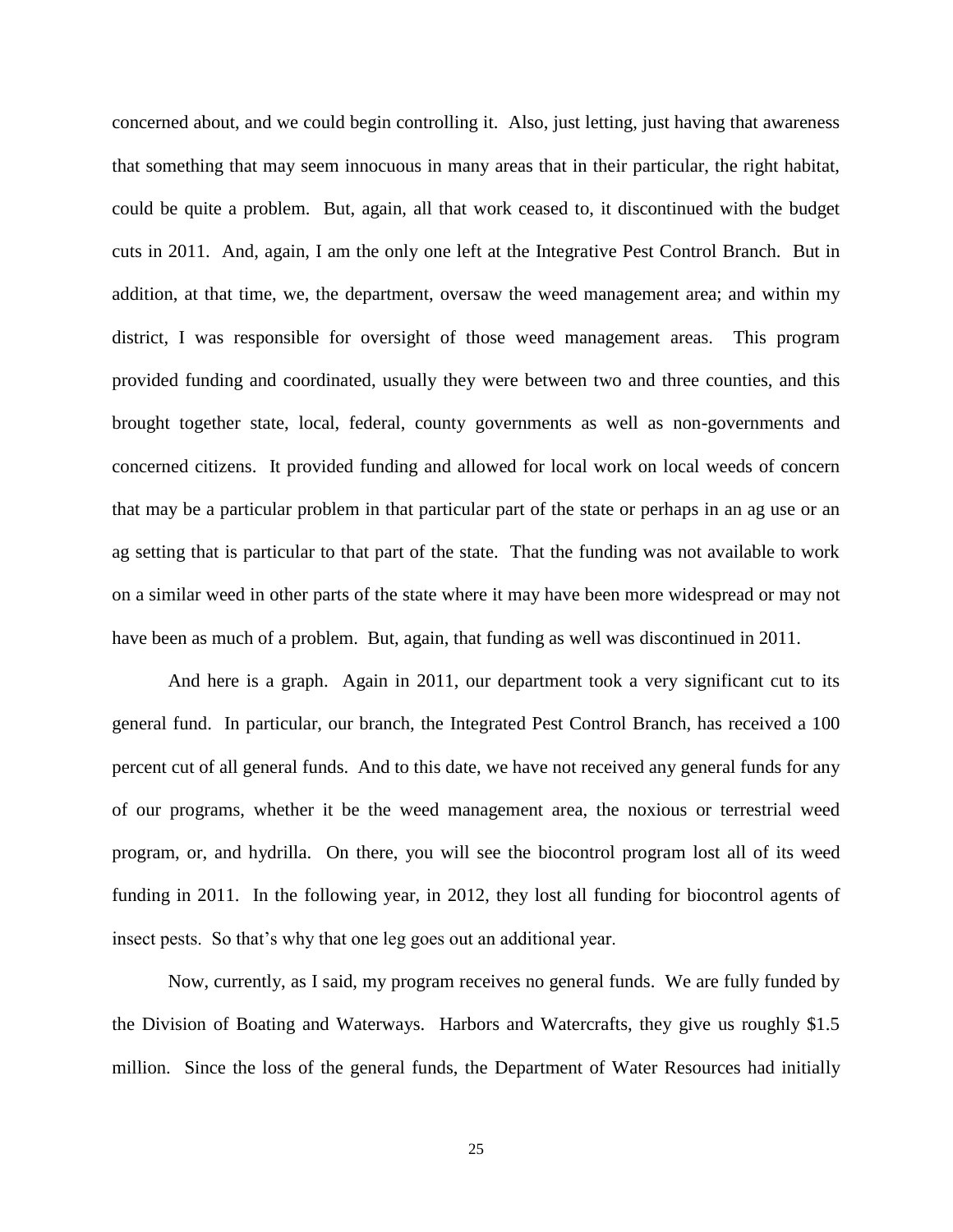upped its input too. The last few years it's been \$785,000. However, this year we were told that that has been reduced to \$464,000. Over the next two years, I've been told that it will further decrease annually. And at the end of those two years, Water Resources informed me to not expect any further funding from them for the hydrilla program. Lastly, I get \$132,000 from the US Bureau of Reclamation for pesticide purchases.

Now, hydrilla is unique in that it is one of the only weeds, there's only two, named by name in the Food and Ag Code. And the Food and Ag Code pertaining to hydrilla mandates that the department must attempt, where feasible, to eradicate any hydrilla that occurs in the state. That, because of that, I have to, what little money I have left, I have to dedicate to eradication efforts. So any of these additional activities that we like to help out on as far as mapping and detection, those are the first to be on the chopping block as the funds get reduced. The issue with hydrilla is that it forms a tuber which it sends down into the soil. They can easily survive seven years before sprouting. And what that means as a management implication is you cannot just go through and remove all the active vegetation within a water body and plan to have any impact on the hydrilla. Those tubers will remain in the soil waiting to sprout.

Here is a photo that I like to show. It has the variability of hydrilla. On the right, you will see a photo. Hydrilla has never been found in the delta. When you are in the delta, in particular bass anglers tend to refer to the Egeria beds as hydrilla. If they happen to fish in the southeast, they would be fishing hydrilla beds in those settings and that terminology carries over. But hydrilla has never been found in the delta. If you see that photo on the right, the larger, darker green, more robust plant in the center is Egeria with hydrilla off to the left of it. In addition, the last few years, we have been helping Department of Water Resources in mapping their water storage facilities. They've asked us to go out and identify the weeds present as well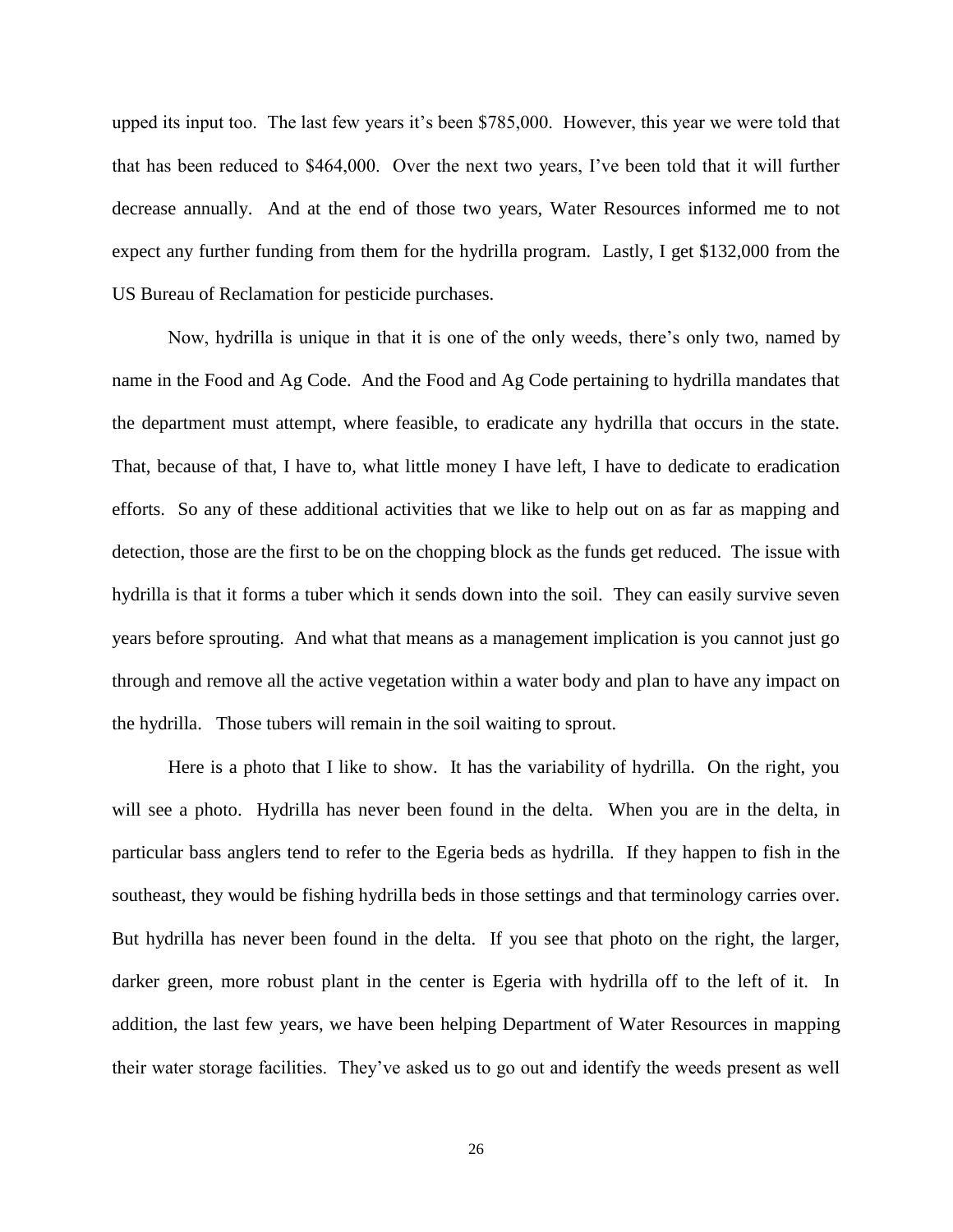as map the distributions of them. On the right-hand side, you can see last year's hydrilla survey within the delta. Traditionally, my counterpart within the, the district weed biologist, we would come down; we would have anywhere from six to eight boats. We would spend one to two weeks at a time. Sometimes we would only do the early summer. Other seasons, we were able to get both an early summer and a late summer survey of the entire delta. Our attempt was to look at every single mile of waterway in the delta to look for hydrilla. And while we were out there, we were taking note of any other unique weeds. But at this time, that has been reduced. I have a single crew out of Fresno of four individuals. They come up with two boats and a number of kayaks and survey as much of the waterway as they can. And here, again, is an example of the maps that we create while we're out there. We are taking, we are recording all aquatic weeds that we come across, and we get these distribution maps, which we can share with our counterparts.

Lastly, I want to talk about the impact of hydrilla itself. Again, it's never been found in the delta. The photo on the right there shows the Imperial Irrigation District back in the 1970s. You can see it is absolutely 100 percent chock full of hydrilla. The photo on the left has, is more recent. I believe that was in the early 2000s. But one of the things to note in that photo on the left is that the hydrilla is in that irrigation ditch. To the right, you can see a lateral gate going into an ag field and off to the left, presumably, is some sort of riparian area. And the CDFA has unique authority in that we can work in all of those situations, wherever hydrilla occurs. I do not know that other agencies have that authority. But we would be able to work in the ag ditch, the irrigation ditch, the wildland area, waterways, etcetera.

Next, this is a photo of one of their water storage reservoirs in Imperial County. Again, this is 100 percent infestation. Hydrilla infestations at this level lead to an 85 percent reduction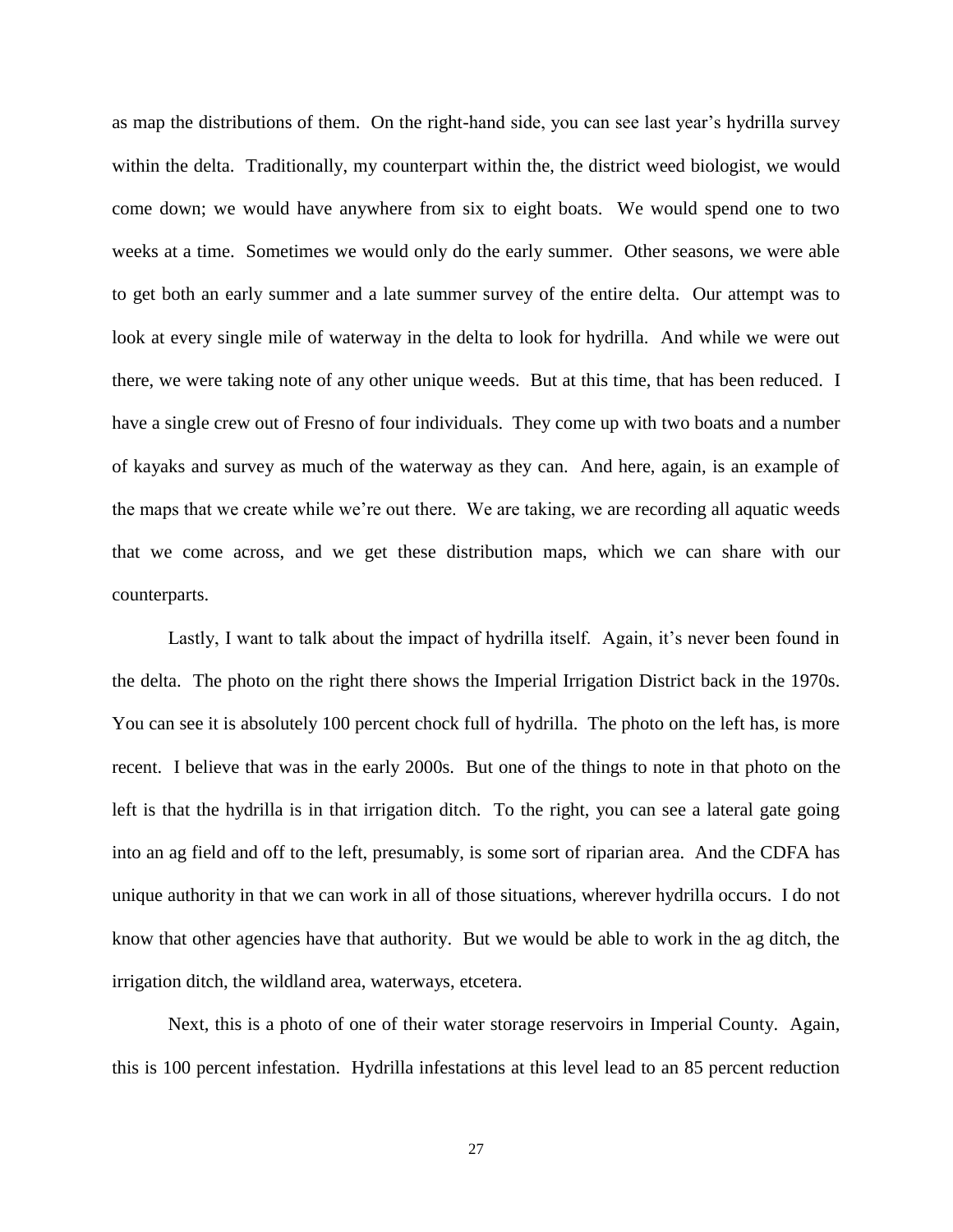in both conveyance and storage capacity. So in other words, if this was a 100-acre-foot reservoir, in a situation like this, you would have 85 acre-feet of hydrilla and 15 acre-feet of usable water. And here are a few examples from Florida. You can see that hydrilla, unlike Egeria densa, when it reaches the surface, it branches laterally. It completely fills the water column. Egeria tends to stay a little bit lower. Now, in the delta, we have tidal influence; so you have times when you can zip across the top in a boat, across the top of the Egeria. I would assume with hydrilla's ability to branch laterally at the surface that it would just fluctuate with the tide.

Here is a photo, again from Florida. They are well beyond the point of a control program, of an eradication program. They are controlling hydrilla. You can see that is an absolute monotypic stand, 100 percent full of hydrilla. Currently, the state of Florida pays \$4.00 for hydrilla control to every \$1.00 they spend on hyacinth control. And my understanding, if you are a marina owner in the state of Florida, you essentially have on staff a harvester or some other weed control technique. You essentially have to "mow the lawn" on a regular basis in order to get boats in and out of those marinas. We looked at the salinity to try to, I put this up, to try to see where in the delta hydrilla could likely exist. It is slightly more salinity tolerant than Egeria densa. And this is some data I found from a delta levee risk assessment, just trying to find a distribution for where are salinity levels. And I think you could safely say that hydrilla could live all the way downstream to Rio Vista, if not potentially, maybe not thriving, but probably establishing all the way down to the city of Pittsburg. So, essentially, there is nowhere in the heart of the delta that hydrilla could not grow.

On this last slide, this was a study from 2014. What I wanted, what I wanted to show you is that regardless of the model they ran this is the suitability of habitat for hydrilla in North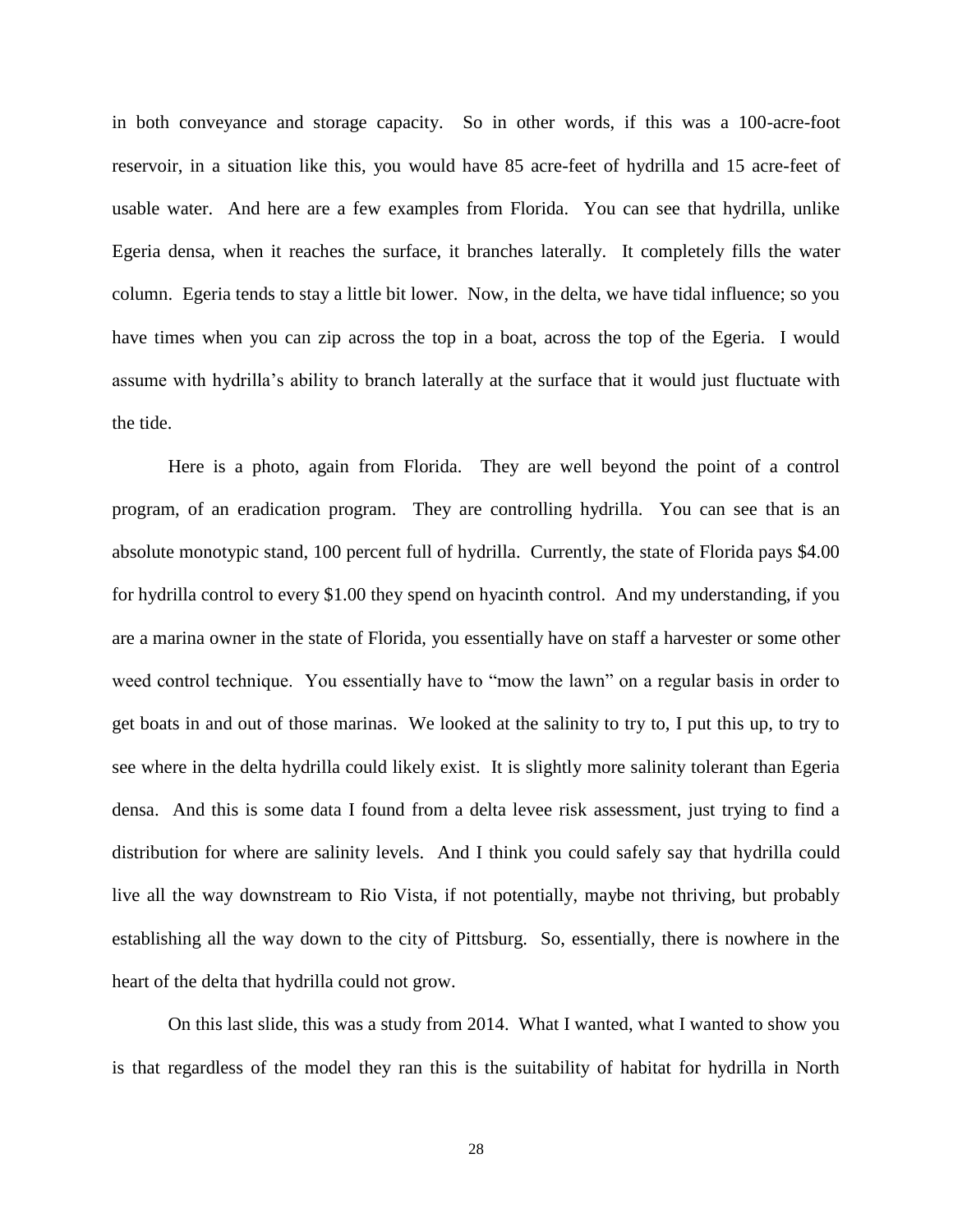America. Regardless of the model they ran, California always lands in the highest level of habitat suitability. In other words, had we not been so persistent in the last 35 years, we would likely be sitting here discussing hydrilla rather than hyacinth.

And in closing, I want to say that over the last four years I have had opportunities to leave the state and continue my past weed job in other states. The reason I stayed with CDFA was in hopes that someday I would have the opportunity to share my story and not lose that institutional knowledge. So I just want to personally thank both Senator Galgiani and her staff for inviting me here today. Thank you.

**SENATOR GALGIANI:** Well, you're welcome. And this is the first time that I've heard any broad information about hydrilla, to be honest. I have been trying to take notes up here, so I've been looking down at my paper a lot and missed a few of the pictures. But, is hydrilla sometimes mistaken to be water hyacinth or one of the other plants?

**MR. KRATVILLE:** No, no. It's mistaken to be...

**SENATOR GALGIANI:** So it's clearly...

**MR. KRATVILLE:** … Egeria densa.

**SENATOR GALGIANI:** Okay.

**MR. KRATVILLE:** It grows submerged in the same situation that Egeria densa and many of the other weeds that were just mentioned grow.

**SENATOR GALGIANI:** Okay. So looking at it in a broad-brush point of view, how prevalent is it in comparison to these other four plants?

**MR. KRATVILLE:** We have an ongoing eradication effort in – Clear Lake? Pest prevention? – We have an ongoing eradication effort in Clear Lake. Last year we found 17 individual plants in the entire lake, and that's pretty typical. It's extremely rare. We attempt

29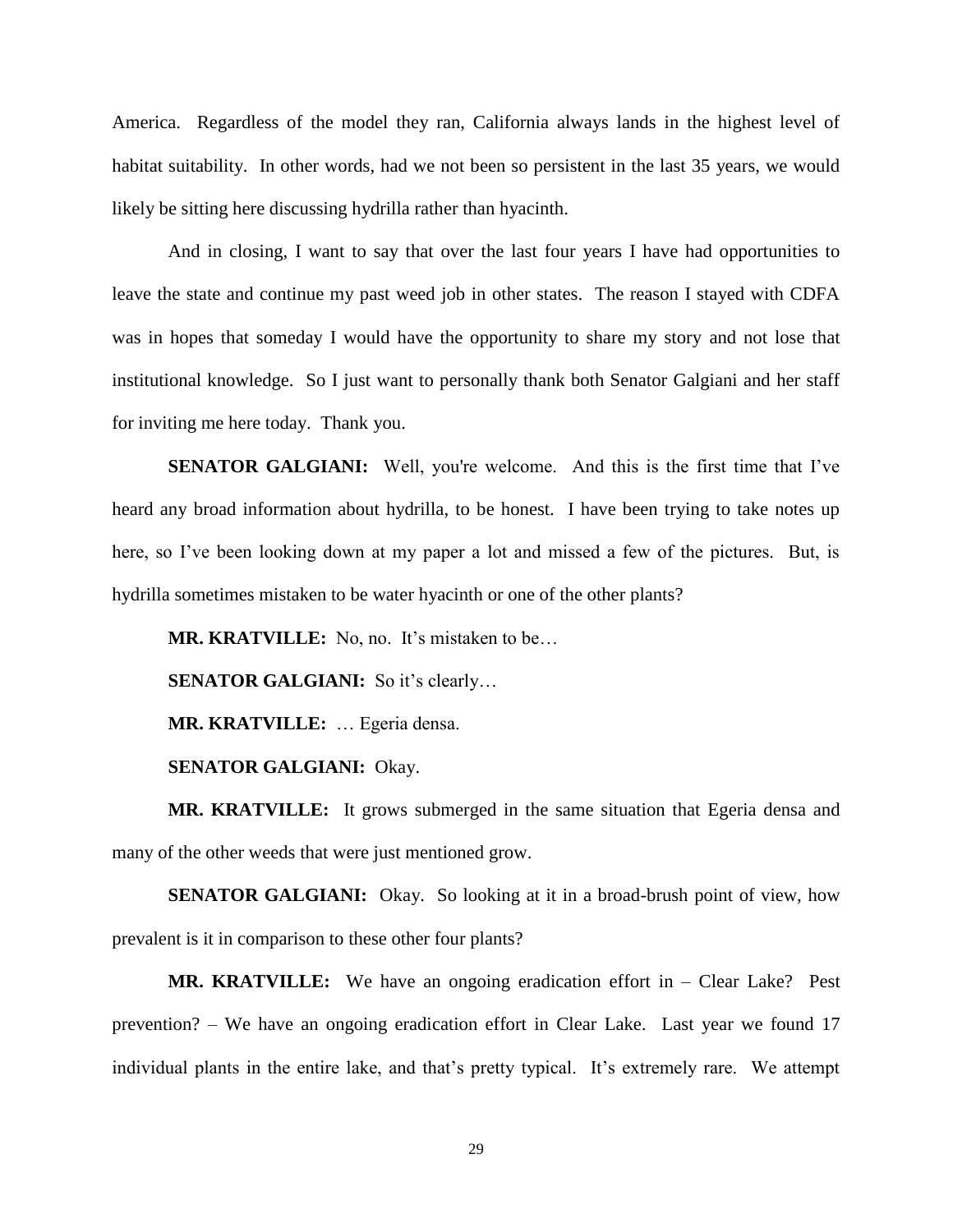eradication in all the known locations. We do successfully, we have successfully eradicated it quite a few times. And we do, our department does continue to do pest prevention work. Just – was it last week? Or two weeks ago? – hydrilla was found on a boat at a border station coming in from, I believe, the state of Colorado. So we are still doing that prevention work. And the reason we do this work is so that hydrilla does not become widespread within the state.

**SENATOR GALGIANI:** So we don't have a problem with it in the delta at this point...

**MR. KRATVILLE:** It has never been found…

**SENATOR GALGIANI:** … because of the…

**MR. KRATVILLE:** … in the delta.

**SENATOR GALGIANI:** ... because of the good work that you've done heretofore.

**MR. KRATVILLE:** Correct.

**SENATOR GALGIANI:** Correct?

**MR. KRATVILLE:** In the state.

**SENATOR GALGIANI:** And you are able to eradicate it when you find it, correct? **MR. KRATVILLE:** Correct.

**DR. PATRICK AKERS:** It's a very long, hard job; but, yes, you can eradicate it.

**SENATOR GALGIANI:** So we have to be watchful and mindful of it that it doesn't hit our area.

**DR. AKERS:** Correct.

**SENATOR GALGIANI:** If it does, we have to be vigilant very early on.

**DR. AKERS:** Have to respond very, very rapidly and very aggressively.

**SENATOR GALGIANI:** I'm a little bit confused about the fact that you work for CDFA but you get your funding from Boating and Waterways and some other resources. Maybe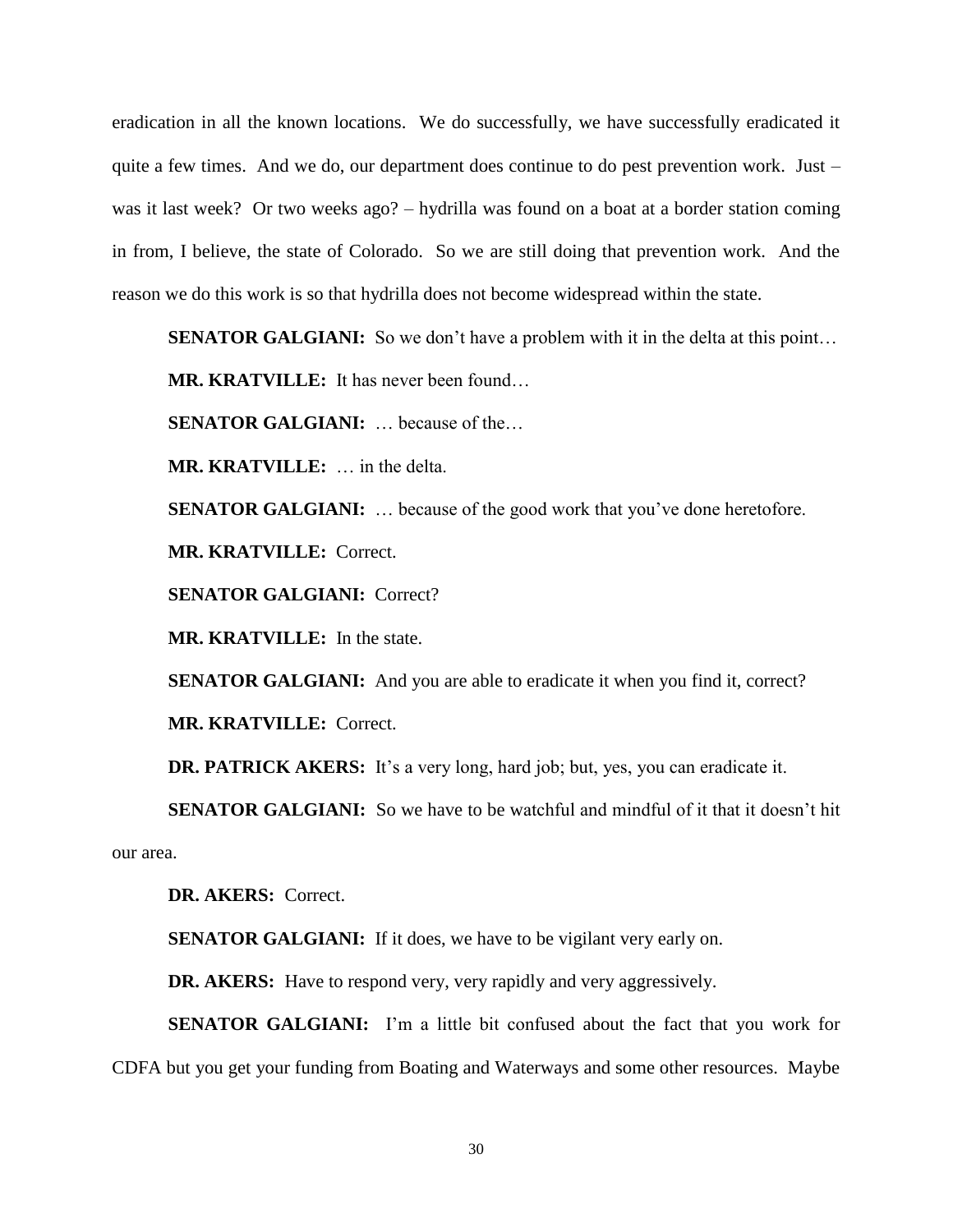you can walk me through that because I'm not familiar with how you get your funding other than to hear from you here today.

**DR. AKERS:** It's more of a historical development, and it's actually a pattern that's fairly common in Food and Agriculture. There's always more resource, there's always more needs than there are resources. And so in general, with many different pests, including insect pests that are new, like, perhaps you've heard of the Asian citrus psyllid, which is, it's a threat to citrus. It helps a lot getting a program going if there's a concerned community that brings not just political support but also supports us financially. And what happened was, back in the early '90s when we had a couple of very large infestations of hydrilla start, there was some, basically, outreach meetings with a number of the different agencies in the state. And Boating and Waterways and Department of Water Resources, in particular, stepped forward to help us fund much of, much of the work that's done on hydrilla. And they've just, basically, kept with us ever since. We used to get some funding, perhaps 25 percent of our funding, from general funds but then in 2011 we lost those. And, again, we went to Boating and Waterways, DWR; and they stepped up and helped us fill that gap.

**SENATOR GALGIANI:** So if it were to be present, how quickly could it get out of control? So, for example, water hyacinth can double within 10 days, a mass of water hyacinth. What about hydrilla?

**DR. AKERS:** It's faster.

#### **SENATOR GALGIANI:** It's faster?

**DR. AKERS:** There is one study that showed that – I think it was in five weeks of, of five or ten weeks, but anyway – it, one single stem of hydrilla that was 9 inches long produced 3,200 inches of stem within that five or six weeks. So it increased, like, 150 times. And, of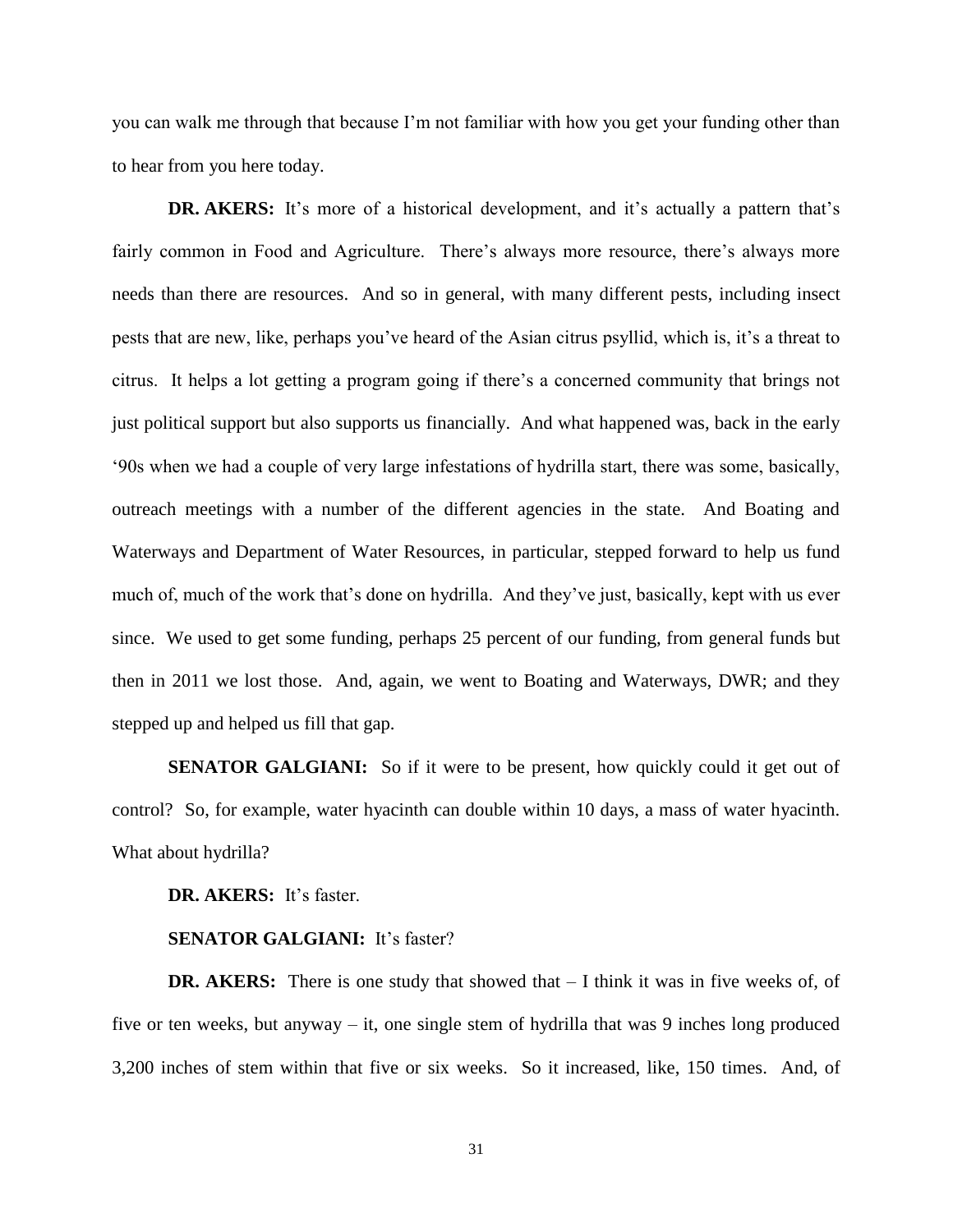course, it'll fill a water column completely full. That's – it out competes Egeria everywhere else except, hydrilla here, because no hydrilla here.

**SENATOR GALGIANI:** So it doesn't seem as though CDFA is very active in controlling water hyacinth. Am I…

**MR. KRATVILLE:** Not anymore.

**DR. AKERS:** Not any longer.

**SENATOR GALGIANI:** Not anymore. And that's because they've given that full responsibility to Boating and Waterways?

**MR. KRATVILLE:** Correct. Although I will add, when our people are working outside of the delta or outside of our control projects, when we are doing survey work – again, our familiarity with weeds – last year, I believe it was, they found three water hyacinth plants in Clear Lake, and we removed them. We have that – we work in so many waterways, and we have that familiarity of where weeds are issues around the state – that, in those situations, we will just go grab those. If I see three water hyacinth at a boat ramp, I'm gonna get them out of there if I know that lake is not infested with water hyacinth. So in that sense, that's just sort of, you know…

**DR. AKERS:** Civic duty.

**MR. KRATVILLE:** Yeah.

**SENATOR GALGIANI:** Right. Do you have ideas for how you could be more active? Or could work more collaboratively with Boating and Waterways? Or are there some suggestions that you have that I should take back?

**MR. KRATVILLE:** Boating and Waterways really appreciates the mapping that we've done in letting them, it's, again, we can provide some of that ground truthing. We've been

32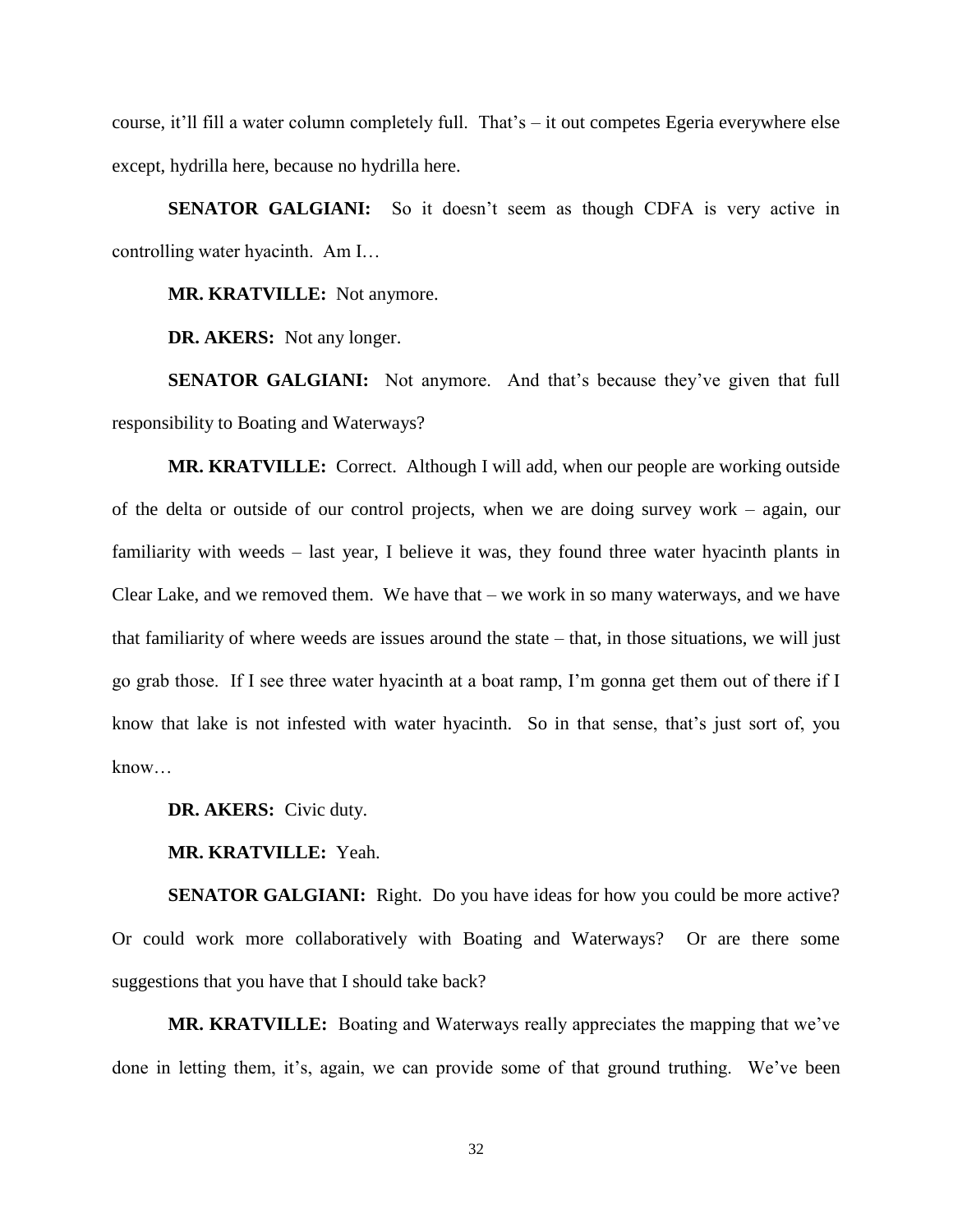recording the location of weeds in the delta as long as I've worked at CDFA. And they have discussed with me the potential of maybe in the future increasing some of that. But, again, as the funding gets reduced, as hydrilla's funding gets reduced, the crew that does the work in the delta is the one that is most likely, because they do not do any eradication efforts anymore. They eradicated all their populations in the Fresno area. So they, specifically, currently, are doing detection work. So if I only have enough money to fund my eradication programs around the state, that's what I have to fund.

**SENATOR GALGIANI:** From a legislative point of view, it gets difficult during the budget times when you know that things like what you do fall under CDFA; but yet, you get some of your money from Boating and Waterways. Now, we're looking at a budget; and we're looking at line items from different departments; and we see what's in front of us; and we don't know all these back stories of the collaborative work that you've done to keep programs alive. I realize in the 2009 budget crash there were a lot of things that happened very quickly. And staff at different departments did everything that they could to try to save programs because it's so much more difficult to get them started back up again if they completely go to the wayside. So I know people took measures at that time. But then later on, for us to understand what's happened, if we don't see it in the budget, we aren't necessarily aware of where the gaps are and where the problems are. So I learned a lot from you today, and I really need to have a follow-up with you so that I better understand what you've presented and what's at risk now that your funding levels have dried up in these areas. How do we make the most of what you do have? What's working, what's not working? Is there an ability to get more money back when the economy continues to improve? Where would we approach that first? Those are things that I need to better understand.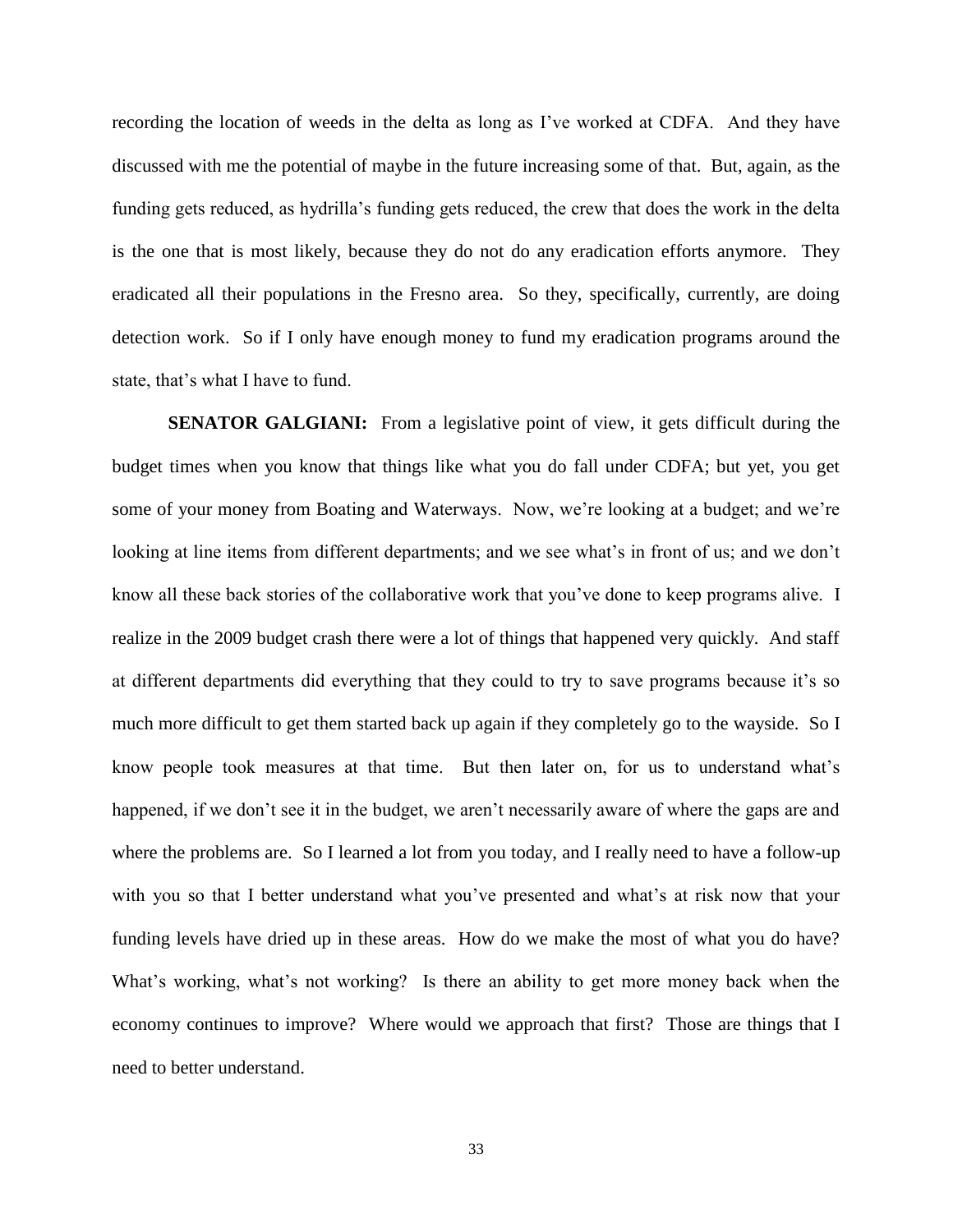**DR. AKERS:** Be happy to meet with you any time.

**SENATOR GALGIANI:** Thank you.

**DR. AKERS:** Yes.

**SENATOR GALGIANI:** Thank you. So those are the questions that I have. Okay, thank you very much. And now, I would like to call up Dr. Patrick Moran, a research entomologist from USDA Ag Research Service, Exotic and Invasive Weeds Research Unit.

**DR. PATRICK MORAN:** Thank you, Senator Galgiani. I've got just a short presentation. Some of the stuff in this presentation has been covered by Chris Conlin and Ed Hard from Boating and Waterways. But, just happy to be here to talk about the USDA areawide pilot project, which was funded last year to synergize agencies and improve control of the aquatic weeds in the delta. So I wanted to first briefly mention just the mission of the USDA Agricultural Research Service. We are fundamentally a research agency; and we do research to solve problems in agriculture, including problems for natural resources that are relevant to agriculture: water, soil, air – but not just agriculture, but also natural ecosystem, health, and human health. So in our five-year strategic plan, the first two bullets there would be the closest ones that match up to what we're doing with the weed controls: ensuring high-quality, safe food and other agricultural products and enhancing a natural resource base.

So prior to the start of this areawide project, we already had a number of interactions with Boating and Waterways and with aquatic weed control on the delta. For a number of years, we've been what's called the federal nexus for Division of Boating and Waterways for their permitting process. So they obtain permits from the US Fish and Wildlife Service and the NOAA National Marine Fishery Service for the threatened, listed threatened, and endangered fish species. And so USDA-ARS submits the biological assessment to those agencies, receives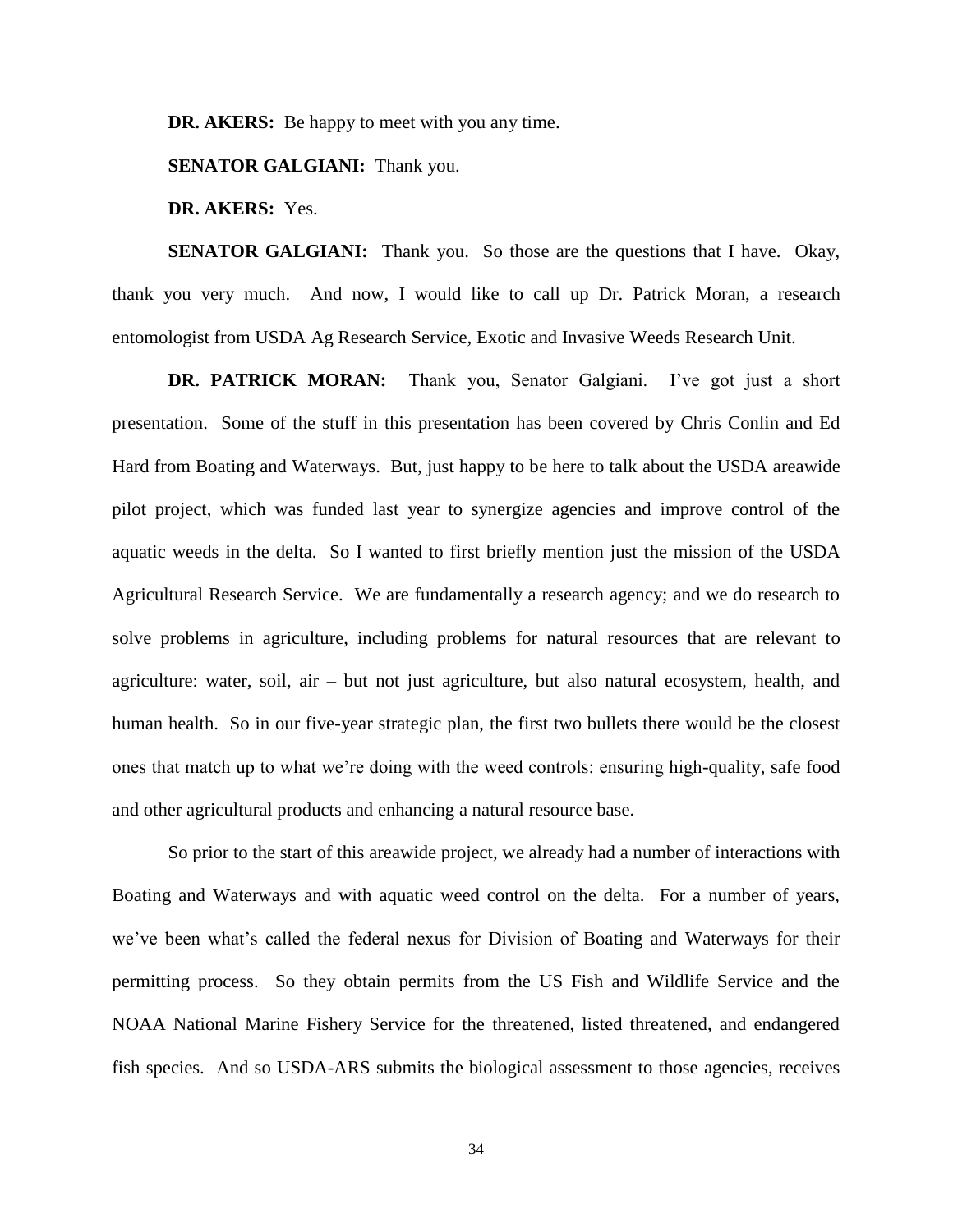feedback in the form of the biological opinion, which Chris Conlin referred to, which is essentially the permit which allows Boating and Waterways to go and treat the weed species, and the submission of the annual reports.

For a number of years, USDA-ARS has been working on research, different aspects of controlling aquatic weed, improving aquatic weed control, new technologies, different ways of detecting the weeds, and also a role in biocontrol, looking at potentially new biocontrol agents that could be used for the aquatic and also weeds that grow near the water – so what they call riparian weeds that grow along the shores of the sloughs and the canals and the reservoirs in the delta and also other parts of California.

So the areawide project  $- \Gamma$  m not gonna read the whole title there  $-$  this was a project that was started through a collaboration with USDA-ARS and NASA and Division of Boating and Waterways getting together and submitting a proposal for a 18-month pilot project designed to enhance the success of the aquatic weed control programs, protect natural habitats and also human health, and tie in with agricultural activity in the delta as well, focusing on three aquatic weeds: the water hyacinth, floating water hyacinth; the submerged Egeria; and also the riparian, or near water, giant grass known as a Arundo or giant reed. So here's the three main objectives, or our goals, of this areawide pilot project: First of all is to redesign and implement improved control for these three aquatic weed species; also to improve our understanding and control of mosquitoes in relation to aquatic weeds, try to understand this interaction better and try to improve mosquito control; and then also to gain a better understanding of what agriculture in the delta might be doing to influence the aquatic weed populations, things like nutrient inputs, agricultural practices that could be influencing the problems that we're having with the weeds.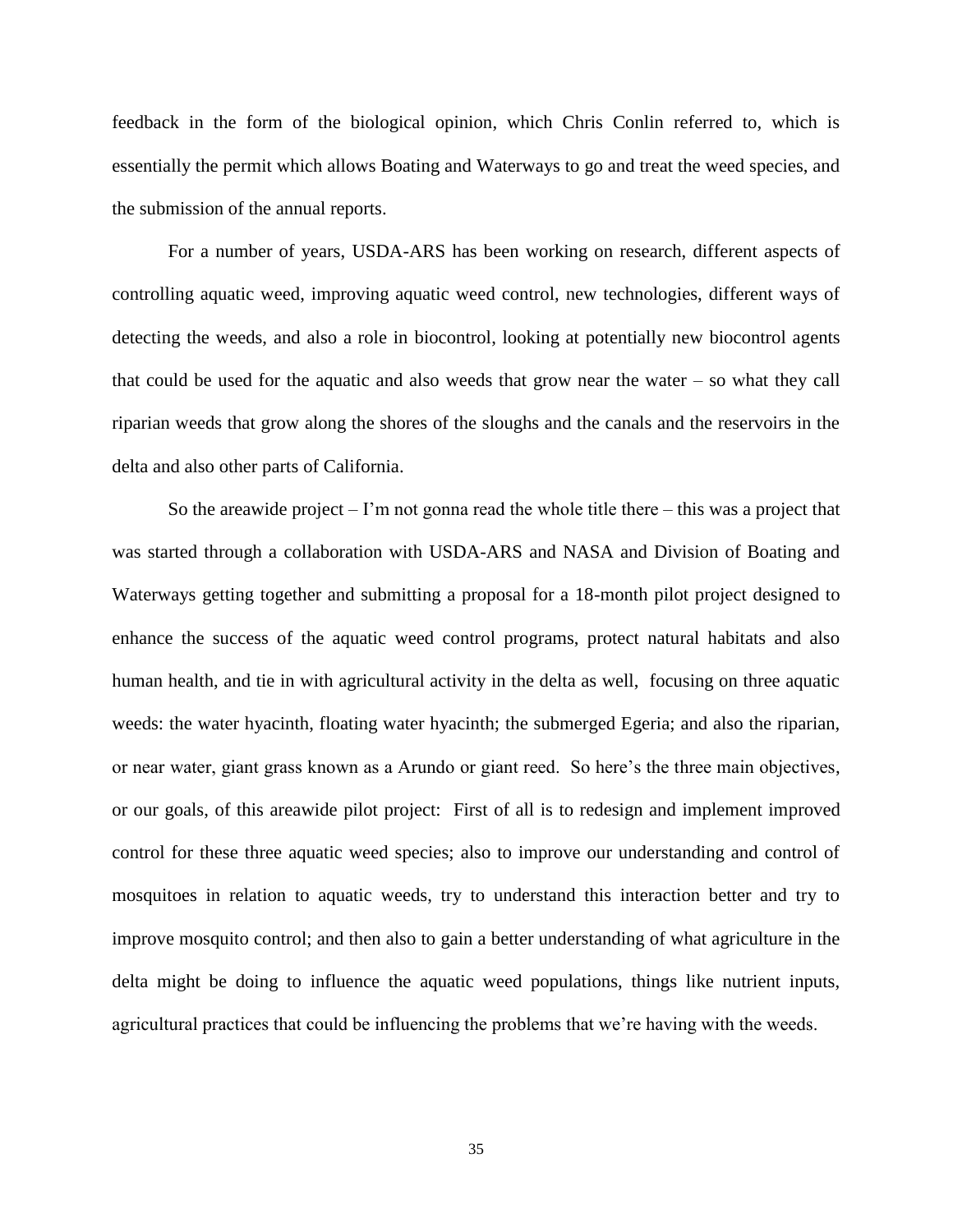So there's a number of collaborators on this project, and I'll go through them individually in minutes. I won't go through this slide in detail, but you can see there's a number of agencies that are collaborating on this areawide project. It's been a very good collaborative exercise bringing agencies together, and also agencies that aren't on this list have also been getting involved, coming to the meetings, learning more about the project.

So you've already heard about the problems being caused by the actual target pests. So floating water hyacinth: big problem, thousands of acres in the delta, been around for quite a while. And a number of major economic impacts, commercial and recreational navigation, water quality, the ecological impacts, as well.

Also the submerged Egeria: potentially more acreage than water hyacinth. Some of the same impacts: water quality impacts, navigation, and water flow, so with water flowing through the delta for the local agricultural production and also to the south delta pumping locations, water that gets pumped to the state and federal water projects to the south.

And then you may not have thought about Arundo previously as being a big problem, but it is actually a big problem in California and throughout the southwestern U.S. It occupies the levees, the banks of the sloughs. It was actually introduced originally for erosion control, but it actually can increase erosion. And it also out-competes native vegetation. Can spread fires, it burns very easily and regrows very quickly after fire. A number of major ecological impacts. And also the tie-in with mosquitoes. This was something which was envisioned by my predecessor, Ray Carruthers, who used to be the research leader of the USDA Agricultural Research Service Exotic and Invasive Weeds Research Unit. The tie-in with mosquito control, bringing in the county mosquito vector control districts in the southern and western delta. Contra Costa and San Joaquin County have seen a big increase in the number of West-Nile-virus-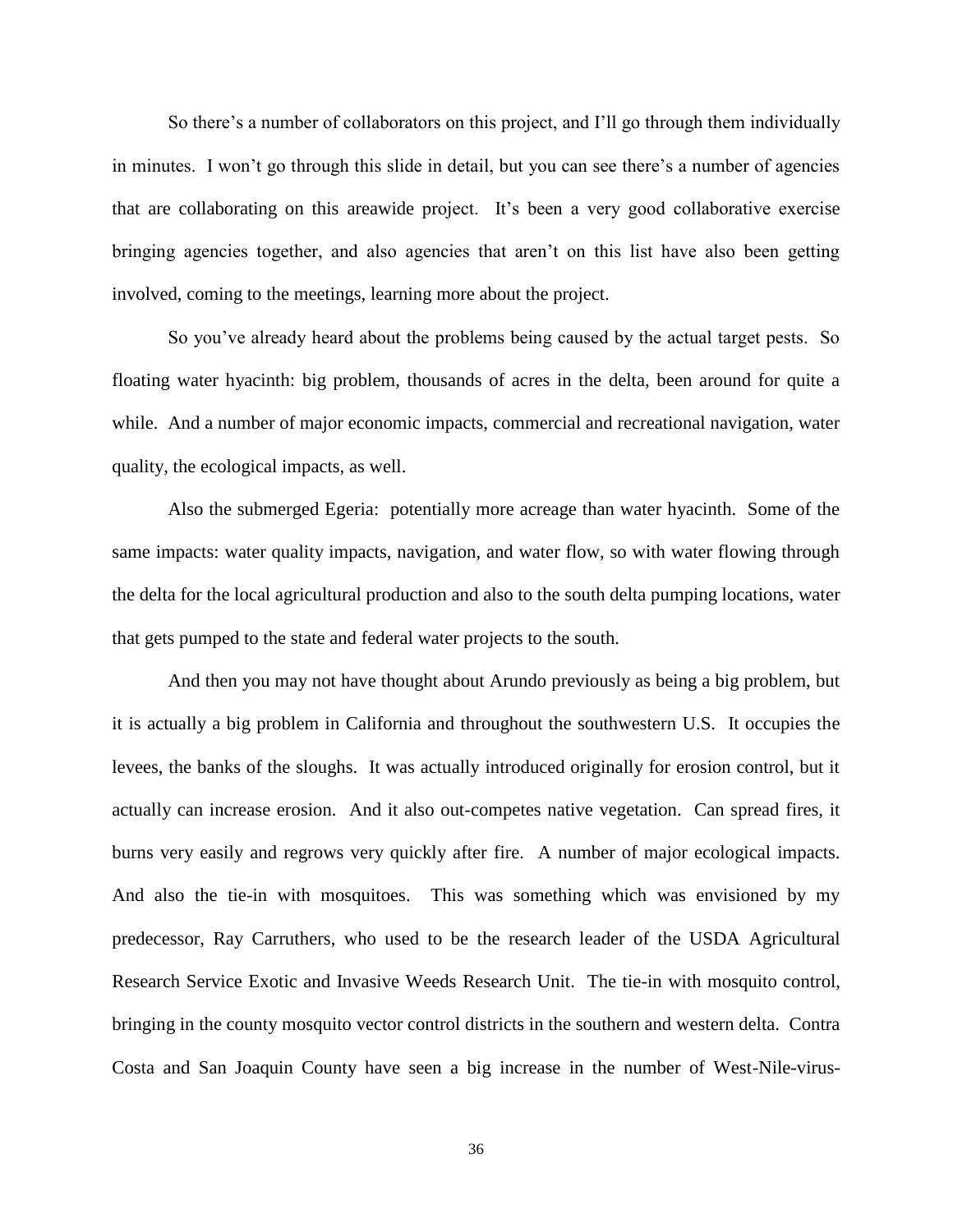positive mosquitoes and birds in the last several years. And you see on these maps here, those red dots show where they've seen the positive mosquitoes and birds. They've also had a few human cases in 2014. And there is potentially an association with the delta with aquatic weed infestations that these mosquito outbreaks are occurring. And extra control costs as a result of having to go in and control the mosquitoes where these weeds are present.

So in terms of this areawide project and just going over the project partners, the USDA-ARS Exotic and Invasive Weeds Research Unit in Albany and Davis, California, a number of different aspects of this project that we're working on. We're looking at the growth of the aquatic weeds in relation to controls, so optimizing the timing of control. We're working with Boating and Waterways to improve the prioritization of the control timing and location for water hyacinth and Egeria. We're also working with NASA to develop models of weed population, movement, and growth between – during the field season. And we're also testing and releasing biocontrol agents. So CDFA mentioned the – some of the biocontrol agents that are present for water hyacinth. There's nothing present right now for Egeria, but there's also the potential for new biocontrol agents for both water hyacinth and Egeria. And also for Arundo, we have two biocontrol agents. And also looking at the effects on mosquitoes. So there's three scientists at the USDA-ARS Exotic and Invasive Weeds who are working on this project. Myself, I work on a lot of the biocontrol aspects of it for water hyacinth and Arundo, also integrating biocontrol with the other control methods, the chemical, and mechanical, physical, and cultural. Dr. John Madsen. He works on weed growth studies, optimization of control based on finding the vulnerable life cycle points in the weed life cycle, and also integrating that work with models that NASA is putting together on water nutrients in the delta. Dr. Paul Pratt is a new – he's not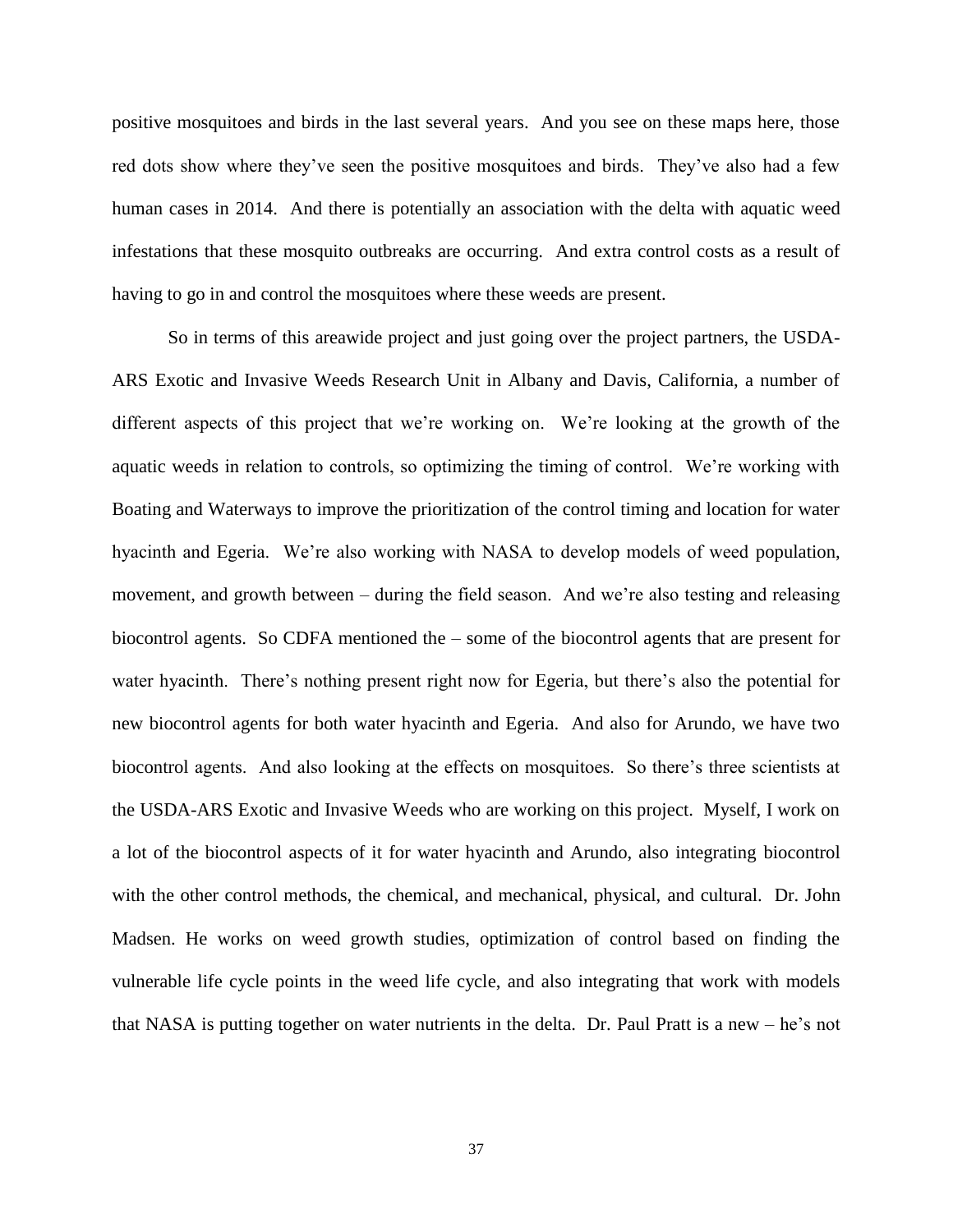here today – he's a scientist who has been here for about six months. He also works on biocontrol and also looking at some of the ecological effects of water hyacinth.

So in terms of the interaction with Boating and Waterways, so they already spoke about their projects. I'm focusing here mainly on how they interact with other aspects of the areawide project. So first of all, they receive critical information from NASA and from USDA-ARS on the control locations, the prioritized mapping of the control locations for water hyacinth. And this technology is being developed for Egeria as well. They also provide critical information on the efficacy or success of the treatments and on the locations where they are treating to inform the research studies. And they provide information for the mosquito vector control districts as well as integration of mosquito control and aquatic weed control, as decaying weeds, for example, increase mosquito populations. This map here shows how Boating and Waterways is already incorporating the prioritization scheme. The sort of reddish-orange areas there are the prioritized areas where they're planning – either already doing or planning to do treatment. So it shows how this interaction is working between agencies.

NASA is a critical partner on this areawide project. There's two scientists who are working on the project there, including Dr. David Bubenheim – he was here today. And there's various aspects of that. They're looking at remote sensing using both satellite- and airplanebased systems, including Landsat, which has been around for quite a while. It's been capturing images since the mid-1980s. They're taking those images, processing them for what's called the spectral signature of water hyacinth, the actual color signature. They can use that to determine how much water hyacinth is present in the delta at given times. It flies every two weeks given clear conditions. They can get data over long periods of time. We're also testing and working with different platforms based on cameras mounted on airplanes that have fine resolution, down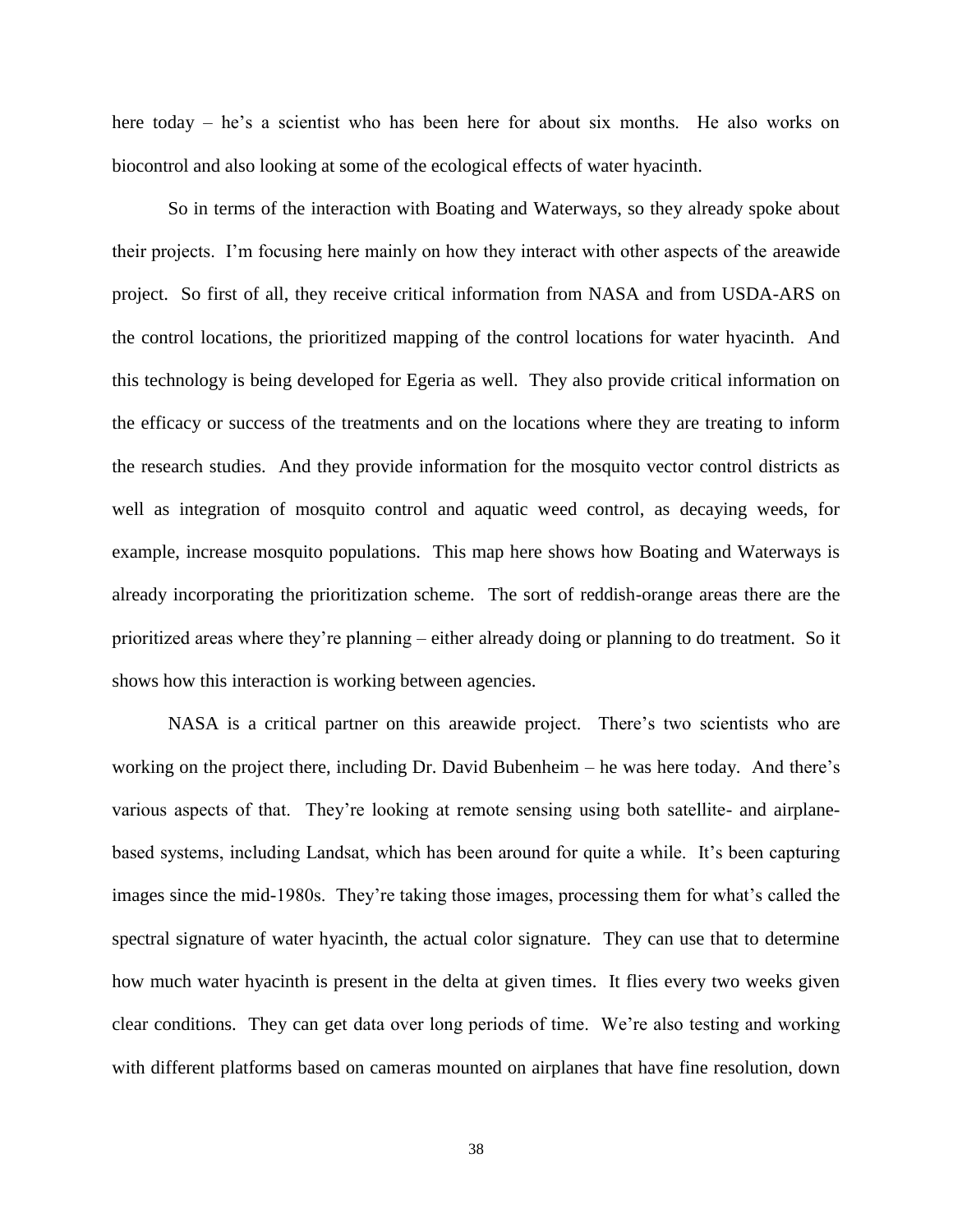to 2-meter resolution. And they use this information, again, to prioritize location, to inform Division of Boating and Waterways. We're also looking at water nutrient data that's available for the delta to model where the water nutrients are the highest and potentially influencing the aquatic weed growth. So the objective is to provide what's called decision support models to help decide when, where, and what method to use for treatment. An example of their mapping information – and Chris Conlin showed an example of this earlier – they can quantify the amount of water hyacinth present at given times during the year. They can turn this into regional maps for different parts of the delta, the north delta, central delta, south delta. They can also integrate that with the water nutrient information. So on the left, there is a map of the known agricultural drainage points in the delta. Superimpose that on a map of where the water hyacinth is, you can determine where potentially the weeds are growing biggest, fastest, and earliest. Target those areas for control. And they're looking to develop similar models for Egeria using this remote sensing technology along with the water flow and nutrient information.

So UC Davis is also a critical partner on this areawide project. The Department of Entomology is helping out with research studies on the interaction between mosquitoes and aquatic weeds and also looking at potential agricultural inputs and how that might influence the aquatic weed populations. Department of Plant Science is also getting involved just this year, helping out with the plant growth studies and also an outreach component. There's also the UC Davis Agricultural Issues Center. We have an economist on this project that's modeling the cost of the weeds, the cost of the control programs, and the benefits of the areawide approach, looking at benefits in terms of reduced control costs and reduced damage.

And also the Contra Costa, San Joaquin mosquito vector control districts are on this pilot project. Their mission is to protect human health by controlling the mosquitoes. They've seen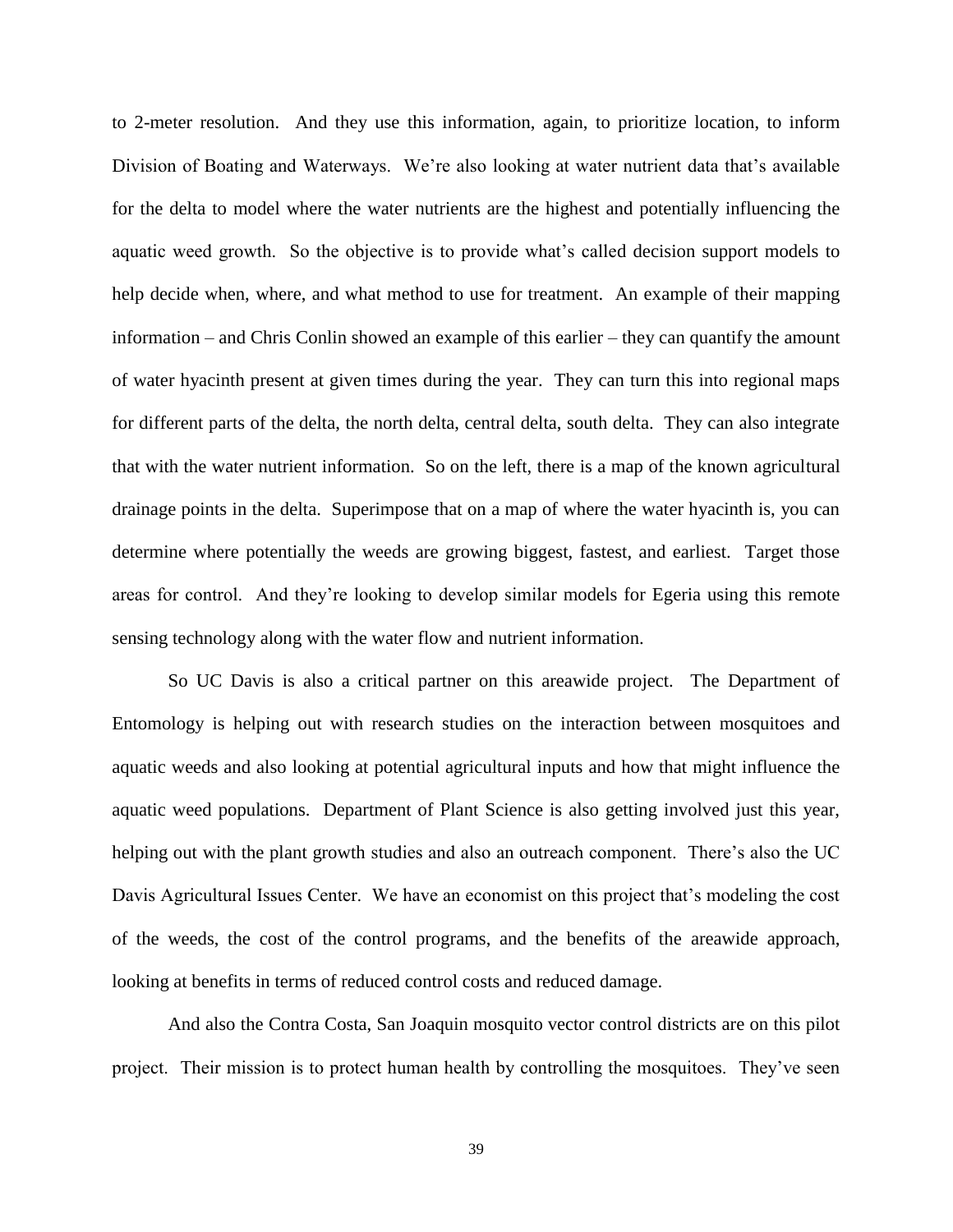this association between the mosquitoes and the aquatic weeds. So we provide them with information on where the weeds are going to be controlled at certain times. They provide information on the mosquito populations over time at these weed-infested locations, and are the treatments successful in terms of decreasing or abating the mosquito population, and how does that interact with the aquatic weed control schedule.

So the benefits just going a little bit in terms more about biocontrol. The benefits of the biocontrol approach, it's a long-term approach. It's a slow approach. Many of these agents don't kill the weeds; they reduce the size of the weeds, therefore, their acreage, their coverage and, therefore, reduce the cost of other forms of control. And these agents, as Chris and Ed mentioned, are meant to be – are safe. They've been tested that they only feed on the target weeds.

In the case of water hyacinth, we have the Neochetina bruchi, a water hyacinth weevil that CDFA and Corps of Engineers introduced in the 1980s, present but not exerting impact. One aspect of this project is to do a survey and learn more about why it's not having maximal impact. There's also the planthopper, which, again, like the weevil, was discovered by USDA in South America, brought into the U.S., found to be safe, permitted for release. CDFA released it first in 2011 and then I've been doing small-scale releases since 2012. The areawide project is going to scale this up within the delta but also the tributaries of the delta. It's potentially possible that these biocontrol agents might actually do – have more impact in some of the tributaries which are not getting sprayed as much potentially as the delta that could contribute to the long-term control in that way. Also, for Arundo, I helped discover and characterize two biocontrol agents for Arundo, the Arundo wasp and the Arundo scale. And these are having impact in the Rio Grande Basin of Texas and Mexico where I used to work. We're seeing the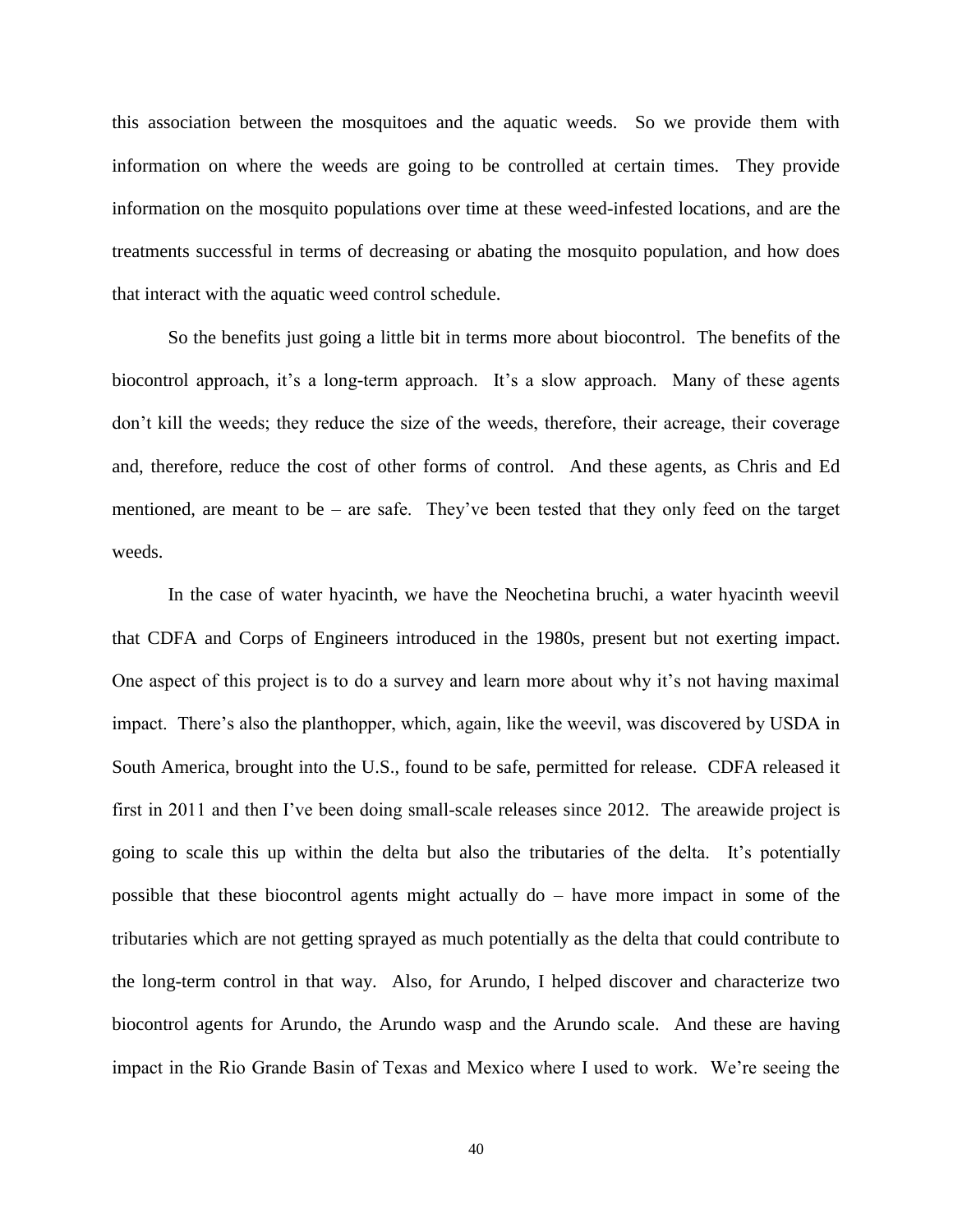impact. I'm releasing them here in Northern California. The areawide project, again, is an implementation project. So it's a small – right until now – a small-scale project in California. The areawide project is scaling this up: more sites, more monitoring, and more evaluations. Just the benefits – the overall idea of the long-term benefits of the areawide project are to improve the efficacy of the control of the aquatic weeds, also improve the control of the mosquitoes in areas that have been invaded by the aquatic weeds, and looking at this interaction potentially between agricultural practices and the aquatic weed infestations.

So we just applied for more funding under this program. We are only allowed to apply for one year at a time, but this is a multi-year project. So we'll see what happens with that. But the current project runs through the end of 2015. And again, you know, the state and county agencies have their own funding that they use to actually go out and control the weeds and the mosquitoes, but this areawide project brings new technologies, brings the agencies together, and synergizes the effects to achieve better long-term control. That's what I have. Be happy to take any questions.

**SENATOR GALGIANI:** Thank you very much. Has USDA been involved with controlling water hyacinth before this time on this project?

**DR. MORAN:** Yes, we had our laboratory in Davis, exotic and invasive weeds. They were involved in some of the follow-up evaluations of the water hyacinth weevil in the early 2000s. I actually came out here in 2004 and went out in a kayak and saw the weevils out there in Seven Mile Slough, for example. So they were involved in some of the – doing more releases and following up and trying to see why the weevil wasn't having as much impact as it was  $-$  as what's expected. So, yes. And so here in the delta, USDA has been involved in biocontrol.

41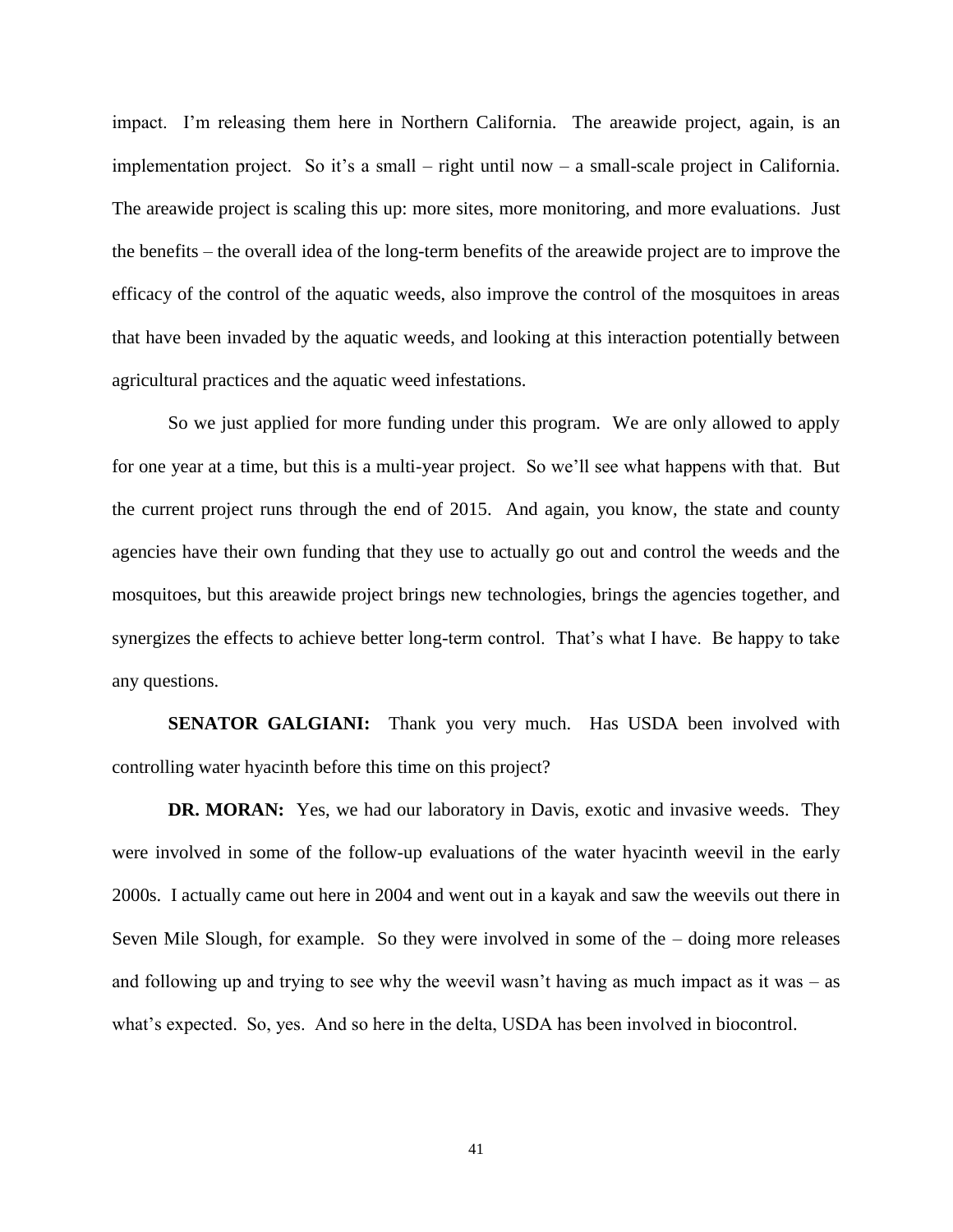**SENATOR GALGIANI:** So what's the likelihood of funding being extended for another year? Or more importantly, it would be better if it could be extended for another five years.

**DR. MORAN:** Right. We – the RFP, the request proposals, this year was only for one more year of funding. That's the way the ARS administrators seem to want to do it. And we did submit it. We think we submitted a strong proposal. It's a technical competition, kind of a merit-based process. It's only ARS scientists can apply for these areawide proposals, so it's limited to within ARS. But if we receive the funds, we, of course, we redistribute them to the state and county cooperators. But we think we have a good shot. But I can't, you know, guarantee that we're going to get additional funding.

**SENATOR GALGIANI:** Are there other resources that USDA has that we could be taking better advantage of? Like additional crew members, boats, scientists, etcetera, that we could utilize?

**DR. MORAN:** We have, you know, we have our appropriated funds that we use to – you know, for salaries for the scientists and then some long – permanent technicians that are, you know, separate from the areawide funding. And we have certain resources. We have some boats and – and we – you know, we use them for research purposes. Things, for example, we're doing a study on the macroinvertebrate community that's affected by the water hyacinth. This is very important for regulatory purposes because the permits that are granted by the regulatory agencies are based on protecting the listed fish species, which, and these fish feed on the macroinvertebrates that live in the water hyacinth roots underwater. So we're studying the effects of the water hyacinth and its control on the aquatic invertebrates. So that's an example of – we're using our own resources, our own boats, technicians, scientists; and so actually, the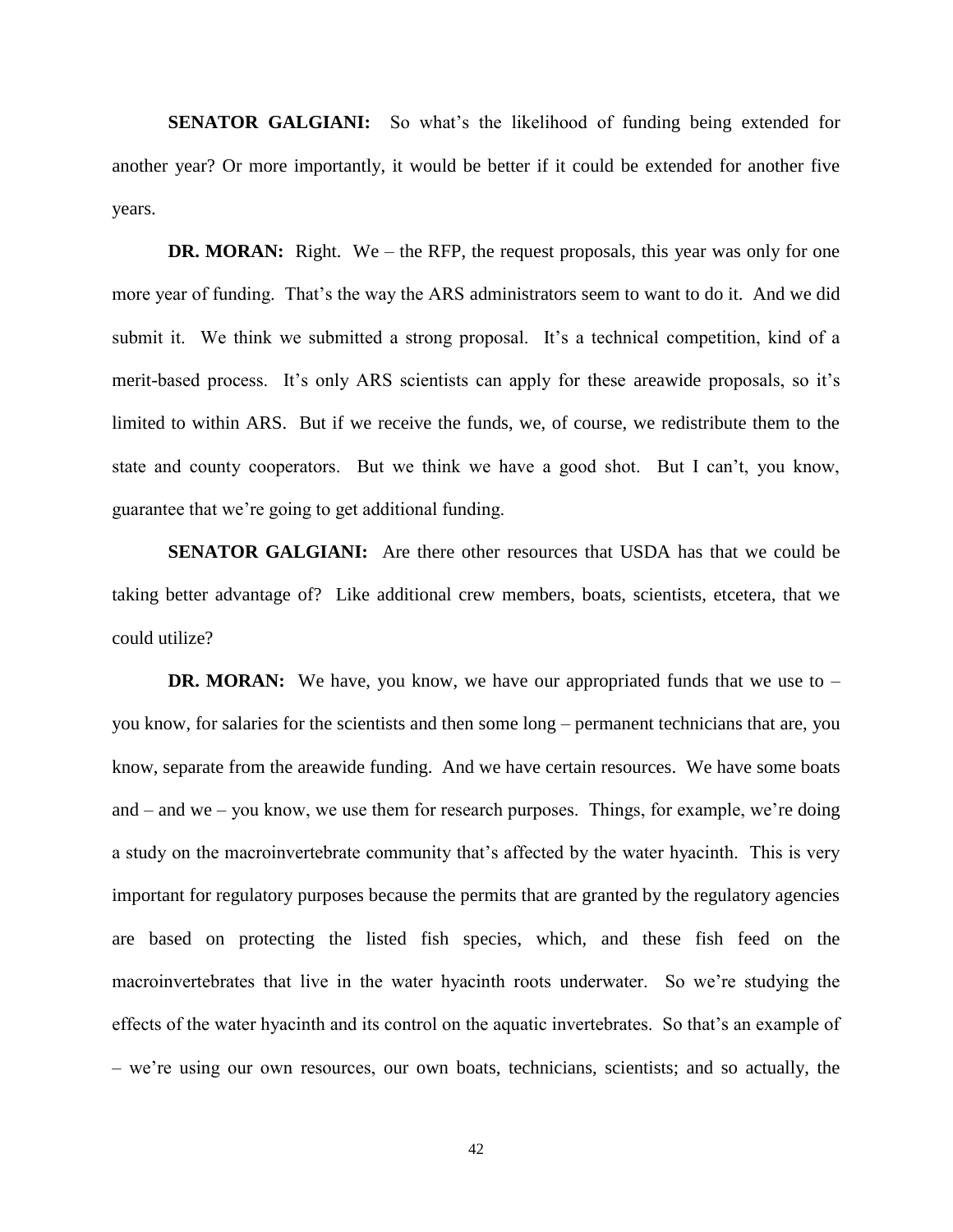areawide project is helping the state take better advantage of the federal resources that we already have to do this kind of work.

**SENATOR GALGIANI:** So you heard the discussion earlier about the science that we're doing, the science that's being done by Boating and Waterways, and how it might be that that could impact the biological opinions that control what is done now. Do you think that in the future, should we have the science available, that there would be flexibility in a future permit application?

**DR. MORAN:** Yes. Yes, I think the US Fish and Wildlife and National Marine Fishery Service has expressed, you know, eager willingness to discuss these issues to get more science, get more data, and on what the limitations on the permits might be. Their mission is to protect those species. And so if there's various ways we can show that the aquatic weed control programs don't pose a risk, or of any kind of lethal risk or what they call harassment, any kind of negative effect on the listed species, that they would make the permits more flexible, make them and the time frame more flexible. And so that is – part of the areawide project is to increase that amount of scientific data. In monitoring the water quality, the aquatic invertebrates, and some other studies to provide more data to the regulatory services.

**SENATOR GALGIANI:** And then finally, how successful in your view has the planthopper been as a biological control? And do you think this is promising for the future?

**DR. MORAN:** Well, you know, the initial studies were done in quarantine laboratories and in greenhouses, showing 70 percent decrease in biomass weight of the plant. USDA-ARS released it in Florida in 2010. They have been following the establishment and impact there. They're still looking at the impact; so again, these agents take typically at least five years to show their full impact. And they spread, they spread out. They just propagate themselves and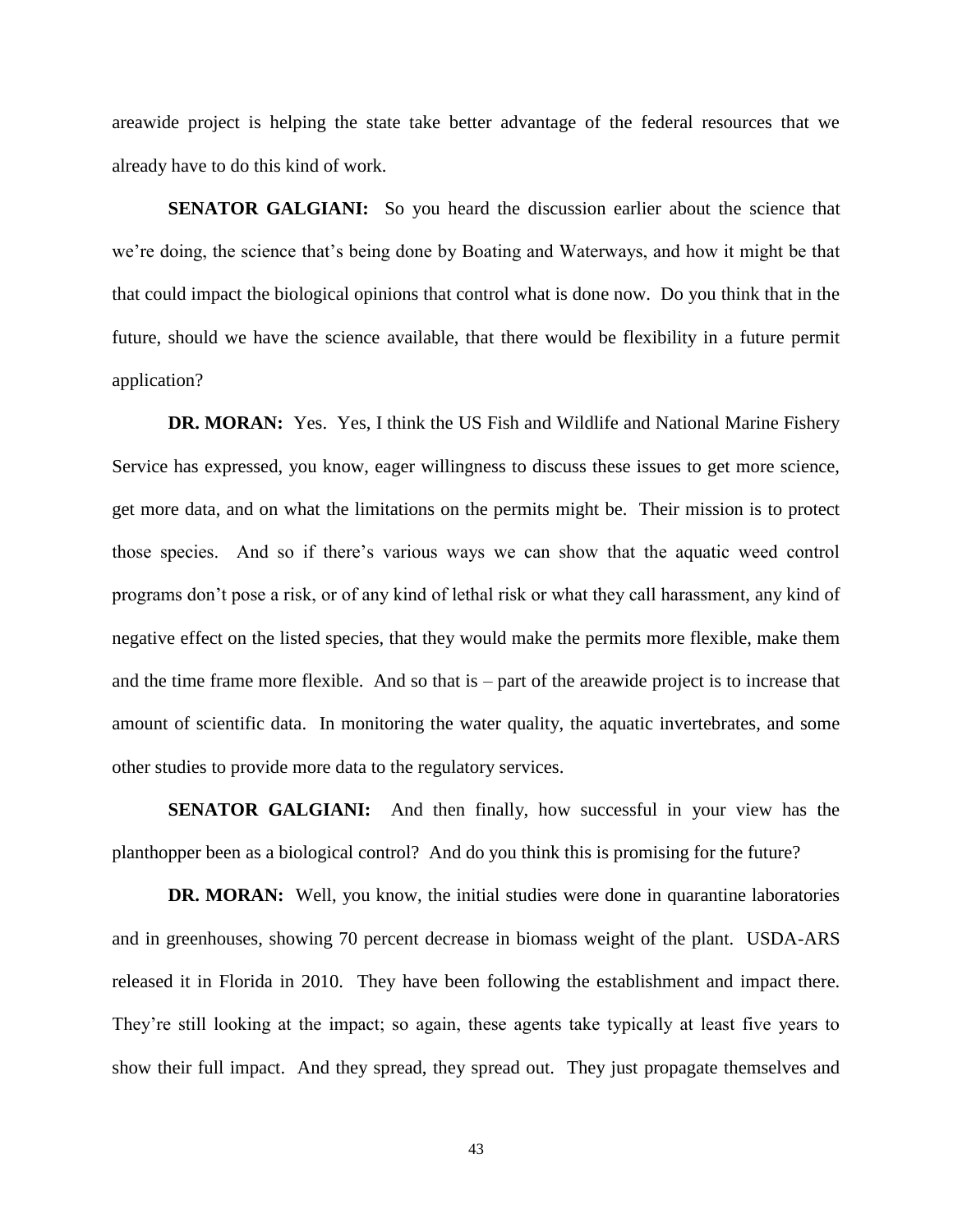spread and start having impact. So I'd say we, you know, we haven't seen the full impact in the original area of release. Here in California, they've only been released for a shorter period of time. And one of the things we're looking at and as part of the areawide is the interaction with chemical and mechanical control. Can the planthopper survive a chemical treatment? Maybe certain plants that don't get treated, they survive on those plants. And also on their own, how much impact do they have? So I'd say we're still evaluating the impact of the planthopper as a long term contribution to the overall control strategy.

**SENATOR GALGIANI:** Okay. Thank you very much. That's all that I have for now. I would like to recognize Supervisor Chuck Winn, who is with us today from San Joaquin County Board of Supervisors. Thank you for being here. And next, I would like to call up for our panel on local efforts, Mary Nejedly Piepho, who is the Contra Costa County Board of Supervisors, represented by Lea Castleberry, Deputy Chief of Staff. And also Jeff Wingfield, Director of Environmental Government and Public Affairs Division of the Port of Stockton. And Richard Dunn, owner of RiverPoint Landing Marina-Resort. Thank you.

### **MS. LEA CASTLEBERRY:** Thank you.

## **SENATOR GALGIANI:** Go ahead.

**MS. CASTLEBERRY:** Good morning, Senator. Thank you for allowing me to testify on behalf of Supervisor Mary Nejedly Piepho on the important issue of invasive aquatic weeds, something we are becoming all too familiar with. I speak not only on behalf of Supervisor Piepho but also as a resident of Discovery Bay who lives on the delta and sees the impacts of these weeds daily. Supervisor Piepho's district includes two delta communities, Discovery Bay and Bethel Island, who have first handedly felt the impact of these invasive weeds. In 2009, Supervisor Piepho began working with the Department [sic] of Boating and Waterways and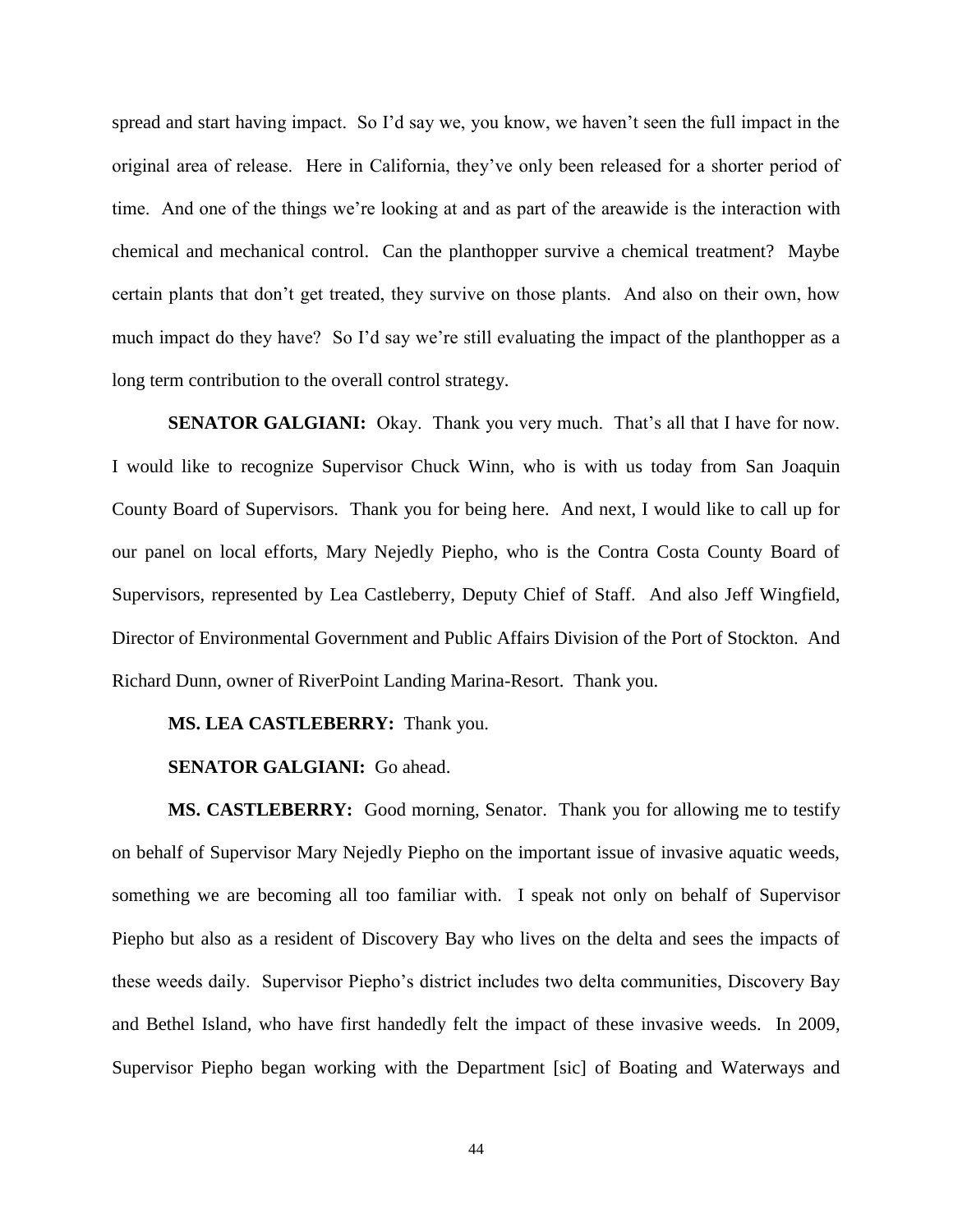created a stakeholder group that consisted of local, state, and federal agencies to discuss the invasive weeds' impact, primarily water hyacinth and Egeria densa, and how to streamline the process to combat this ever growing problem. We were successful. With the help of state legislators, we were able to obtain a five-year permit to treat the weeds, as opposed to the oneyear permit that was in place at the time and made treating these weeds in a timely manner extremely challenging for the Department [sic] of Boating and Waterways. With the five-year permit, we had successful treatment for water hyacinth and Egeria densa in 2010 through 2013. In 2014, the treatment came to a halt and the weeds were back. The prior years of successful treatment and financial investment were gone. We need regular and reoccurring funding to develop a consistent plan of treatment delta-wide. The shotgun approach is not effective and wastes our collective efforts and revenue when treatment goes away. Water hyacinth helped grab the media's attention this last year, but the less visible Egeria densa, South American spongeplant, etcetera, are just as devastating to our delta infrastructure and environment. These latter weeds are not that visible from the shore but have a significant impact to the environment, water quality, water exports, and the economy of the state. That's why Supervisor Piepho was working hard to keep federal and state agencies at the table for a long-term, funded, comprehensive invasive aquatic weed program. The state needs to provide broad jurisdiction over the complexities of invasive species, including aquatic, terrestrial so agencies don't have to piecemeal treatment efforts one weed or species at a time.

With that being said, the Department [sic] of Boating and Waterways is treating our base this year, and the communities couldn't be more grateful. But, again, this is a bandage, not a solution. In 2014, Supervisor Piepho and former San Joaquin County Supervisor Larry Ruhstaller partnered with state and federal agencies, which include the Department [sic] of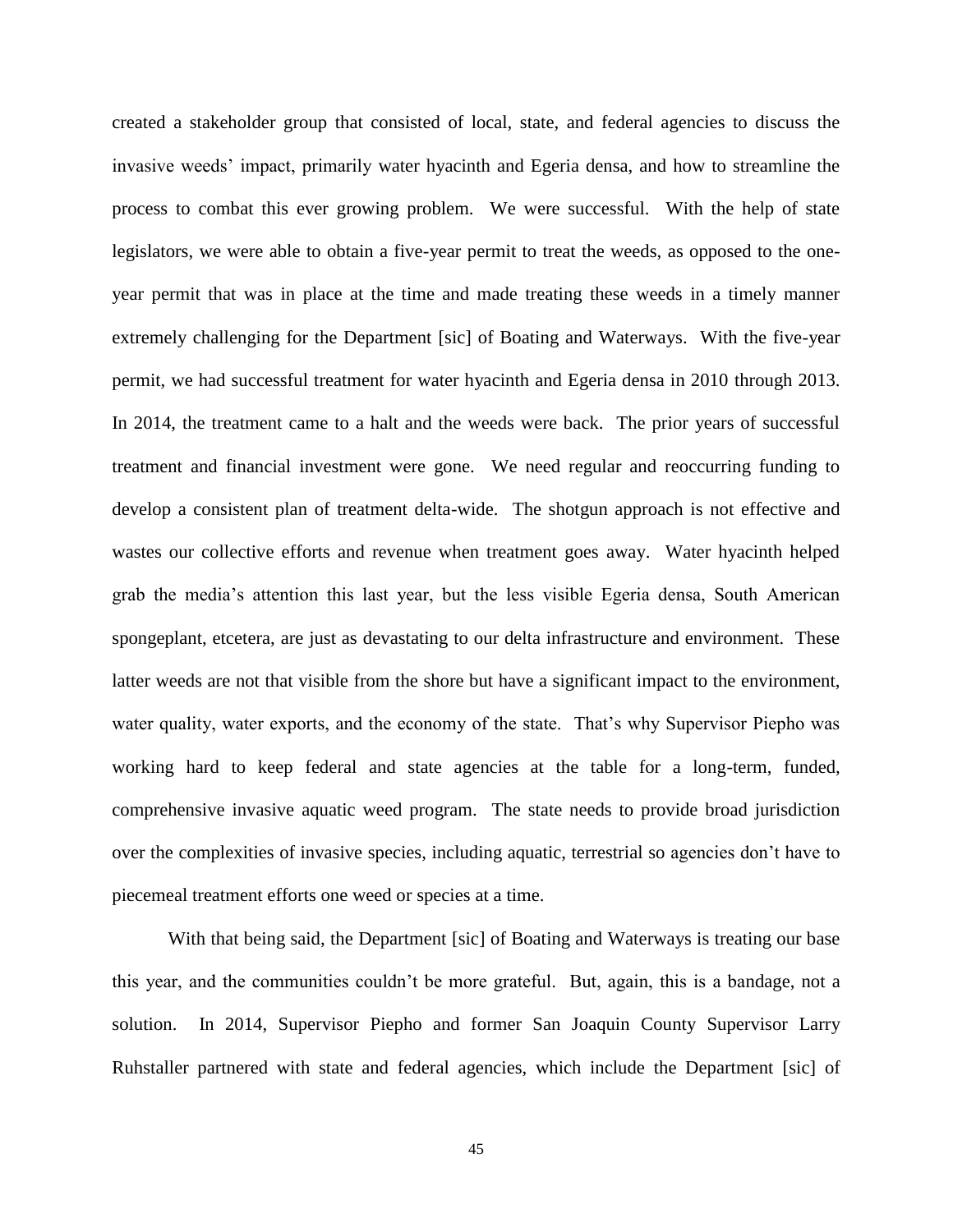Boating and Waterways, the USDA Agricultural Research Service, NASA, and the University of California at Davis, to develop and implement a new areawide IPM project. And Patrick just touched on this a bit. This effort is working to establish new and sustainable means of controlling both invasive aquatic weeds and the mosquitoes that these weeds harbor that are causing increases in West Nile virus in the area of the delta. Each agency plays a vital role in this current areawide IPM program. The program is bringing together new partners and tools to achieve what has been a long and growing problem that is further aggravated by the drought and climate change. Additional funding over the next 18 months is being proposed through a competitive request for proposal from the USDA-ARS program. The project team has submitted a proposal, which Patrick has mentioned, to fund the next 18 months to further their research and continue to develop the tools necessary to combat invasive weeds in the delta. Additional support is necessary to implement and assess these comprehensive strategies and then work with additional jurisdictions, agencies, and stakeholders to implement a sustainable management approach. Supervisor Piepho requests your continued support for funding for the areawide IPM project. This team has made great strides over the last 18 months and still has more great work to do in order to achieve a successful management plan for invasive aquatic weeds delta-wide. Again, thank you for allowing me to testify on behalf of Supervisor Mary Piepho.

## **SENATOR GALGIANI:** Thank you very much.

## **MS. CASTLEBERRY:** Thank you.

**SENATOR GALGIANI:** Jeff Wingfield, Director of Environmental Government and Public Affairs Division for the Port of Stockton. Thank you.

**MR. JEFF WINGFIELD:** Thank you for having me. I appreciate the opportunity to testify here today. Just as a reminder, that the Port of Stockton is the fourth busiest port in

46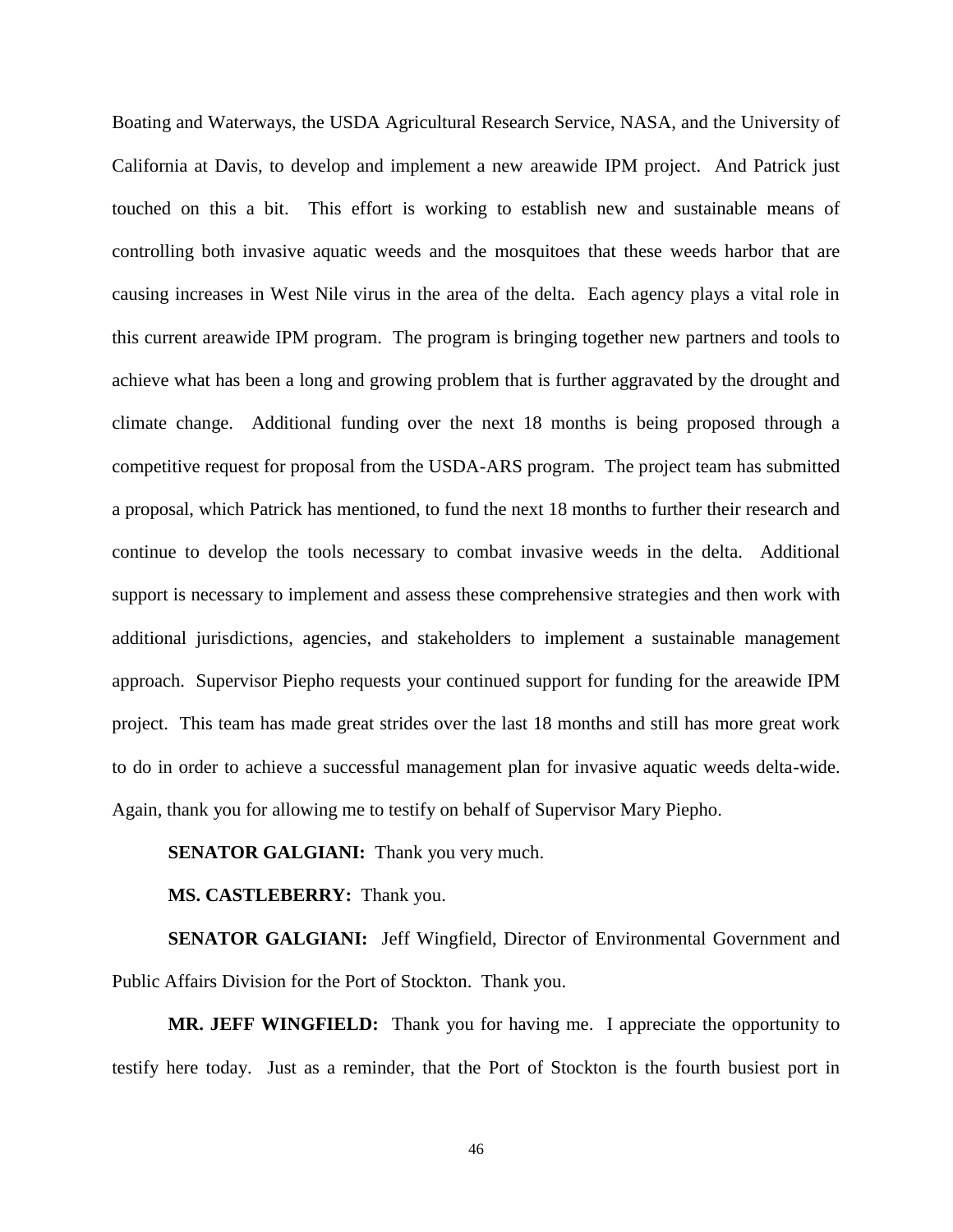California. We provide more than 4,500 jobs to this area, and actually, 2014 we set a record for our ship traffic. So anything that gets in the way of that obviously has a negative impact to this region. So just to share a little bit, this is a shot from one of the vessels traveling up the ship channel. You can see what the pilots are seeing as they are trying to navigate their way and avoid impacting or hitting any of the levees as they come up. You can see the mats, is significant – and this is what they – when they look at their radar screen, this is what they see. You can see the crescent shape which would be a levee, but with the hyacinth reflecting back, the pilots can't tell where the levees are during the nighttime. Or, the pilots have also talked to us about their getting fishing vessels that are anchored in some of the hyacinth, and so they cannot see those vessels with the hyacinth being so thick. So they had to shut down nighttime ship traffic between November and February.

So the port's been active in hyacinth removal and communication over the last couple of years. It started to negatively impact our shipping. We've been obviously in communication with the river pilots. We actually brought the Corps of Engineers to investigate the ship channel last year. They are trying to obtain funding to assist with maintaining the navigation channel. And the port has also hired – we have hired a harvester last year and the year before. We've actually taken on – we've gone out and did some boat reconnaissance this year. Also, we took NASA out with us so that they could ground truth a lot of the satellite imagery that they're getting. And that was very helpful to them.

We did some helicopter reconnaissance just last week, and I'll share a little bit about that. And we've been providing sites for Boating and Waterways to place some of the water hyacinth because we do coordinate with the Corps. We have properties up and down the ship channel. It's much like with the dredging; the Boating and Waterways, if they mechanically harvest the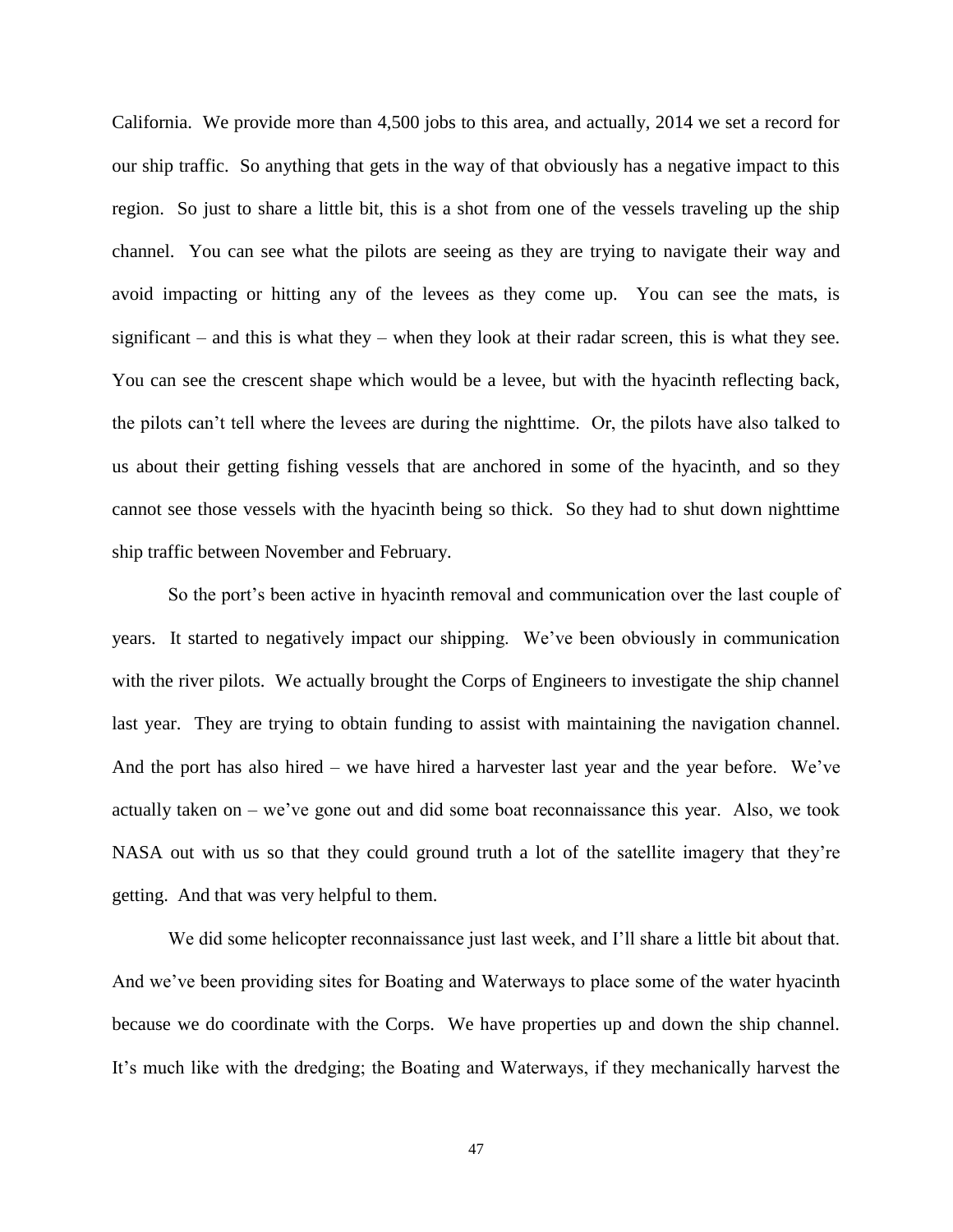material, they need a place to put it. And we can coordinate and help with that effort. And then just last week we were back in Washington, D.C. I had a meeting with Senator Feinstein's office regarding – it was mostly regarding dredging efforts, and water hyacinth actually took up a great deal of that conversation. So they are looking to bring additional federal funding to help us with that effort. So you can see, this is one of the areas. We've been trying to identify and work with Boating and Waterways to identify some of the nurseries. We identified Tule Island via boat survey – as I mentioned, we took NASA out there – as one of the larger nursery areas. You can see, up next a lot of the tules is significant water hyacinth present even today, where typically this time of year we don't see it. So, and I believe with the warmer water temperatures and the lack of fresh flows this year is going to be the worst year for water hyacinth. And then on March 18th, we took a helicopter survey. I've got video that I'm going to share with Boating and Waterways, showing them some of the areas that we identified as potential nurseries. And those areas are what you see on the screen: Big Break, 14 Mile Slough, Tule Island, Burns Cutoff, and Mormon Slough.

And this is a map. We mapped them last week. I sent this information over to Boating and Waterways this week so that they could, hopefully – well, at least, to give them an idea of the areas that we're concerned about, and hopefully, concentrate their efforts on spraying these areas now. So as far as what the port continues to do, we are going to continue to work with various agencies to try to control this water hyacinth. It's obviously beyond eradication at this point. But we will continue to do everything we can to support the effort. We will work with Boating and Waterways in any way that we can to help us to minimize the economic impact to this area and the Port of Stockton. Thank you.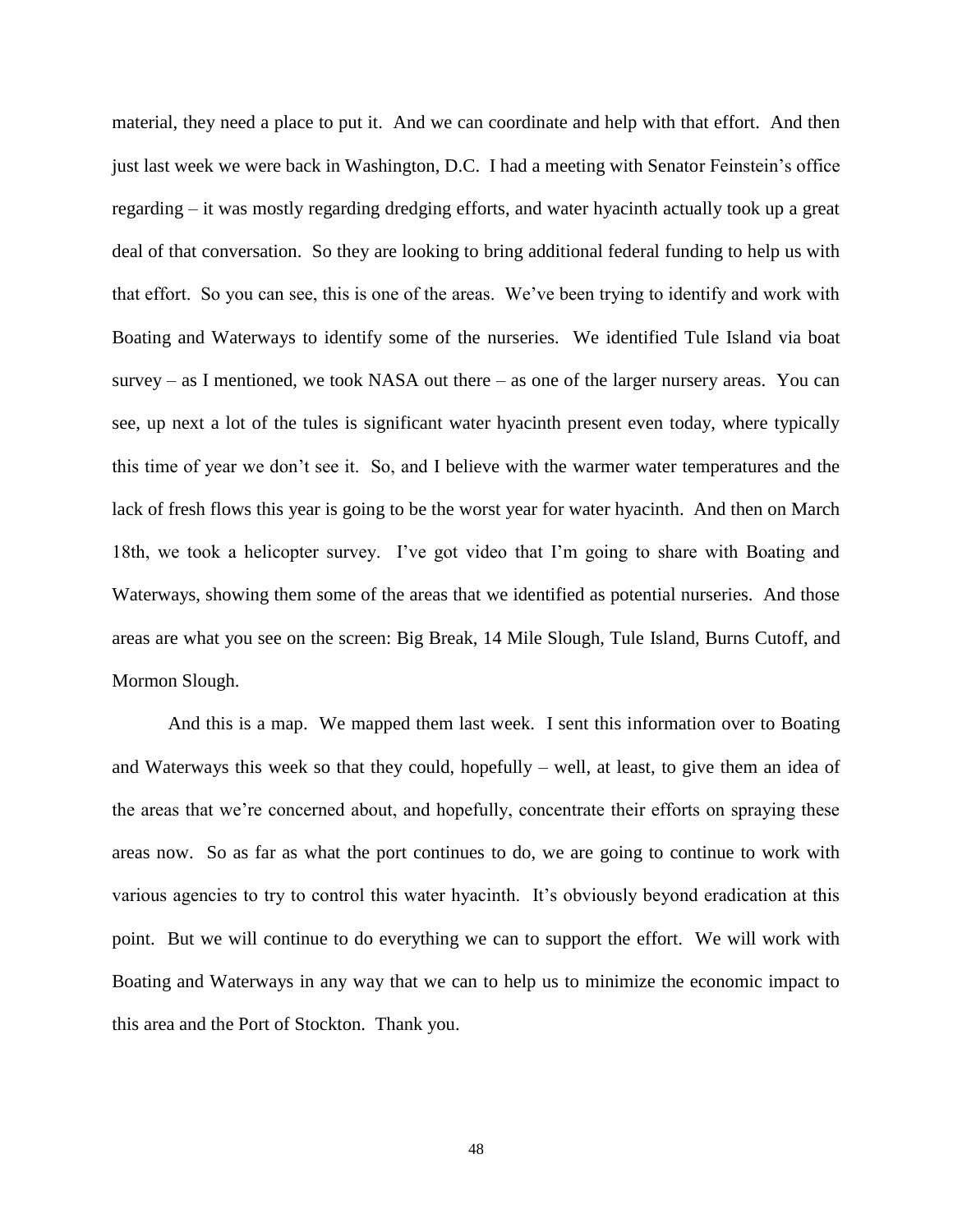**SENATOR GALGIANI:** Thank you. You mentioned that you're seeking funding through Senator Feinstein. What specifically are you asking for, and I would be willing to write a letter of support for that request.

**MR. WINGFIELD:** Yeah, that wasn't our intention of the meeting. Her staff continued to ask us what – if they were able to obtain funding, if that would be useful for the problem. And obviously we said absolutely. So we weren't – we didn't go to ask for any support at that time. They brought it up.

**SENATOR GALGIANI:** So is it that they're looking to explore what that funding might look like, and what the amounts might be, and from where, and that they're working with you?

**MR. WINGFIELD:** They put it on the table, and we are gonna provide them with what the costs that the port has paid over the past two years and offer them any support and anything that they might need to offer federal funding.

**SENATOR GALGIANI:** Okay, if you could share that with me, that would be very helpful as well.

**MR. WINGFIELD:** I would be happy.

**SENATOR GALGIANI:** I would be willing to back you up on that request. Thank you. **MR. WINGFIELD:** Great. Thank you.

**SENATOR GALGIANI:** Okay. Next, we have Richard Dunn, owner of RiverPoint Landing Marina and Resort. Thank you for joining us.

**MR. RICHARD DUNN:** Thank you, Senator. My name, again, is Richard Dunn. I've been a businessman here in the delta for almost 39 years. Our company has a long history in Stockton and the delta. We started out as boat builders. We've been involved in almost every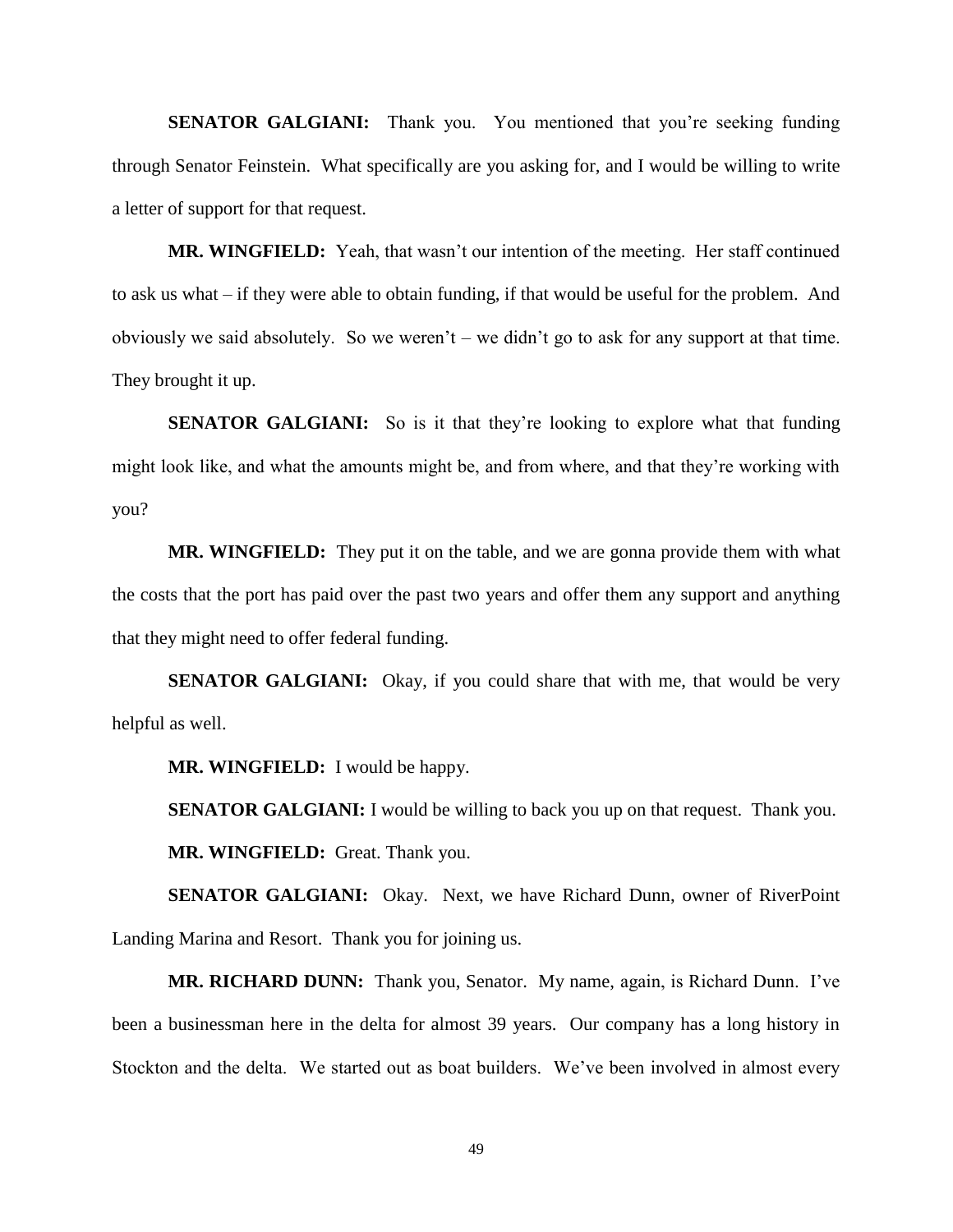other facet of recreational boating that you can think of. I'd just like to make a few comments about the economic impacts on delta business and boaters, particularly in 2014. Last year was the first to bring many portions of the boating industry to a complete halt. And, for example, Buckley Cove, where we're located, Village West Marina in downtown Stockton probably experienced direct revenue losses somewhere in the neighborhood of \$250,000. With the big numbers that are being tossed around in this room today, that's not much. But it's a huge impact on a small business.

And along with those three marinas, another area that hasn't been spoken about much today is recreational fishing. And fishing for all intents and purposes between September and December last year was nonexistent. And the fishermen do create some revenue impacts. I wouldn't make any attempt to estimate what those are.

The second impact that hits the marina business is additional expense for either mechanical or manual harvesting of the weeds. I think we've touched a little bit on the mechanical harvesting. These relatively small harvesters, they're very effective in confined areas between floating docks. One of the difficult – well, the difficulty that's already been mentioned, you harvest the material, you've got to offload it someplace to dry out. And then it's got to be reloaded into some other conveyance and shipped off to a landfill. The cost per acre is probably several thousand dollars. There's a lot of problems. Total blockages are problematic. The harvesters really can't even make a dent in it. We tried it at one point last September. It was kind of a joke except for the harvester, who still got paid for it. But the fact is the tides and the winds can refill the waterways faster with new weed mats than you can take it out. A second effort is the manual harvesting which the DBW folks talked about. We're fully allowed to do it. It's very cumbersome. It's very difficult. Think of a wheelbarrow full of weeds and water going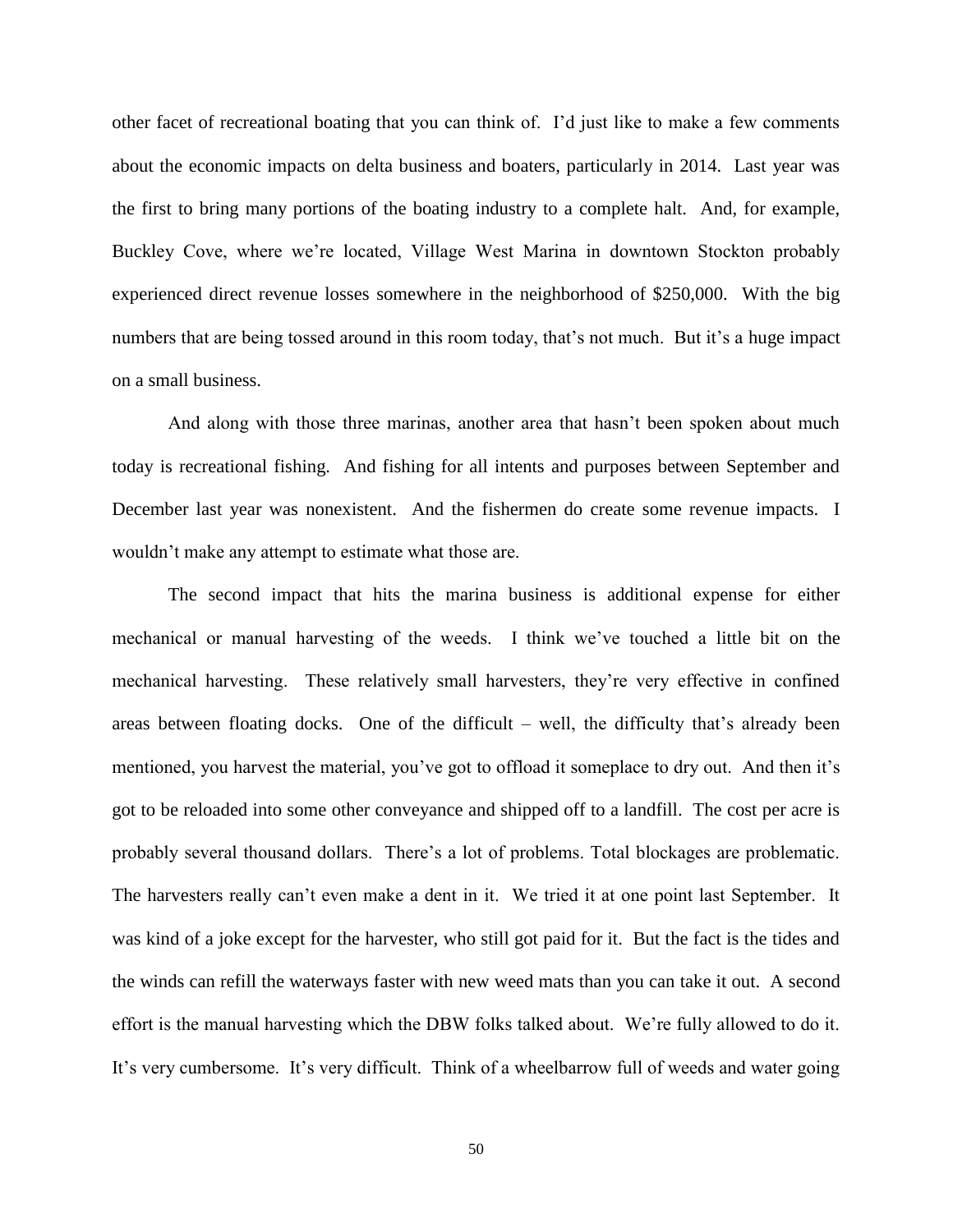up a gangway one trip at a time. It's pretty hard on the backs of the people doing it. There aren't any real tools that ease the pain. And you go through the same steps. You've got to dry the weeds out, load them into a dumpster, and haul it off to a landfill. Again, the cost is several thousand dollars per acre. Probably not much different from the cost of the mechanical harvester other than it's typically the marina staff, which has other responsibilities. And you can only harvest what you can get at, which is not much. And there's a few variations on those processes, which I think have been spoken about, booming for one example. And then, finally, there's the larger mechanical harvesting projects, which have been talked about, particularly down by the Tracy Pumping Plant. And, you know, the logistical issues and the real areas where those can be conducted are fairly few and far between as far as I know. At this point, I don't know of any individual business that has undertaken such a project like that on, on their own. You know – it's one case where you need – you've got to have "Big Brother" government step in and come up with some money.

The third major impact, which I think is probably the most important, is that boaters, fishermen, and tourists will finally just throw up their hands and go elsewhere. Many cases, we can expect boaters to sell their vessels and leave the sport for good. A real severe blow to a sport which has been in general decline for almost ten years. I can't overemphasize that point. That's the real threat of not getting this water hyacinth under control.

Secondly, on my agenda is we've created a small task force to help Delta boaters and businesses get more involved in the water hyacinth battle. Our effort will focus on creating better communications between the Division of Boating and Waterways and the delta constituents of all descriptions. And, you know, I must say that, not necessarily with our input, DBW has already taken some pretty good steps. The principal concept driving this activity – and

51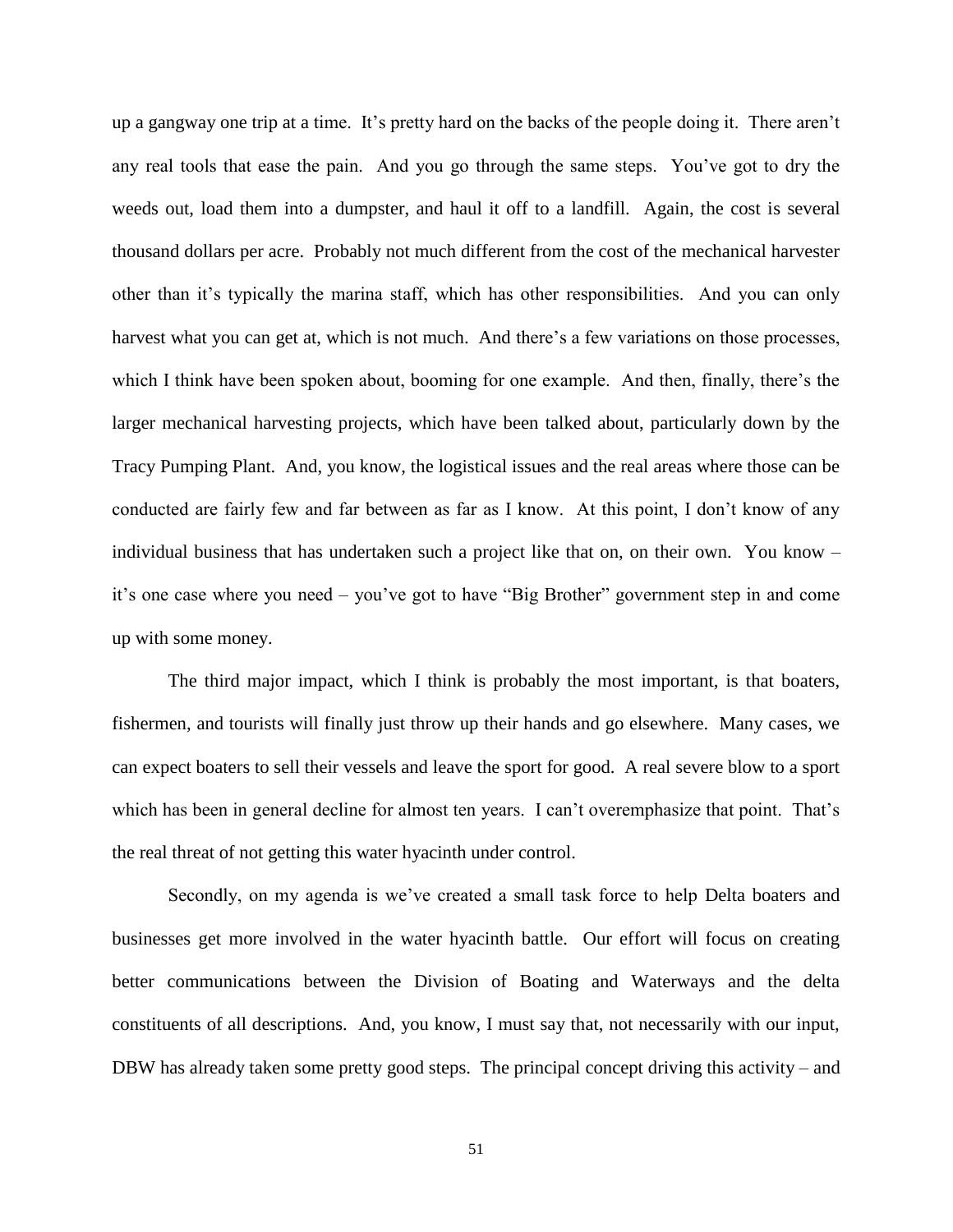I'm kind of talking around your SB 223 – is to get the citizenry, particularly the boaters and boating businesses, more involved in the process. And the boaters and boating businesses have thousands of pairs of eyes, GPS devices, cell phones, computers; and all of these can be marshaled to assist in giving early warnings and providing essential feedback. So I wouldn't say that we're ahead of you, but I would say that what we're trying to do is get that citizen input and, probably more importantly, create some kind of actual database on what's going on so that when we're sitting in this room next year talking about this problem it's not all anecdotal references. So on this, your SB 223, I think any kind of citizen advisory and oversight is very good. On the other hand, if Mr. Conlin and Mr. Hard do the job that they say they're going to do with outreach and communication, I'm a little concerned that your committee, or your suggested committee, might be a little redundant. And like the Boating and Waterways Commission, any committee that would be constructed along those lines would have to have almost total reliance on input from the agency and that requires time, staff, and money. The date for the committee, I think, if you say you want it by 2017, I think that's two years too late – so the sooner the better. If it's gonna go forward, then let's get it done now. And I would say, as an all-hands-and-boots-onthe-ground guy, that that money that might be spent trying to marshal that committee might be better spent with spray rigs and boats in the water, and so forth.

As we go forward, it seems to me that the biggest – the constant comment is we don't have enough money. And I think what we're dealing with is a problem that was probably addressed with the knowledge available at the time in the early '80s – make the Division of Boating and Waterways the key agency. I have some ideas why that happened. One of them has to do with they thought there was a source of money they could get their hands on. But the main thing is this is not a boater problem. This is by no means a boater problem. Probably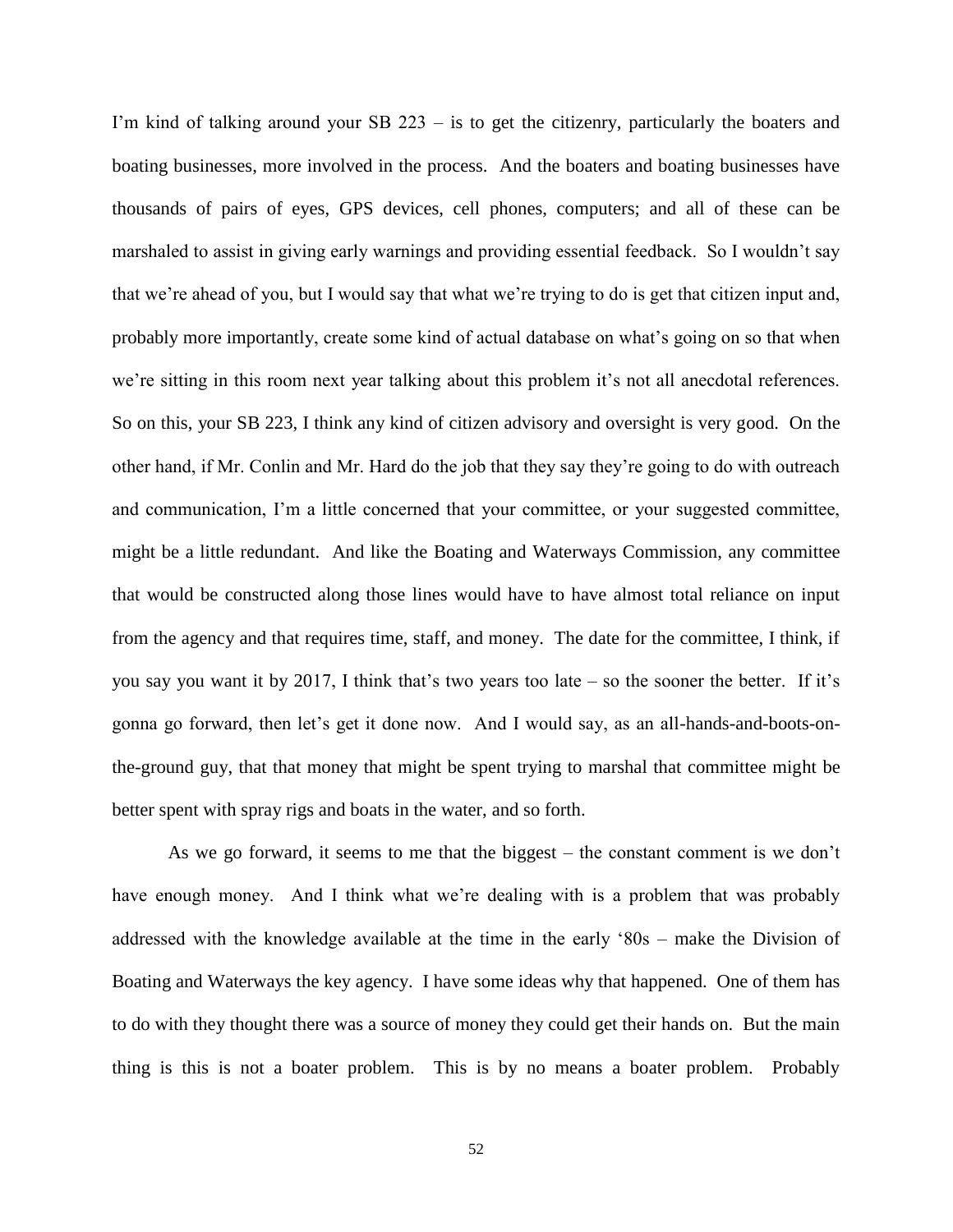somewhere around 80 percent of the delta users are ag uses, water projects, water districts. There's many cities, counties, and other governmental entities that have a stake. There's a lot of public health and safety concerns. We've got our deep-water shipping folks here. My wild guess would be that boaters are a 10-percent part of the delta user. And somewhere, somewhere along the line the funding and the responsibility has to be spread out over the public in general. And particularly, there has to be some access to some general funds. Some of these stories that the scientists tell me would really give my psychiatrist some food for thought because why would I be in a business that's gonna be eaten by the giant weed in the next three, four, five years? Water hyacinth isn't gonna go away quietly or easily, but I think the legislature has to take the time now to lead for real change. I really appreciate the chance to get up here and say a few words. And it's one minute to 12. Thank you very much.

**SENATOR GALGIANI:** You're welcome. Thank you. And thank you for staying with us. I know it's been discouraging, all of the businesses in the delta; but I want you to know that we have listened, and we have taken it very, very seriously. And that is why we now have \$4 million, not that we have to wait for but that was part of the package that was passed this week for the emergency \$1.1 billion in funding from the Water Package. The \$4 million for the water hyacinth, it's in that package. So secondly, I wanted to comment: You made some comments about the bill that we've introduced for the advisory task force. And I recognize and thank you for putting together the advisory group on your own to meet the problem that we have right away, as opposed to us having to wait for legislation to pass, because, as you know, that takes time to do. I think it's much better to have a task force than to just rely simply on a public outreach program because, while they would do as best as they could, generically speaking, to do outreach, it is certainly much more direct to have people that are affected by the problem, who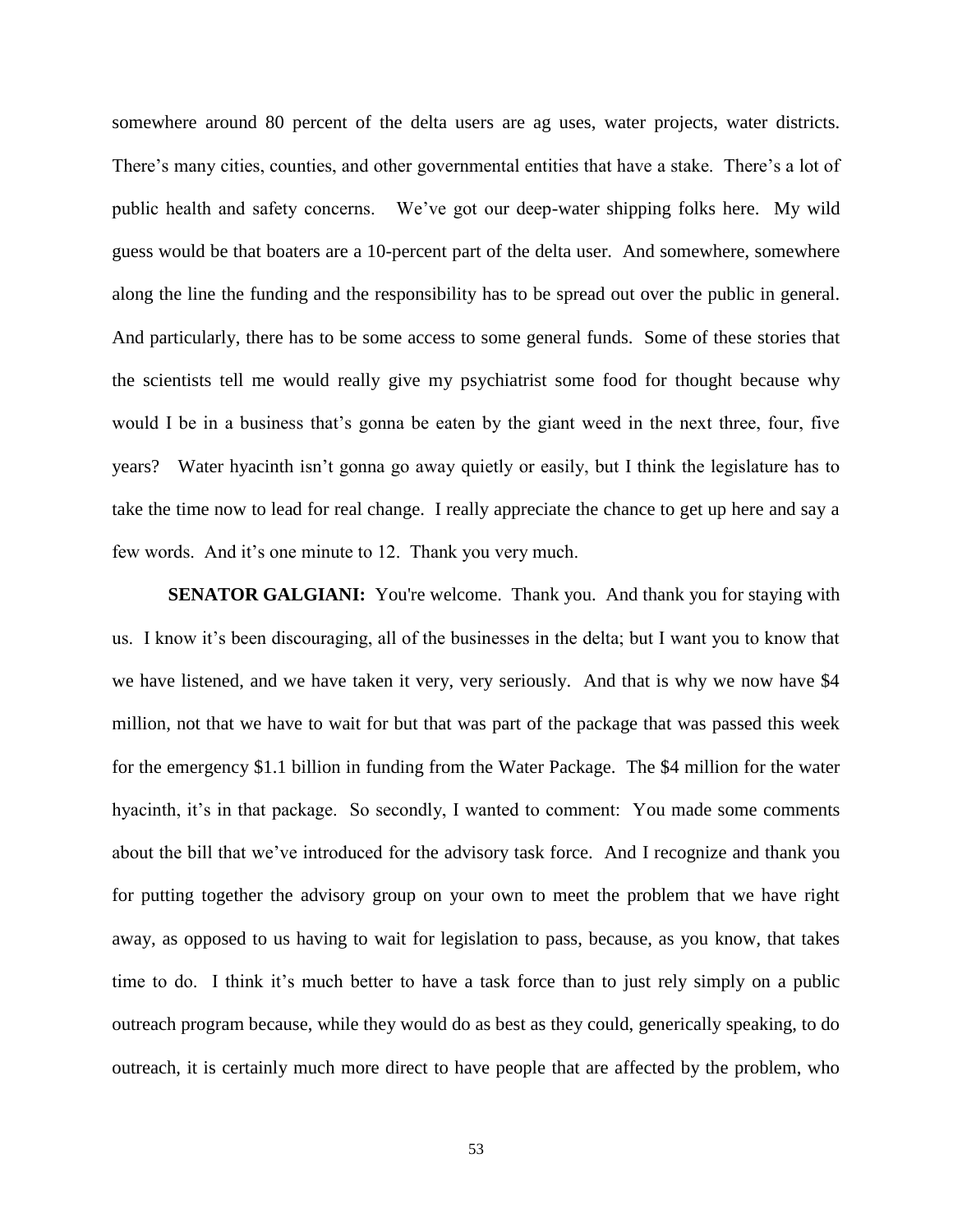want to be there and who want to have input and who want to guide the department and, as you say, be the eyes and the ears for them because they're doing all of these different things; but you're on the ground. You see the problem day in and day out. You hear about it. You know about it. And you will know much sooner than they would know just by any public outreach program. So I think what you've done is excellent. The focus of the bill is to make that permanent and to give you more authority in that respect. You mentioned that you thought that 2017 might be too late. We started with that date until we had a sense of where the bill was going to be going. And because we have not had any opposition and because we had support, we will be taking amendments to the bill to give it an urgency clause so that it can take effect right away, as opposed to having to wait until next year. Therefore, we can – as long as it passes, we can have that committee go into effect right away.

That being said, that concludes our panel. So at this point, we have a number of individuals who have signed up who would like to ask questions or make comments. So I would ask that Mr. Conlin and Mr. Hard please come back up so that you can assist me with responding to questions and so forth. First, Dominick Gulli.

**MR. DOMINICK GULLI:** Thank you, Senator. My name is Dominick Gulli with Green Mountain Engineering. I've been working in the delta for 24 years. Started in Rio Vista, worked mostly in the first 10 years for marine construction companies. And now I have – since 2002, I've had my own engineering business, Green Mountain Engineering. I work primarily for reclamation districts, currently have seven reclamation districts, five here in San Joaquin County and two in Contra Costa County. So I work nearly every day in the delta. I got smart about three years ago, and I bought a jet ski. So I've been out on the water quite a bit, and so I see the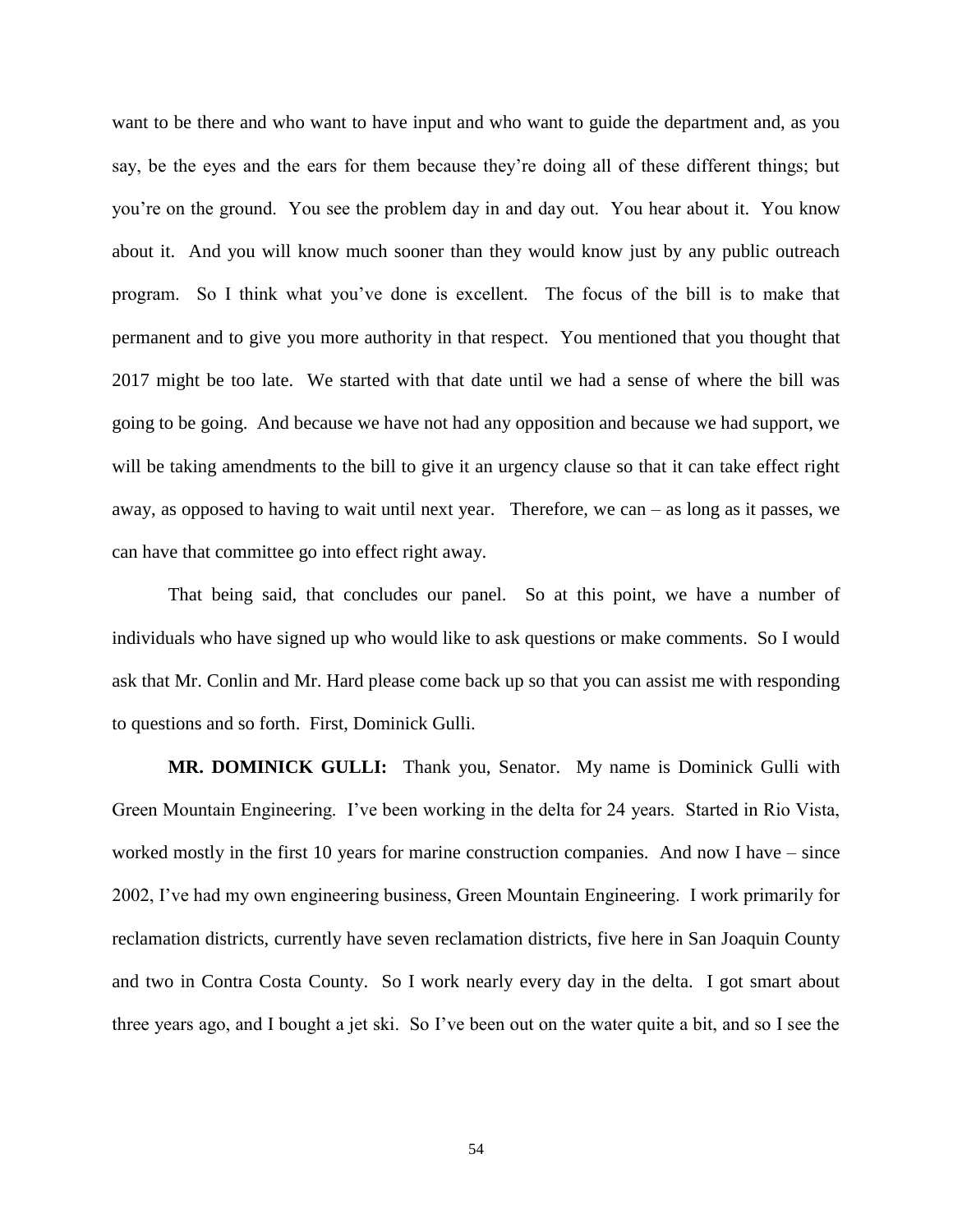problem first hand. And I believe – it gets – it doubles each year. I think 2014 was double what it was in '13. And I believe this year it will easily be double what it was last year.

And, Senator, I think you were hitting on something very important that they sprayed 2,600 acres of hyacinth last year of which they can only spray 3,500. And I didn't see much results in October of all the spraying, the 2,600 acres that got sprayed. There was still over 8,000 acres of hyacinth out there. And today much of it remains. You really can't measure it in acres anymore because three-year-old hyacinth is much more dense than two-year-old hyacinth, which is more dense than one-year-old hyacinth. And that's the way I identify it now is by the age, and pretty much however high it is, and how old it is. So it's a big problem. As an engineer, I always try and solve problems, and I think it can be solved fairly easily and somewhat inexpensively.

Mr. Dunn was talking about booms. And the delta is unique in that it has tides, and the tides can help you to move the hyacinth. And putting a boom in front of Buckley Cove is in my plan here. I published my plan on my website, and I put \$500 worth of plans out there for the public and the panel to look at. But it shows a boom picture in there which you can simply keep. For example, in downtown Stockton here, right about the I-5 bridge, two booms right there with an opening for the boats will keep all the hyacinth from coming in. And then, if you want, when the tide starts going out, you can transport it downstream a little bit, get it to select locations.

And as I said, I work for many reclamation districts. The hyacinth, when it's pulled out of the water, it turns into native peat, exactly like the peat soil that we have out there. I've investigated piles of it, and I carry around samples of it in my truck. And it's very good organic peat material, just by simply letting it dry out, just skimmed over a couple of times. So it's not a nuisance at all. It does have some benefits. And you'll see in my plan that I've got one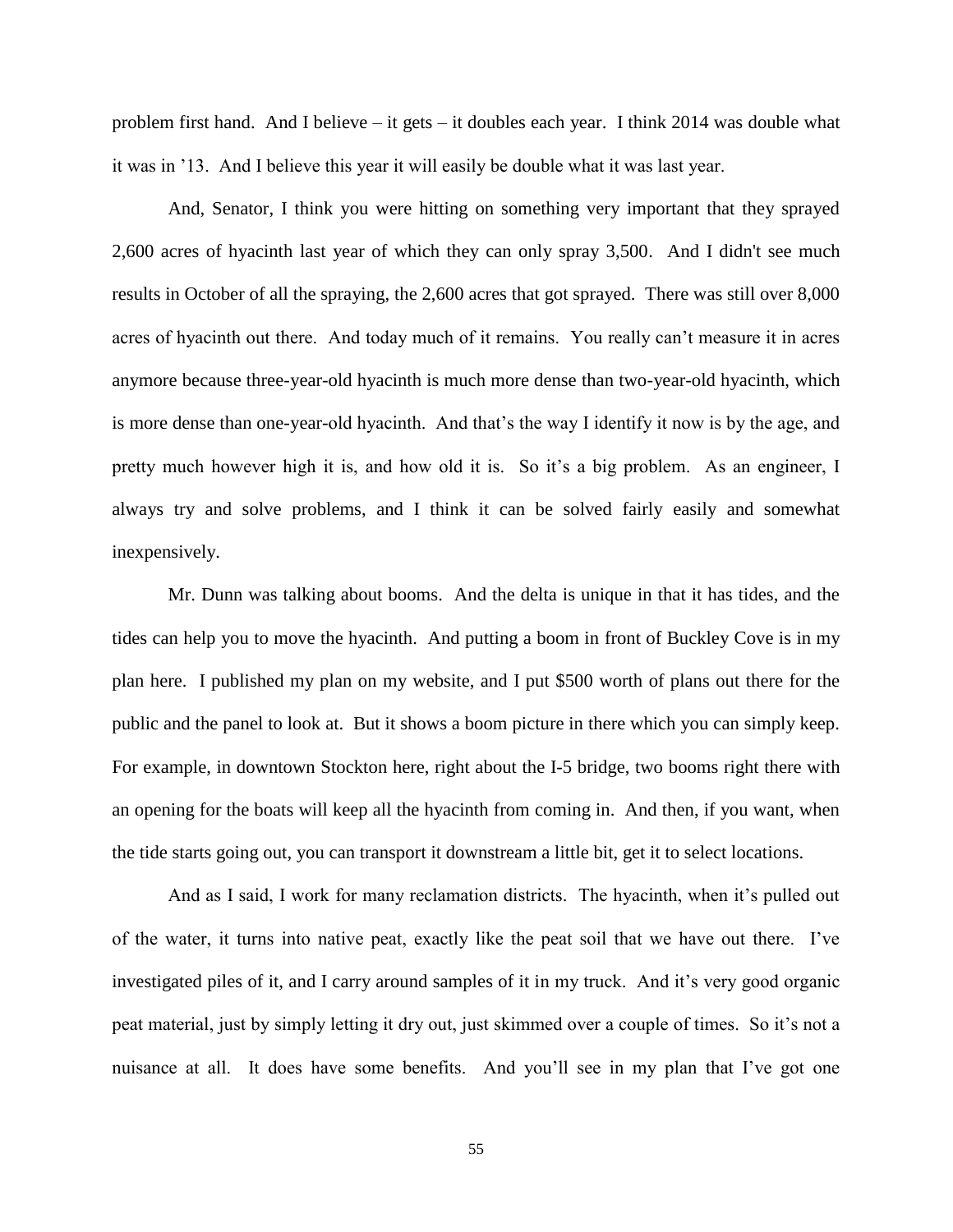environmental enhancement component, which is restoring the tule islands. If you pile it up in large piles on the tule islands and let it compress there, it will restore what would have naturally developed in the delta on its own. So my proposal there – and I spoke to the Delta Protection Commission last week  $- I$  don't think that the spraying is going to help the problem this year. It's a localized prob – it's not a localized problem. It's gonna continue to get worse. So we are a state – local – reclamation districts are local state agencies. So it is possible, I believe, for Boating and Waterways to transfer funds. Most of my districts are low-budget reclamation districts. They spend their money on electricity first to pump the water off their island, cleaning their ditches to keep the water flowing within the islands, then rock and dirt, whatever is left over. So they are very frugal with their money. And one of my districts, Terminous Tract, has expressed some interest in helping me to try and find some funding to assist with the problem in the delta. Sycamore Slough, if you look at one of  $my$  – the last picture, I believe it's picture #10 – it's Sycamore Slough. That's the end of Sycamore Slough, and it's a mile solid of one- and two-year-old hyacinth, very heavy. It's not gonna float away. Mike Scriven says the only way to kill it is to spray it with a helicopter, but I don't think Boating and Waterways can spray it. It's gonna sit there. It's gonna sink to the bottom. And it's gonna give off quite a few shoots and start a lot of one-month-old hyacinth which doubles every year. The more hyacinth you can take out right now at this time of year prevents it from doubling. And an acre of hyacinth at this time of year will be 16 acres of hyacinth, at least, in October because, as Senator says, it doubles every 10 days. And that's assuming it doubles every month. So I believe there's a solution. I believe the money should be spent on large-scale removal projects. The booms, I think, would be a perfect thing for Boating and Waterways to maintain in select locations. You do have to get a permit from them for them. I think that they should just be established where they should be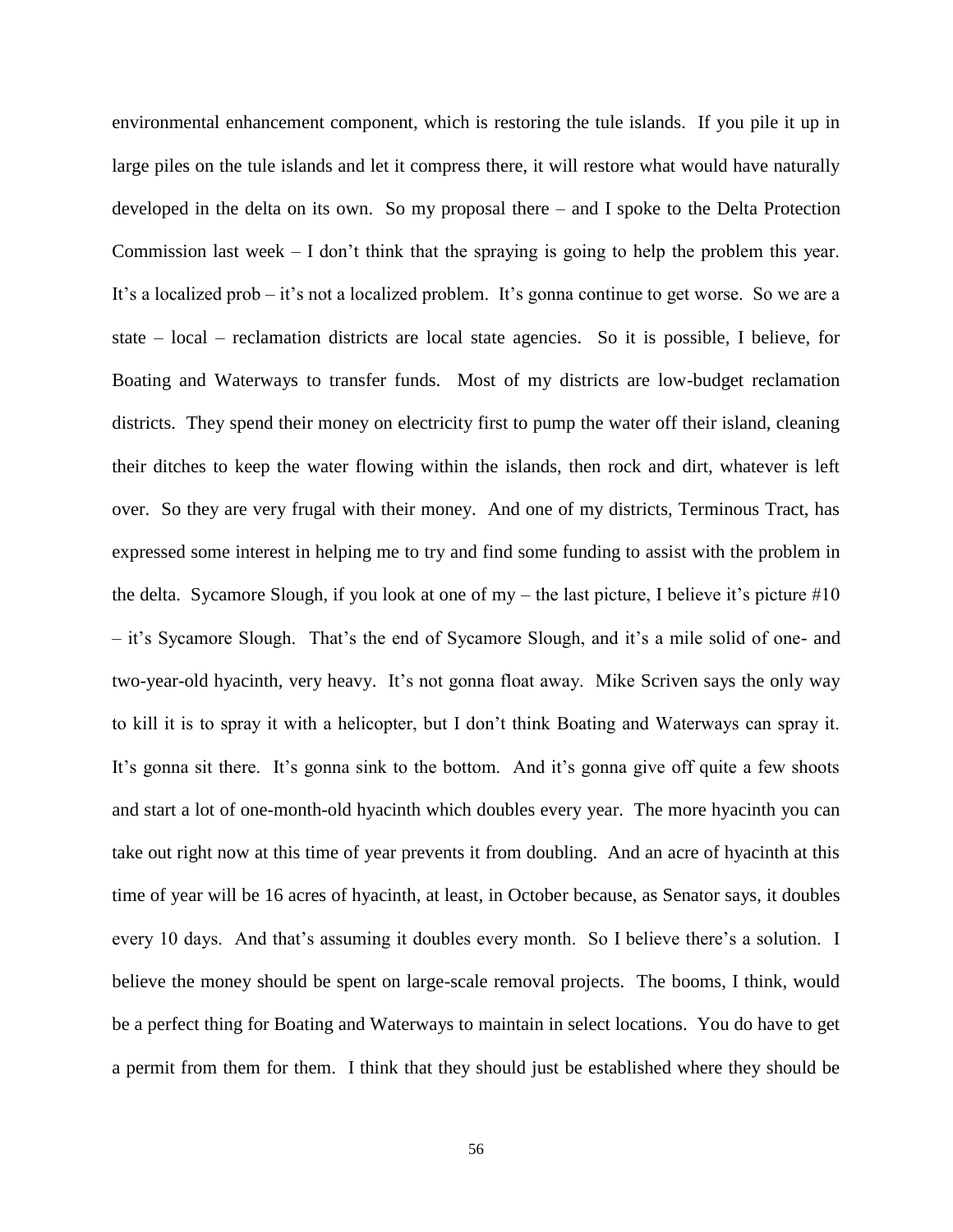put in, put them out there. And we'll have a couple more no-wake zones out there, but that's not a problem compared to having to navigate through this stuff.

One other concern I have is that with all this spraying, and pulling it out – Boating and Waterways says go ahead and pull it out  $-1$  had to pull it out of Buckley Cove on my jet ski because I, you know, launched it right in the jet ski; but if I touch that stuff, is that bad for me? I mean, if we take it out of the water and put it on our levee, does that have a chance of contaminating our drainage water or is it safe?

**MR. CONLIN:** It's safe. The chemical used – the chemical dosage we use, it's safe. The chemicals primarily used to treat the water hyacinth is simple Roundup, the same stuff that you use to kill crabgrass on your lawn.

**MR. GULLI:** Okay. So the reclamation districts, all these partners we've seen on this – on the screen here, no mention of the reclamation districts, and these are people that live and work and make their living in the delta. And we're here to – we can help as long as it doesn't cut into our budgets which are very, very tight. One other question I had for the Boating and Waterways was the bugs. I assume that the bugs that eat the hyacinth that's been looked into that they don't eat agricultural crops such as corn or tomatoes. I would guess that we've looked into that to make sure we're not introducing a species that could have a far larger impact than the hyacinth.

**MR. CONLIN:** As we said during the brief and Dr. Moran covered it during the USDA brief, they are plant specific. They do not eat anything other than the hyacinth in the case of the one that's set on the hyacinth. Or if they're introduced for some of the other plants, they are determined to be plant specific.

57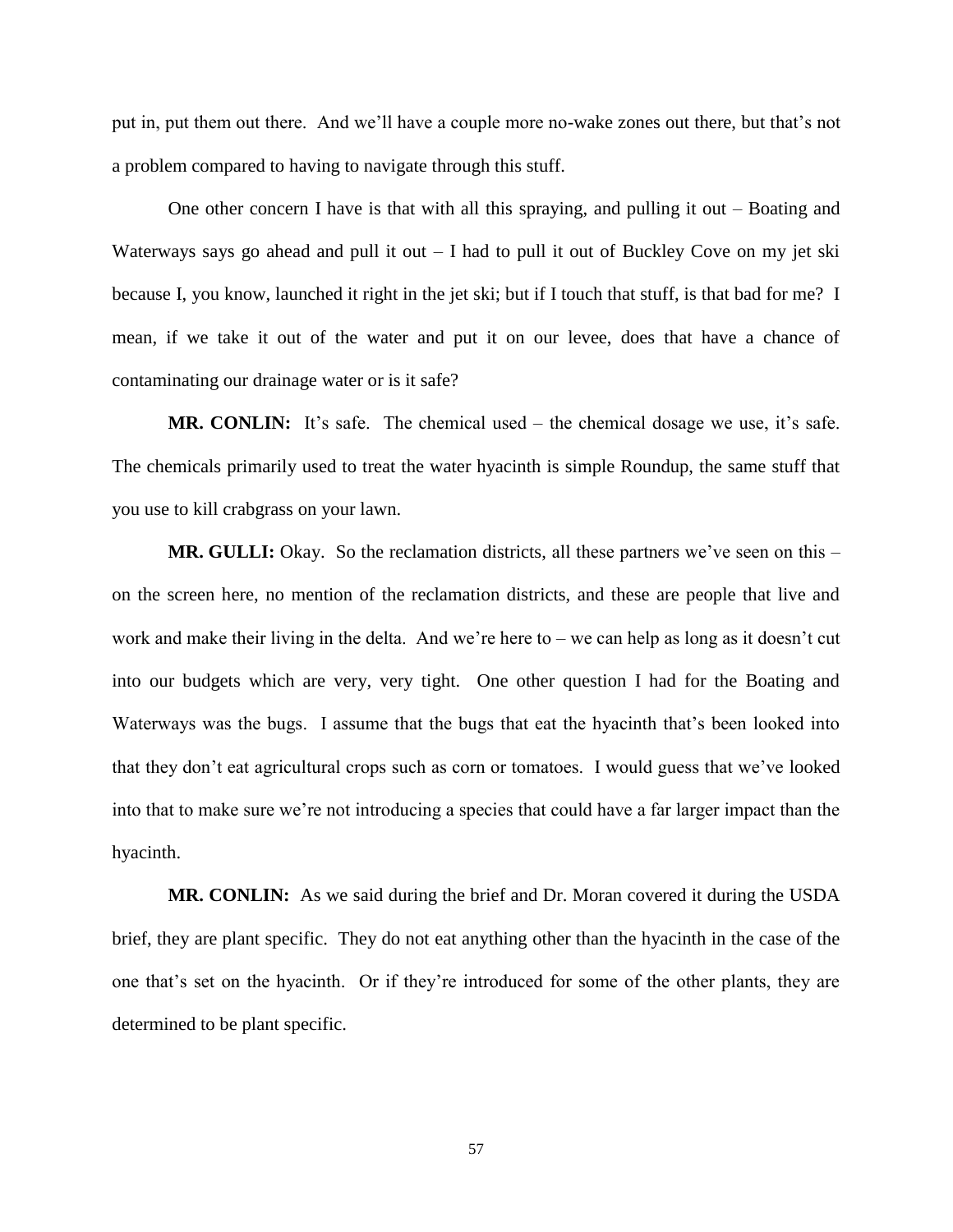**MR. GULLI:** Okay, thanks. So, again, my plan is posted on two of my websites. One is savedadspoint.org. And the other one is greenmountaineng.com. They're there. Public document now, in the download section. And thank you, Senator, for all you're doing and your interest because the delta is a wonderful place.

**SENATOR GALGIANI:** Thank you. And thank you for your interest. And thank you for bringing handouts that you could share with everyone who is here today.

**MR. GULLI:** Yeah. Do you have any questions?

**SENATOR GALGIANI:** I don't. I heard your presentation at the Delta Protection Commission, too. Appreciate you being here. We have another 20 people on the list. I don't know if everyone still is here and wants to speak, but I'll go ahead and call your names off. Bill Wells with the Delta Chamber. Okay. Bill Pease?

**MR. BILL PEASE:** Thank you, Senator, for hosting this. It's been a long time coming. I, along with my partner, Ron Mize, own Rivers End Marina. And just a little background: we're at the south end of the delta. We're down in Byron by the Tracy Fish Collection Facility. We've been dealing with this problem for six years. Our marina has been completely closed down for three to four months during these last six years. We've tried to put a claim in to the Victim Compensation and Government Claims Board. We applied there. This is back for 2011 and 2012. We were denied because they said, well, your claim is a year old. We didn't know where the – where this board was. We, at this time put in another claim for the year '12-'13. We were denied that one, and I'll read the answer. Based on its review of your claim, board staff believe that the court system is the appropriate means for resolution of these claims because the issues presented are complex and outside the scope of analysis and interpretation typically undertaken by the board. They're gonna act on our claim September 19th. You don't even need to come to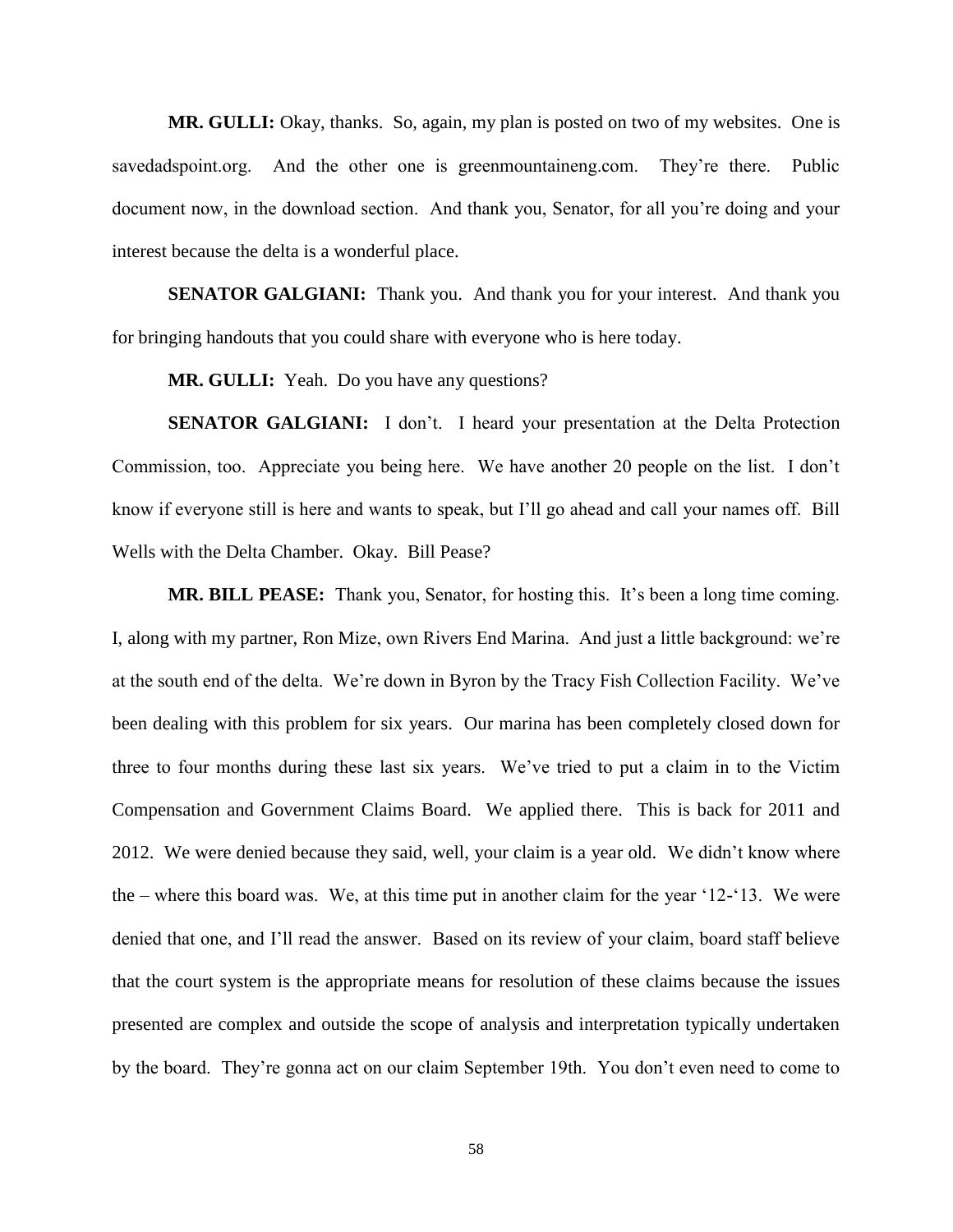the hearing. I find that appalling that we have a government agency that has ability to pay claims, or at least review and see if it's warranted, and then we're told to go through the state. We're – we've lost on approximately \$60-\$70,000 per year because of the water hyacinth blocking our entrance. The problem that we have specific to our location is we're at "mile marker zero" for the Delta-Mendota Canal, Tracy Fish Collection Facility. We're about a half mile away from the Clifton Forebay. When those pumps are running at about 9,000 cubic feet of water per second, you could walk along the levee, and the hyacinth is moving faster than you are. It's a – was a major issue for us. And that's part of the, you know – a boom situation isn't gonna do anything.

I want to commend the current staff at DBW. They've done an excellent job in trying to catch up in not only in our location but delta-wide. They have a plan now. They're working hard. It doesn't help us from a private sector standpoint because of the dollars lost. And we're not the only marina that's been impacted. I'm not sure how or where you could propose something, but I certainly appreciate the dollars that you were able to put into the budget to help their department. I would like to see some sort of a compensation budget of some sort, maybe provided to the claims and compensation board, specifically for marina losses, that can be documented, naturally. And allow that board to have the ability to do some hearings to help us. It's not only the loss that we have in a given year. In our particular case, we have a storage facility. We do a lot of recreational boaters come in, also fishermen. Well, they're going to other locations because they can't launch. We're losing storage customers because they say: well, we can't get in the water here, we're leaving. So they – and then they go somewhere else. They don't come back. And it's a very frustrating situation. I would  $-$  I don't know the big solution. I think that DBW did a great job down in our area to try and keep the waterway open.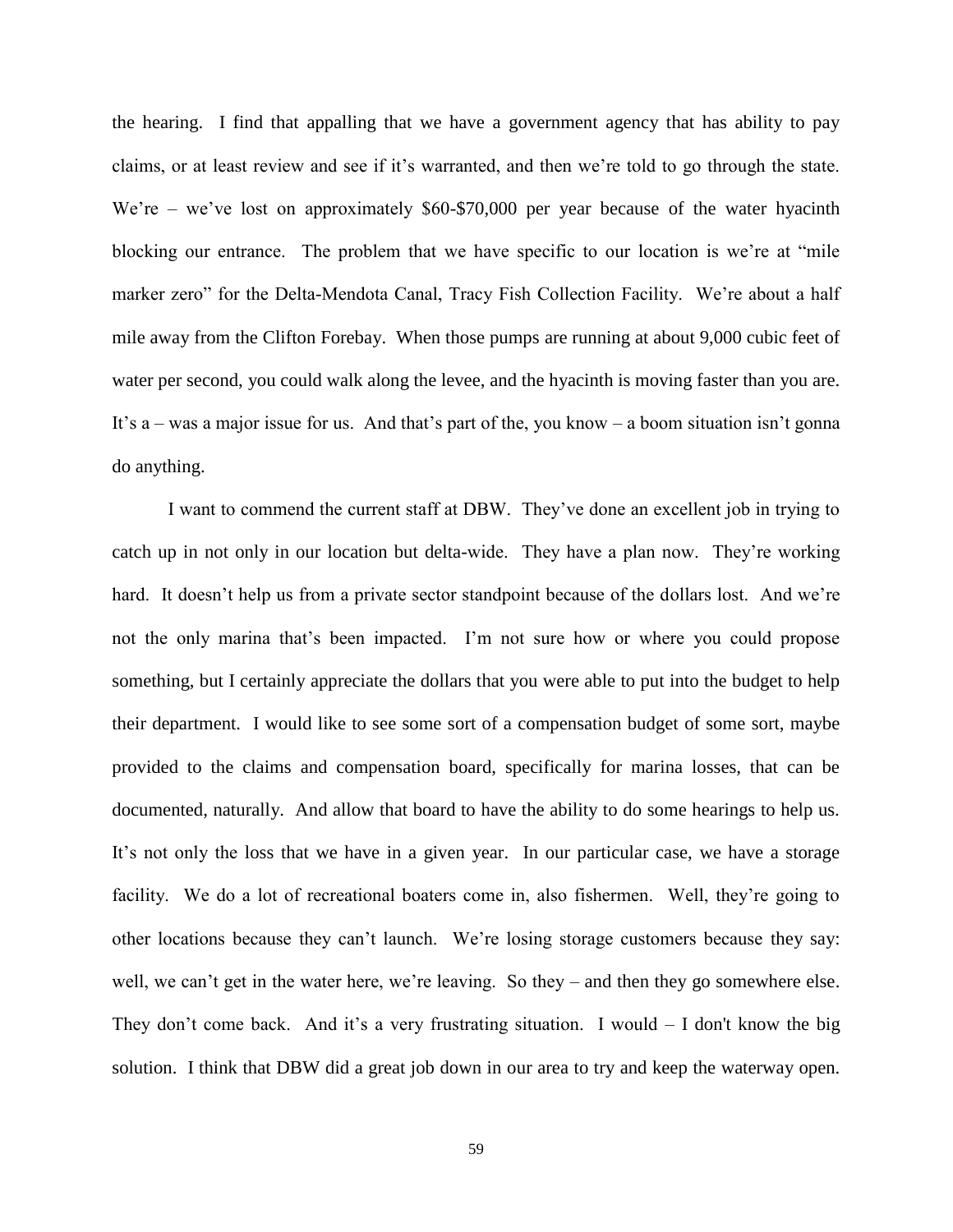They had five large excavators working. The federal facility at the Tracy collection facility has a conveyor. They had dump trucks working. Still can't keep up with it. Part of the mitigation, our marina was opened in the '50s, and part of the mitigation for the fish collection facility to be put there was that they would insure that we had access to the waterways at all times. How are we gonna sue the federal government? You know, how – who do we go to sue the state for the lack of the business that we're losing?

Again, I commend you for hosting this. And it appears we're on the right track. I'd like to see the, you know, that NASA is involved and all the other agencies working on it. But I certainly would like to see if you could introduce some sort of legislation and put some funding into the claims board and allow the private marina owners to at least have an opportunity to try and get some relief for the impacts that have been created due to no fault of our own. Thank you very much.

**SENATOR GALGIANI:** Thank you. Next: Wes Bowers, Kathleen Gapusan, Doug Sherman, Gary Rogers, and David Bubenheim. Any of, okay, okay. Why don't we go ahead and have anybody who would like to speak go ahead and come forward and start to line up. That might make it a little bit easier. If you can please be sure to tell us your name and whether you're representing yourself as an individual or as an organization.

**MR. JACK MICHAEL:** Thank you, Senator. I'm Jack Michael, Past President of Recreational Boaters of California, an organization of volunteer directors that represent the boaters throughout California; work very closely with our lobbying firm Desmond and Desmond in Sacramento and have done so for about 46 years to represent the boaters for the legislature. And thank you, Senator, for your time last week on this very issue. And I think you can get maybe a better idea with what you heard today in terms of our primary concern right now, that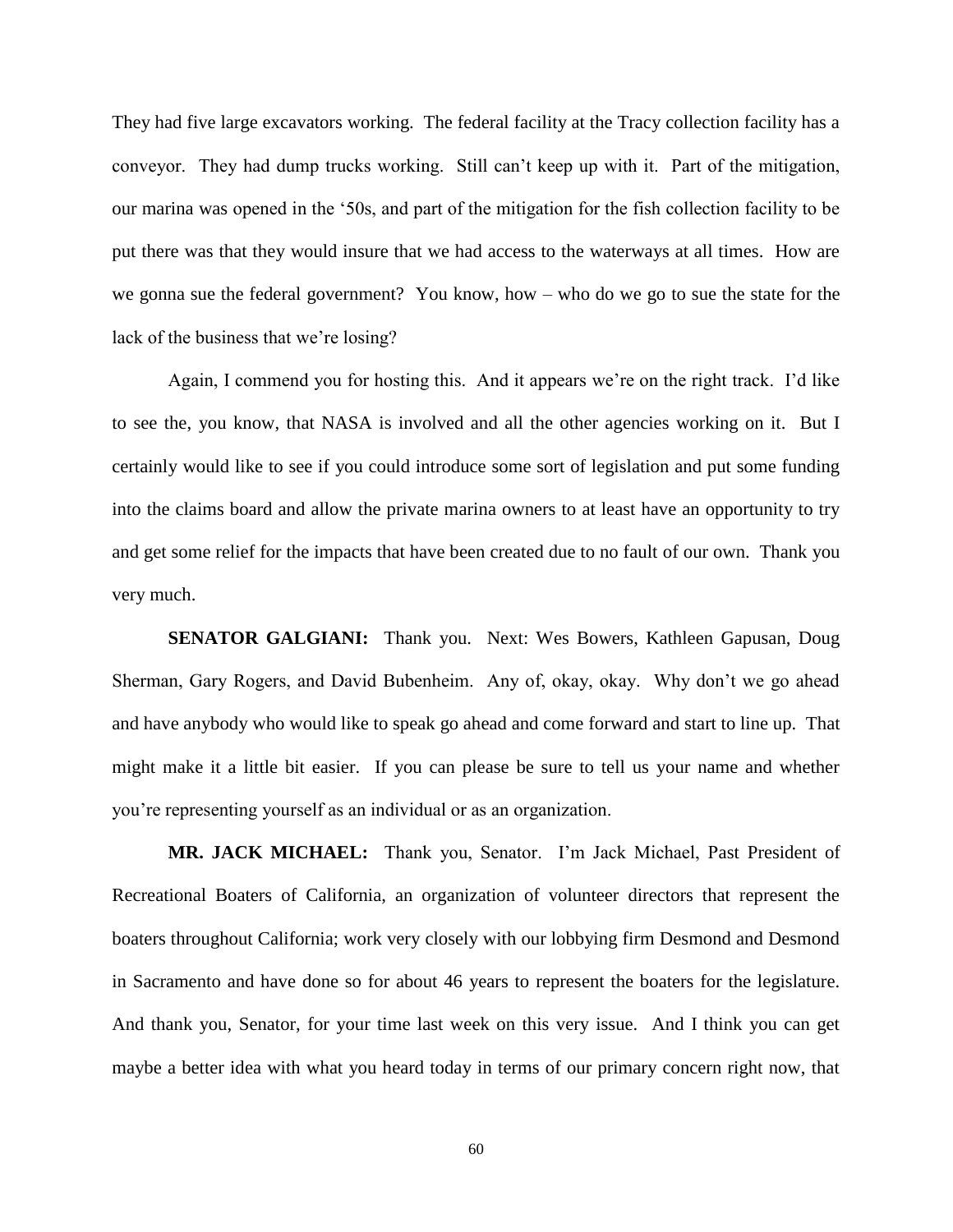being that we're happy with what you were able to help with in terms of getting the \$4 million in the drought relief package so that the department has money to spend right now; but we think that the legislature needs to look a little further, evidenced by the testimony of the ag department and so on that the boaters are paying the largest share of solving this problem. And yet, the problem is a burden to the farmers, to the ag industry in its entirety, to the water agencies that provide the water for us. And we think there needs to be some work done to help some of these other agencies share the cost of this instead of just the boaters. As Richard Dunn indicated, boaters are probably 10 percent of the problem, but we're probably paying close to 90 or 95 percent of getting the solution done. So I urge you to, you know, follow that problem as the legislature moves forward and in the future years be able to balance that out a little more. Thank you.

**SENATOR GALGIANI:** Thank you. And your name and who you're representing?

**MS. ANNA SWENSON:** My name is Anna Swenson, and I'm from North Delta Cares out of Clarksburg, California. And what we do is we run a Thursday night meeting, every Thursday night except on Delta Protection Commission meeting night. And we've been talking about the water hyacinth now for over six months. And we've had lots of very informative engineers and scientists and people who are really knowledgeable in the delta come and speak to our group. And so I've learned a lot about the water hyacinth. And one of the things that hasn't been addressed today is the over conveyance or over allotment by five times in the delta. With less flow and less water, the system – the problem – less water in the system is making the hyacinth problem worse and worse. And that is something that hasn't been spoke – talked about today, and it hasn't been addressed. And that is one of the major, key aspects of this problem, is that we need more water flowing through the delta in order to push the water hyacinth out. The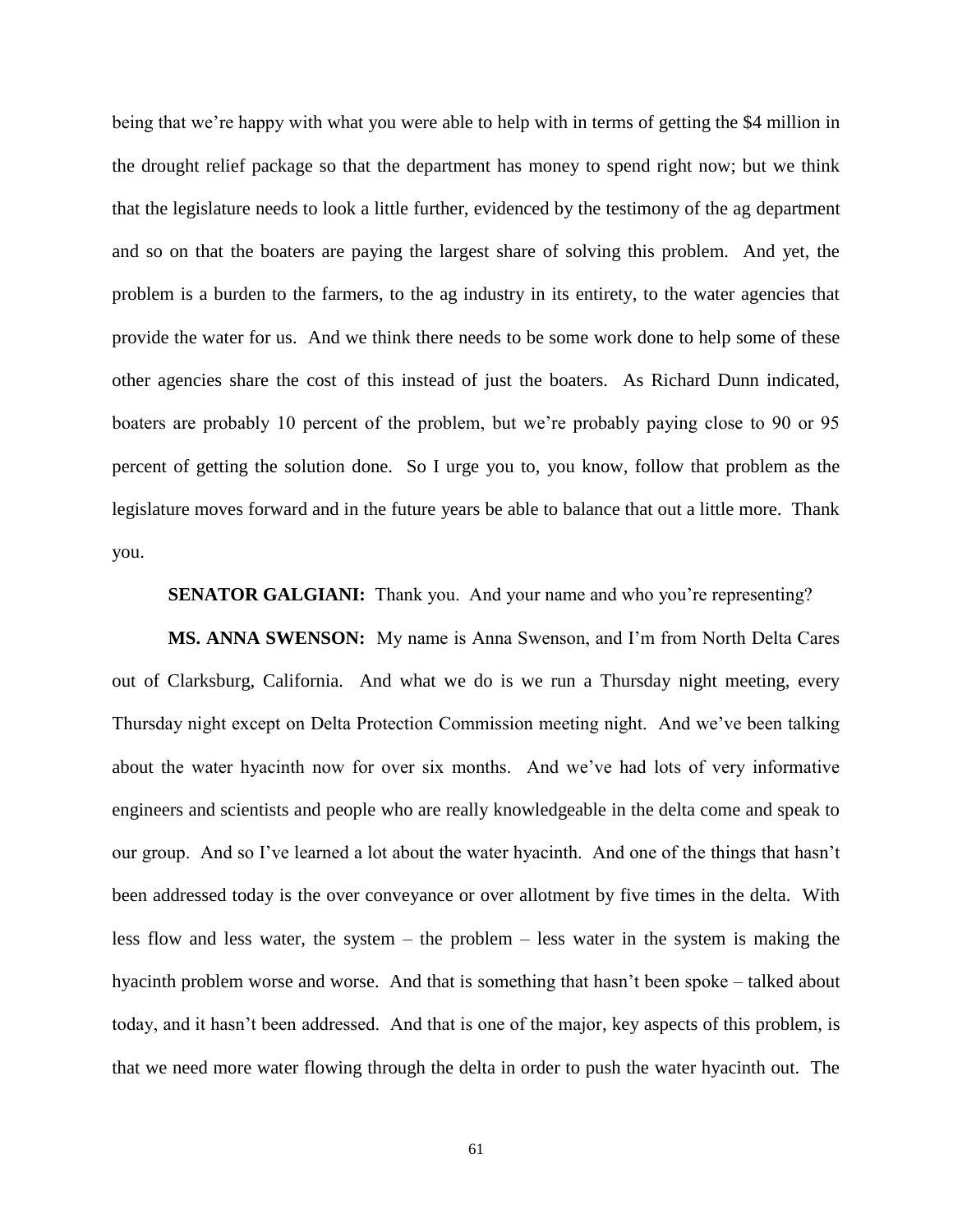more stagnant the water is, the more the water hyacinth is able to take hold. The other thing that I would ask of you is to please consider plans that come out of the delta from local delta residents and businesses. Local participation is something that is missing in many of the agencies and oversight in the delta, and it is vital. The people of the delta have an inherent value and they have an inherent need to be successful in the delta. So I think that more reliance needs to be put on local businesses and people in the delta to help have a more successful outcome.

There have been reports in our meetings, we've had lots of local residents that have come, and one of – actually two of the delta residents that came to speak with me told me that there were areas right in front of their property that were treated 19 times in one season. And they did not witness any change at all in the hyacinth that was in their area, except for their own manual pulling it out of the water. Nineteen times of a spray application in one area sounds excessive. And if they're spraying that much of a chemical in one area, I want to know what the cumulative effect of that spray is. Local projects such as Green Mountain Engineering and other locals have come and talked to our group about really innovative, inexpensive – innovative projects that can really be helpful that don't include chemical spray. And I think we need to move away from chemical spray, and we need to start focusing on things. There's even simple things like putting the hyacinth in dump trucks and compressing it that way and then being able to store it off site. But when you spray the hyacinth with all of these chemicals, I agree with Dominick, that what are the effects of that? You're now putting a plant that has been treated with these chemicals onto property, and I don't think there really has been done studies or really good information about what is – what we're doing to our environment, especially if agriculture is being grown in that product.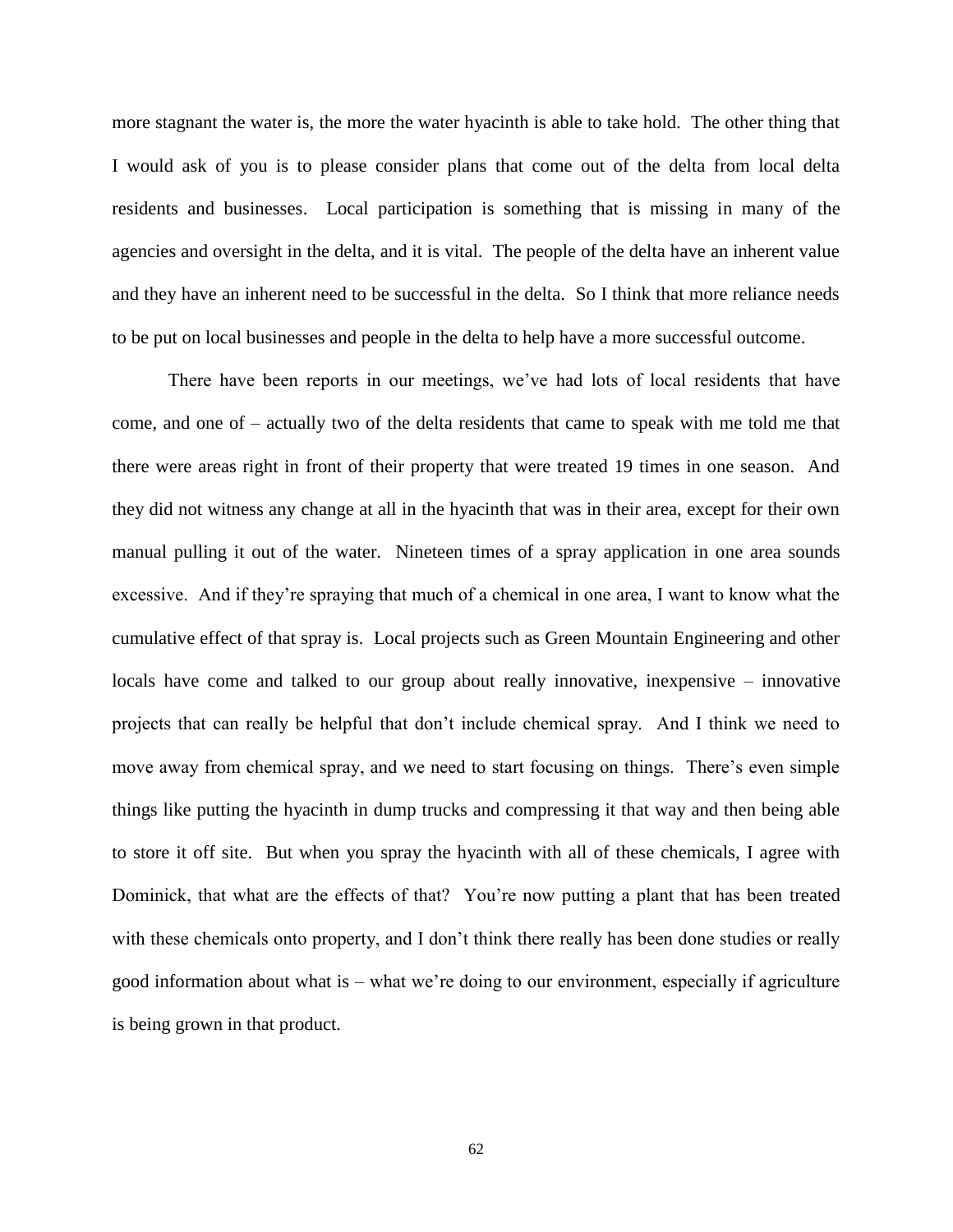It is not expensive – it is not effective to spray chemicals such as  $2.4$ -D, which is one of the ingredients in Agent Orange, which is the worse chemical ever created on earth. And also glysophate [sic] which is internationally known as a cancer causing agent. These chemicals are bad for public health, and as I am a mom, I really fear for the children of the state of California to being consistently, yearly, exposed to these chemicals. I don't believe that the research has been done effectively to discover what's happening and especially if it's internationally known as a cancer-causing agent. Why isn't California taking a more decisive stance in trying to figure out if that is true or not? If internationally it's known as a cancer-causing agent, why is California one of the few states that says it's not? The money that is spent on chemical applications is being wasted and when we have effective ways that are nonchemical that can eliminate invasive species. And the other thing I wonder is no one has ever talked about dredging. And it is my understanding from the scientists and engineers that have come and spoken to our group that the Er. densa does not survive in deeper level – in deeper water. So wouldn't dredging be a very effective, nonchemical method to eliminate the problem? And yet, I've never seen it in any of the reports from the Department [sic] of Boating and Waterways. I've never seen it as a suggestion that has been brought up. And to me, we need to start moving away from chemicals and start moving towards methods that are not harmful for our public health and not harmful for our environment. The delta is one of the most beautiful places on the face of the earth, and the idea of chemical applications 19 times in one area scares me. It makes me feel like we're not being good stewards of this environment.

# **SENATOR GALGIANI:** Perhaps, Mr. Conlin…

**MS. SWENSON:** Okay.

**SENATOR GALGIANI:** ... or Mr. Hard would like to respond to that.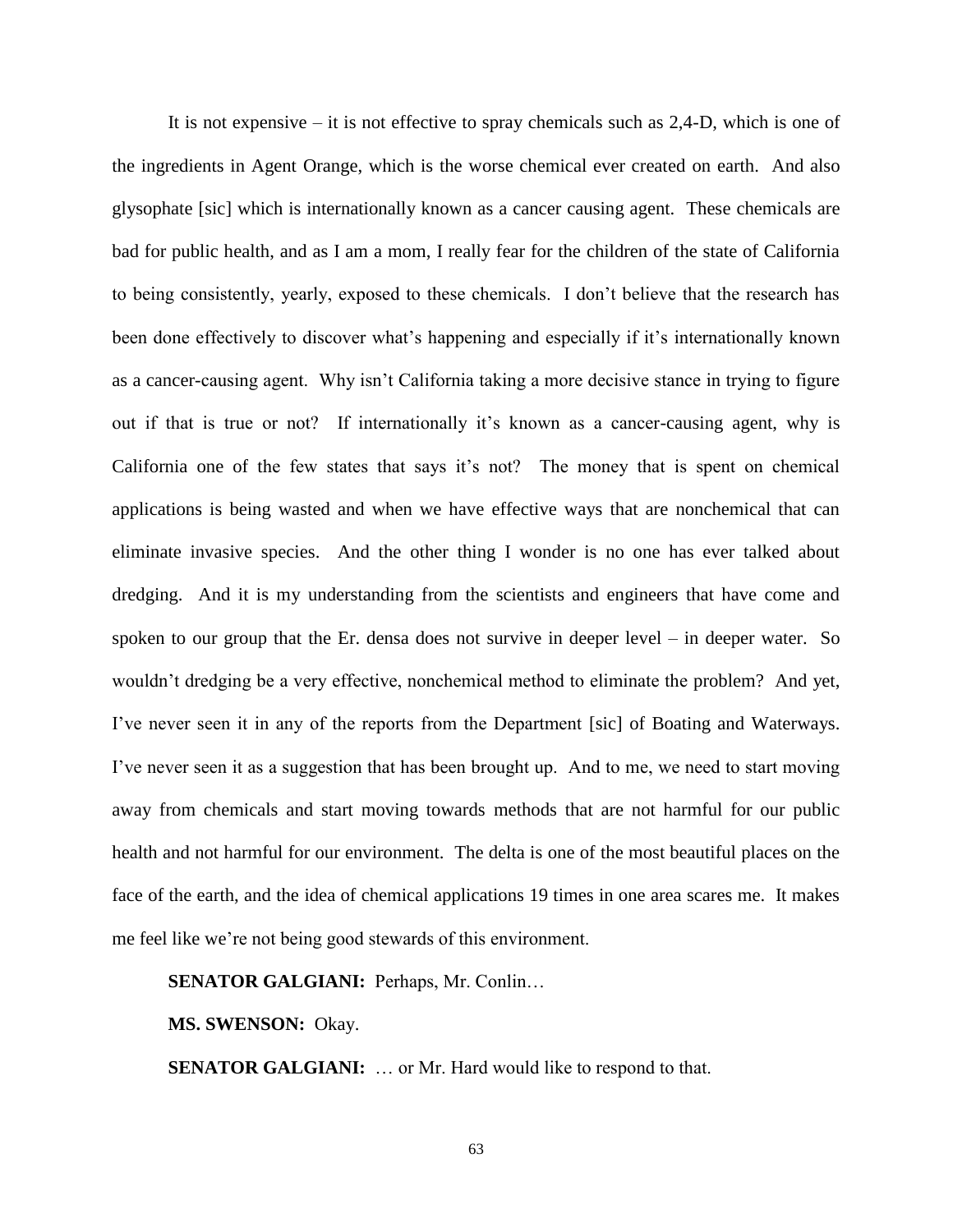**MR. CONLIN:** Sure. Not aware of any area that was treated 19 times. The biological opinion prohibits that. In fact, the biological opinion requires us to treat areas – 50 percent for areas where the water is moving and I believe it's 30 percent of the area for where it's stagnant. We have to take extreme precautions to make sure that we're not doing that. We do water sampling consistently and constantly while we're doing the spraying. The chemicals that are used include glysophan [sic], which is Roundup. Roundup has been found, most recently in 2012, by the EPA to be safe for use in the procedures that we're using it. It is under EPA study again this year. I think you're referring to the World Health Organization that said glysophan [sic] is probably carcinogenic. They did not make a statement one way or the other. That's a vague reference, and I will leave it up to the US EPA to make that determination. We have permits for use at the levels that we use it. In the case of 2,4-D, I'm reading right now from the 2,4-D technical fact sheet from the National Pesticide Information Center. Agent Orange, the herbicide widely used during the Vietnam War, contained 2,4-D; however, the controversy regarding the health effects centered around 2,4,5-T component of the herbicide and its contaminant dioxin. Agent Orange was a cocktail of several chemicals, including water. One of those chemicals was 2,4-D. 2,4-D was not found to cause any issues. In fact, 2,4-D, approximately 46 million pounds are used each year in the United States based on it being cleared by the EPA. In the same report underneath "toxicity levels," it states categorically, no human data were found on chronic effects of 2,4-D other than epidemiological studies of cancer occurrence. Although pesticide use has been linked to Parkinson's disease, respiratory disease in farmers, 2,4-D was not implicated in any relationships between pesticide exposure and subsequent disease. So bottom line, they have not found any linkage between 2,4-D and cancer in humans. However, I would, again, tell you that we do not use these chemicals without being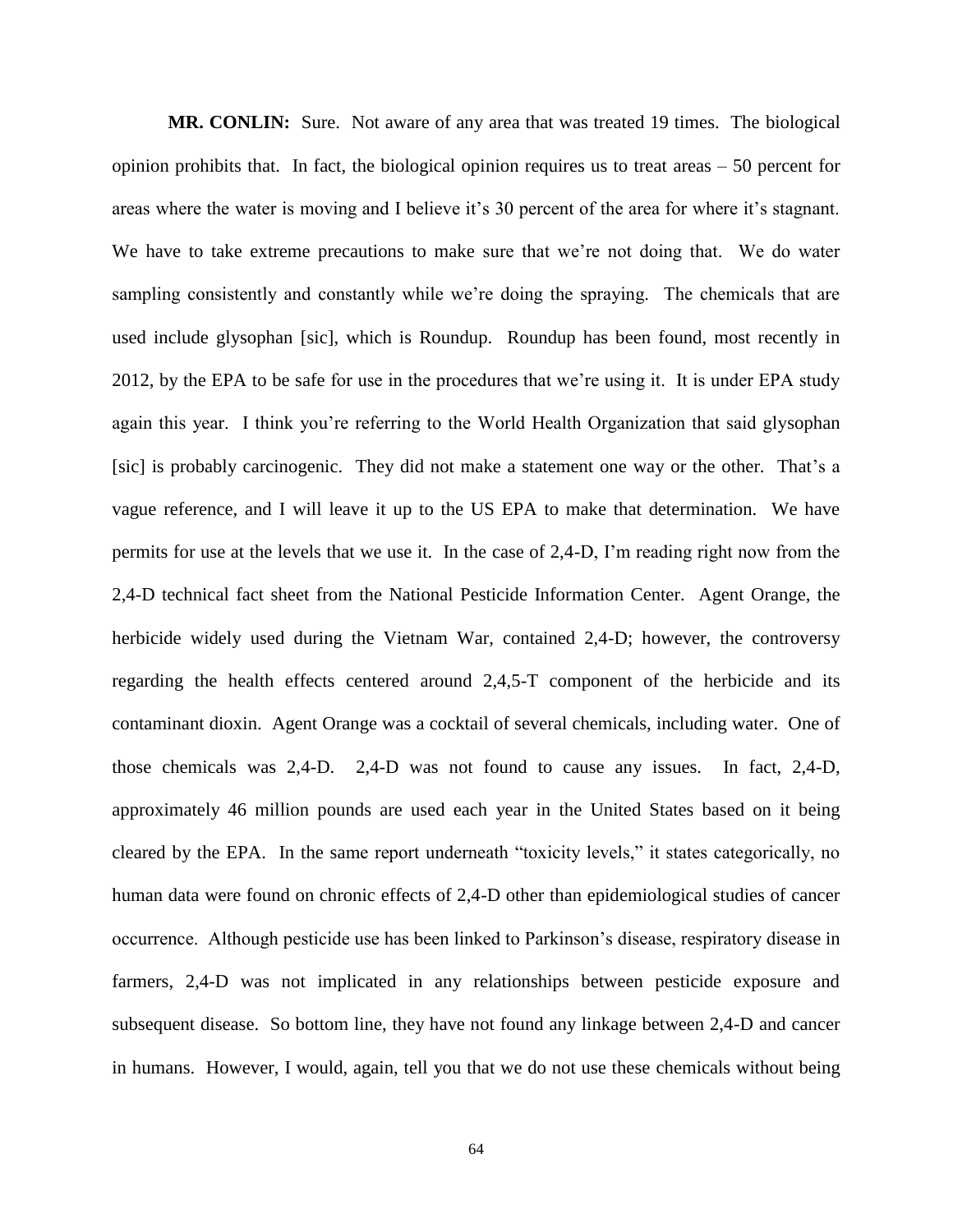under extreme precautions in the biological opinions, as well as in our pollutant discharge permit that we receive from the water boards. And that's the reason why we sample, and we use it so – with such great precautions out there. That is also the reason why – and we get asked this all the time – why citizens cannot use any of these herbicides in the water or on the plants on the water – because we are held to very high standards. If the citizens use that, there is a potentiality that they would use it at dosage levels that were not authorized.

**SENATOR GALGIANI:** Rather than getting into a situation where we debate over this issue, it would probably be helpful if we could get your name and number and put you in touch so that you can continue to have the conversation – in the interest of having so many other people that still wish to speak, as well.

**MS. SWENSON:** So I have three more points. The "cookie cutter" harvesting method, the method that DWR currently uses, shreds the hyacinth. And in our opinion, that is dropping seed to the bottom of the delta which then will grow later. So the harvesting method that the DWR uses or the Department [sic] of Boating and Waterways uses, I'd like some clarity on that. And then the other thing is the proposed salt barriers that are going to be put in by DWR is just gonna also intensify the effects of the hyacinth. And for the North Delta, we're very, very concerned about that, that it's gonna intensify and bring the hyacinth back further up in north delta. And the last thing I want to say is that regardless, studies change, information changes, and I don't think the children of the state of California should be guinea pigs. And for future information that comes out that these pesticides and 2,4-D and glysophate [sic] are harmful for the environment, if we can possibly do something that does not include chemical spray, I think that that is a better answer. We don't want to be the fools in 20 years who say we sprayed glysophate [sic] all over the delta and now we've figured out that it probably wasn't a good idea.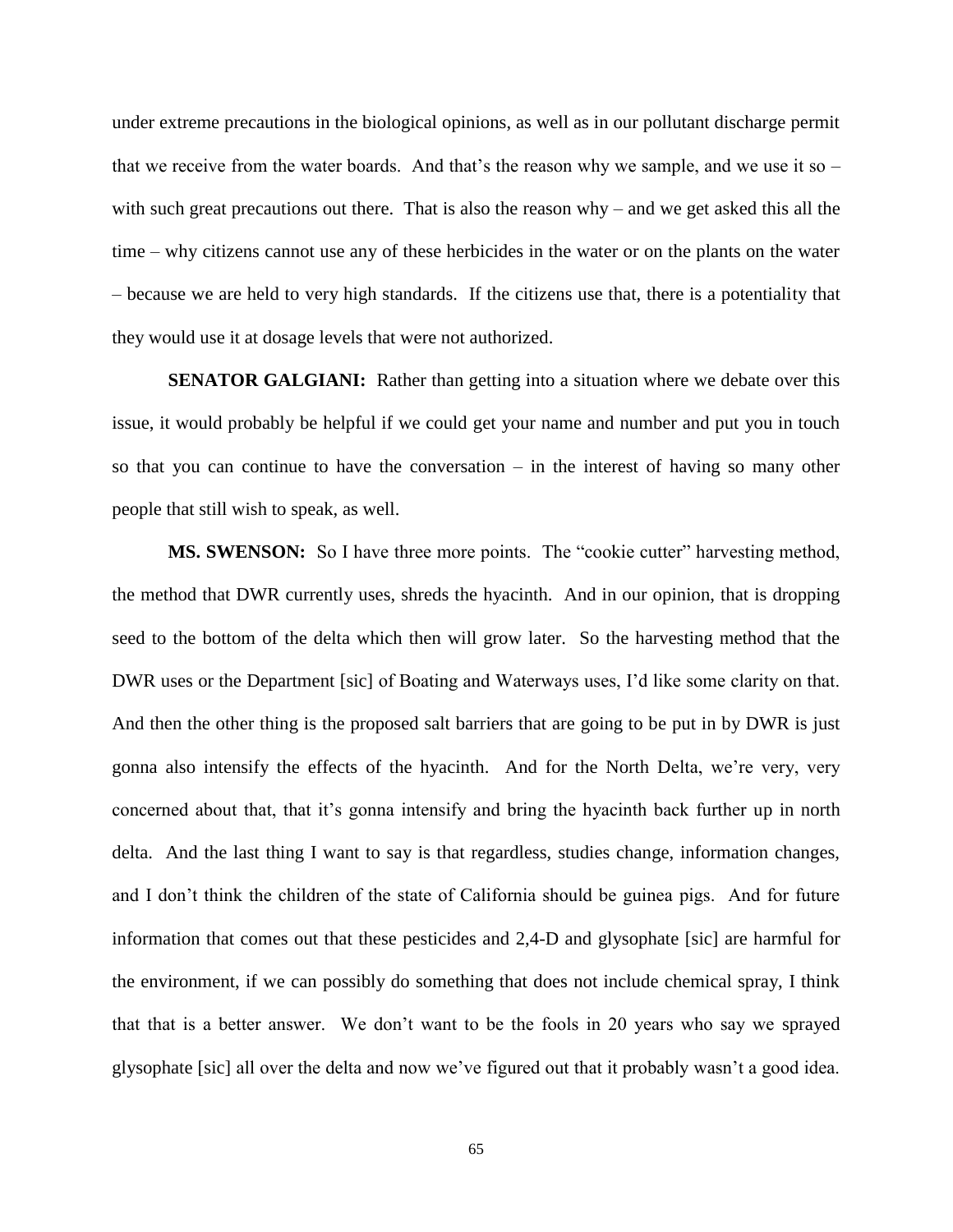I don't want us to be that state. I want us to be the state that said we were innovative, we figured out other methods. Chemical was our last choice. And we've, we've worked through this problem. We've saved tons of money. We saved the environment. We didn't expose our people to 2,4-D and to glysophate [sic]. That to me seems like a more sane and rational route to go to than just to rely on chemicals that are heavily lobbied, have heavy support, and can easily sway the movement and the way of scientific research. So I really encourage the Department [sic] of Boating and Waterways, and I encourage you to please, please try and find other methods that are non-chemical that can save the – that can eliminate the hyacinth but also can help the people of the state of California not to be exposed to chemicals. Thank you.

**SENATOR GALGIANI:** Thank you. Next, if you can please state your name and whether you're here as an individual or representing an organization.

**MR. GENE COLVER:** My name is Gene Colver, as the Deckhand's Marine Services. I really appreciate this forum and your time. I am a Vietnam disabled American veteran, and I see this as an opportunity. One of the things my company does, we are in production design. There is equipment available, design and make harvesting and managing and handling of this invasive species basically manageable. The eradication of it is probably not gonna happen as long as we still see hyacinth seeds for sale at Walmart. As long as you can go to any nursery, buy seeds in a package for your ornamental floating pond plants, we're fighting a never ending battle. This – the zone defense that was mentioned needs to be addressed on more than one front and not be held to chemical direction only, a mechanical direction only; it has to be managed, in fact, from all sides. Thank you.

**SENATOR GALGIANI:** Thank you. Thank you.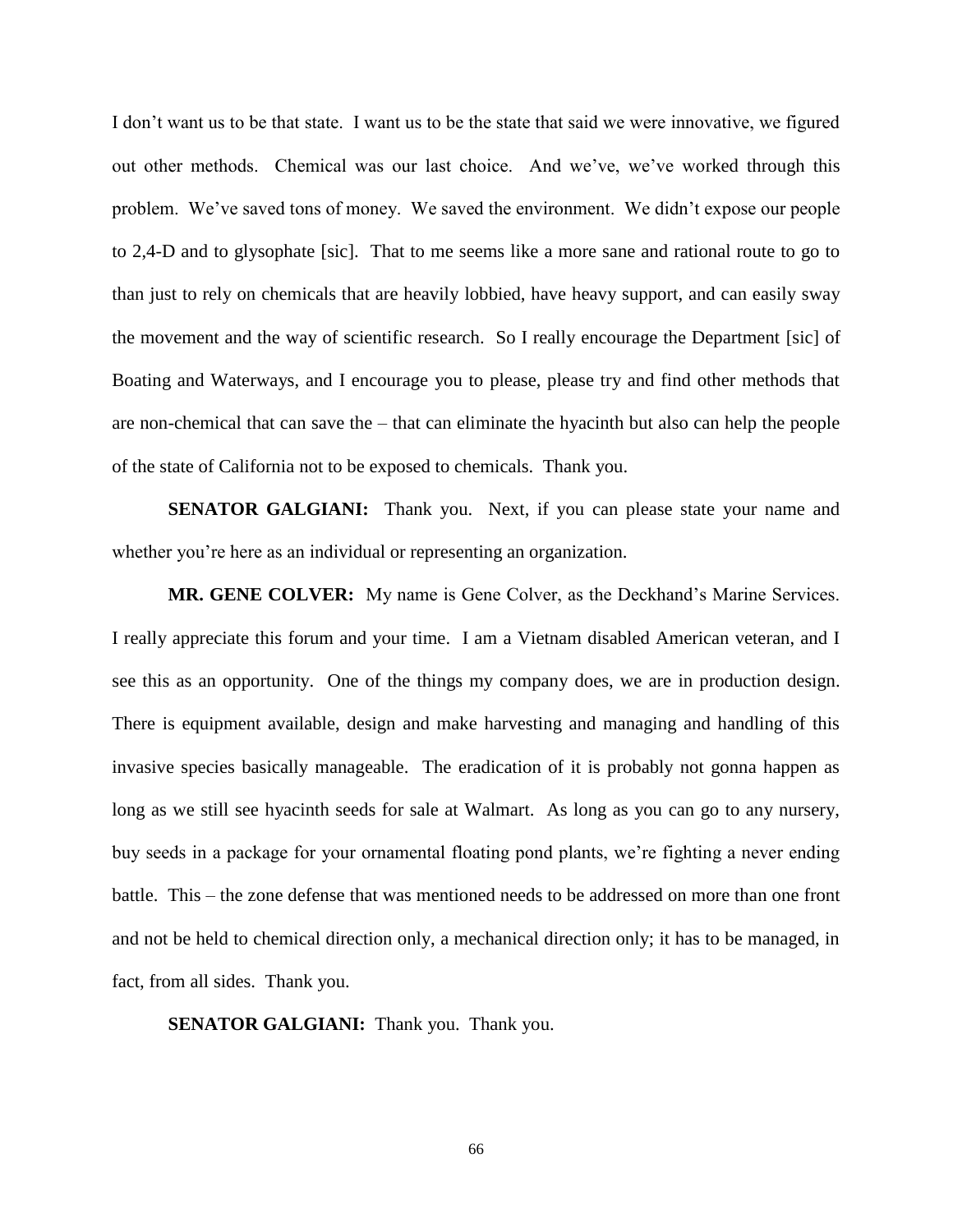**MS. BARBARA DALY:** Hello, my name is Barbara Daly, and I live in Clarksburg. I live in the delta. And thank you for this opportunity to speak today and to listen to the panels today. It was very informative. I do have a couple of questions if that's also from some of the other panelists, but perhaps Mr. Conlin and Mr. Hard could answer these, as well. And one, I was wondering – I'm also – may I just include, I am on the advisory board of the Delta Protection Commission, and I did speak last week…

### **SENATOR GALGIANI:** I remember.

**MS. DALY:** …at that meeting. And so I have a little bit of follow up to that today, as well. And I'm also part of North Delta Cares, which is Community Area Residents for Environmental Stability. So the questions that I have are for Mr. Moran. Are the decaying weeds an increase in the mosquito infestation? I didn't make that  $-$  I didn't hear that specific connection, but is that what's going on?

**SENATOR GALGIANI:** Thank you for coming forward.

**DR. MORAN:** That's what we've heard from the Contra Costa and San Joaquin vector control districts. And we want to expand this program to other mosquito vector control districts as well if we receive additional funding under the areawide project. But they've told us that they've seen the association between the post control chemical herbicide control and the mosquito population jumps up. They go in there, they abate the mosquitoes with the chemicals they use. And then it goes back down. But they do see that transient jump in the mosquito population. So we're investigating that and also the effect of the live weeds, the healthy weeds, and if  $-$  if just a long-term presence of the live weeds enhance the mosquito populations. That is something which has been reported in the scientific literature and other areas of the country and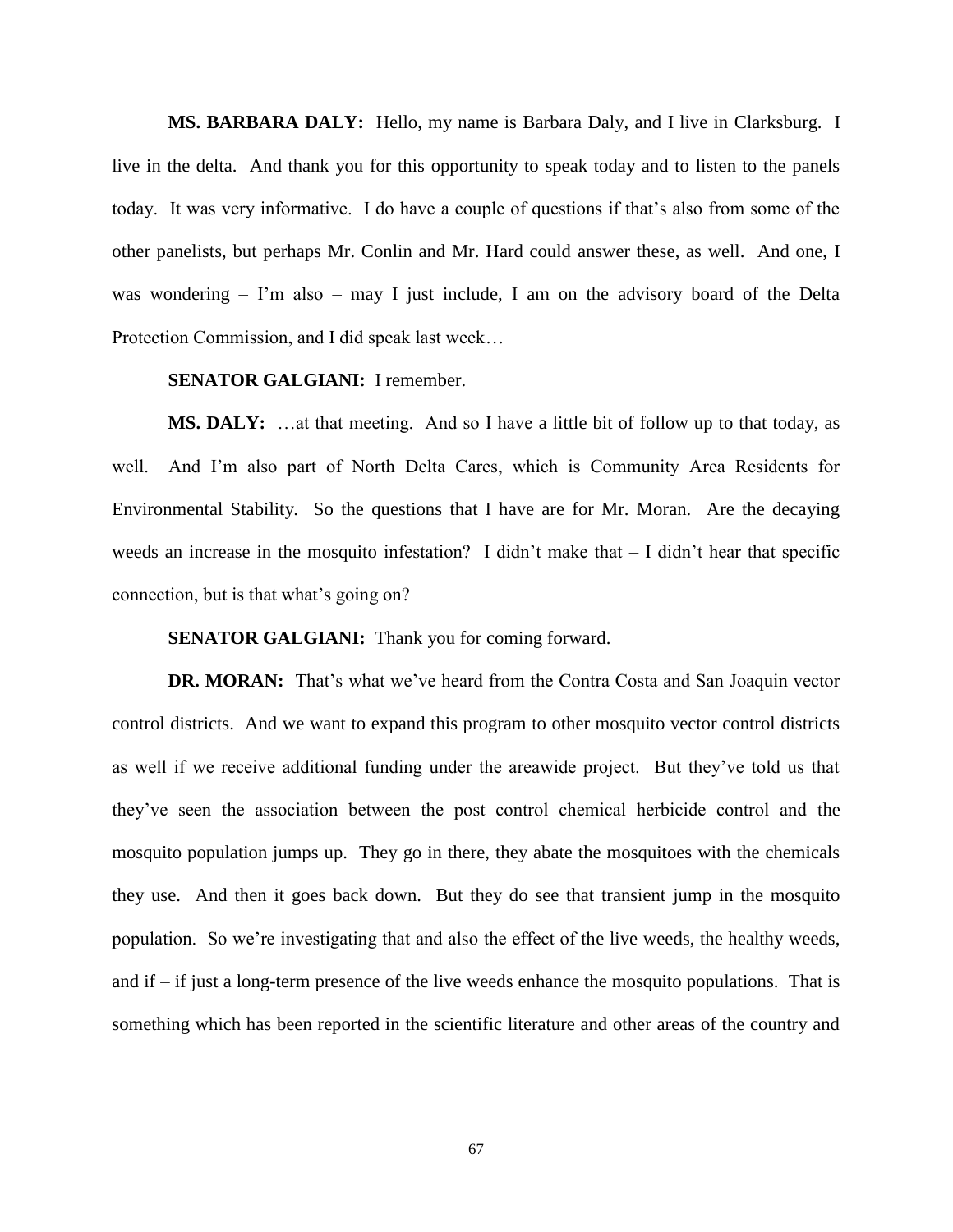the world. But we're studying it here in the delta now and hoping to use it as part of the implementation of the project.

**MS. DALY:** Thank you very much. Also, I have a question for Mr. Kratville. And I was wondering if spraying the tops of the hyacinth is effective in killing the roots of the hyacinth, or does it work differently with the hydrilla than it does with the hyacinth? Because he said the root system still lives on for seven years, I think you said.

**MR. KRATVILLE:** I do not personally have any experience in treating hyacinth. But the issue with hydrilla is the formance of a tuber, which is similar to, like a peanut.

**MS. DALY:** Mm-hm.

**MR. KRATVILLE:** Actually a growing bud which is sent – you can think of it just as a seed. But we can kill the actively growing plants. We can cut the actively growing plants. We can remove them. We have removed all the soil and lined ditches with cement. Those tubers in the soil, when they sprout, you again have hydrilla. And many other aquatic weeds do not have that feature.

**MS. DALY:** Thank you. One of the reasons I'm asking this question is because when I drive around the delta – which I do quite a bit – I see the brown tops of the hyacinth, but underneath it, it's clearly green. And so I'm just wondering about the effectiveness of spending a lot of money and a lot of pesticides and the results of that. But thank you very much. It would really be nice to know if that's true for hyacinth, as well.

**MR. CONLIN:** Hyacinth is a floating plant, so it does not dig into the soil...

**MS. DALY:** Oh, okay.

**MR. CONLIN:** …per se. So there are no…

**MS. DALY:** Wonderful.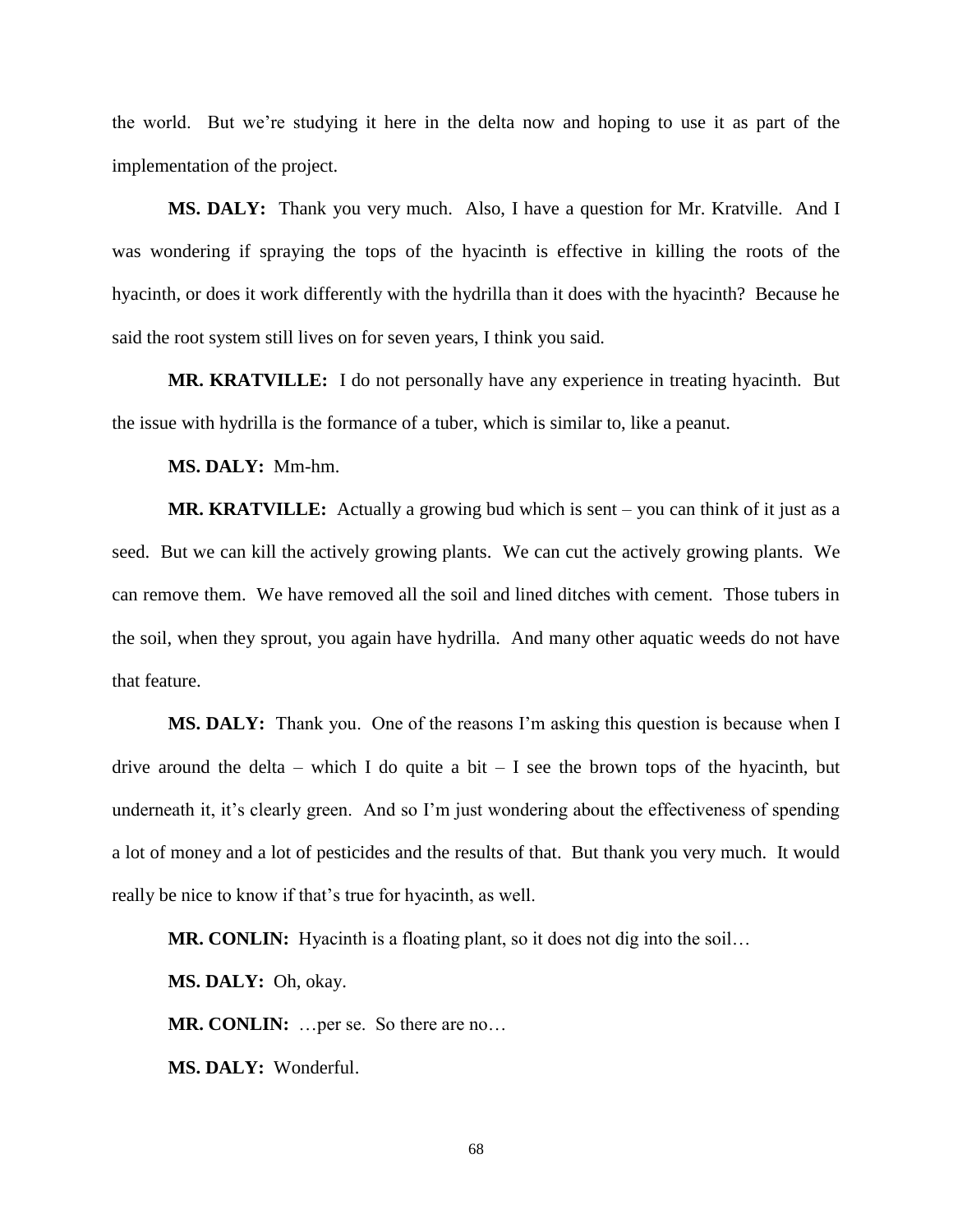**MR. CONLIN:** …tubers left in the soil.

**MS. DALY:** Mm-hm.

**MR. CONLIN:** However, if the plant flowers – one of the reasons why we spray it with chemicals – if it flowers, then it produces seeds. Those seeds can go into the riverbed, and they can actually survive for up to 20 years.

**MS. DALY:** Mm-hm.

**MR. CONLIN:** So one of the reasons why we spray is to stop the growth, stop it from flowering. And that's all part of what USDA is studying about: when do you attack the plant, at what stage of its life cycle, and what's best? The plant can also asexually reproduce. I mean, basically, if it survives, it can replicate just with the living portions of the plant. What you tend to see in the delta – if we spray the plant – the way the glysophan [sic] and  $2,4$ -D works is it attacks the photosynthetic processes, as I understand it. So what you're doing is just like if you use Roundup in your yard; it starts to kill off the top of the plant and eventually it takes out the entire plant. So sometimes you see it in that process of dying before it settles on the bottom. What you may also see, as in some cases because of the cold weather, it just has a dormant effect where it kind of freezes the top of the plant and then it dies a little bit. In that case, the plant may still survive because all you've really done is you've created a dormant effect on it like your grass turning brown in the middle of the summer, you know, when it can't get water or turning brown in the middle of the winter when it's too cold. In those circumstances, when our technicians go out and they look at it, they can make that assessment. And if they think that that's what's going on, they can spray it. Granted, the spraying isn't quite as effective if you have a good green top because it has to absorb the chemical. But it will still cause the plant to die and retard growth. Okay?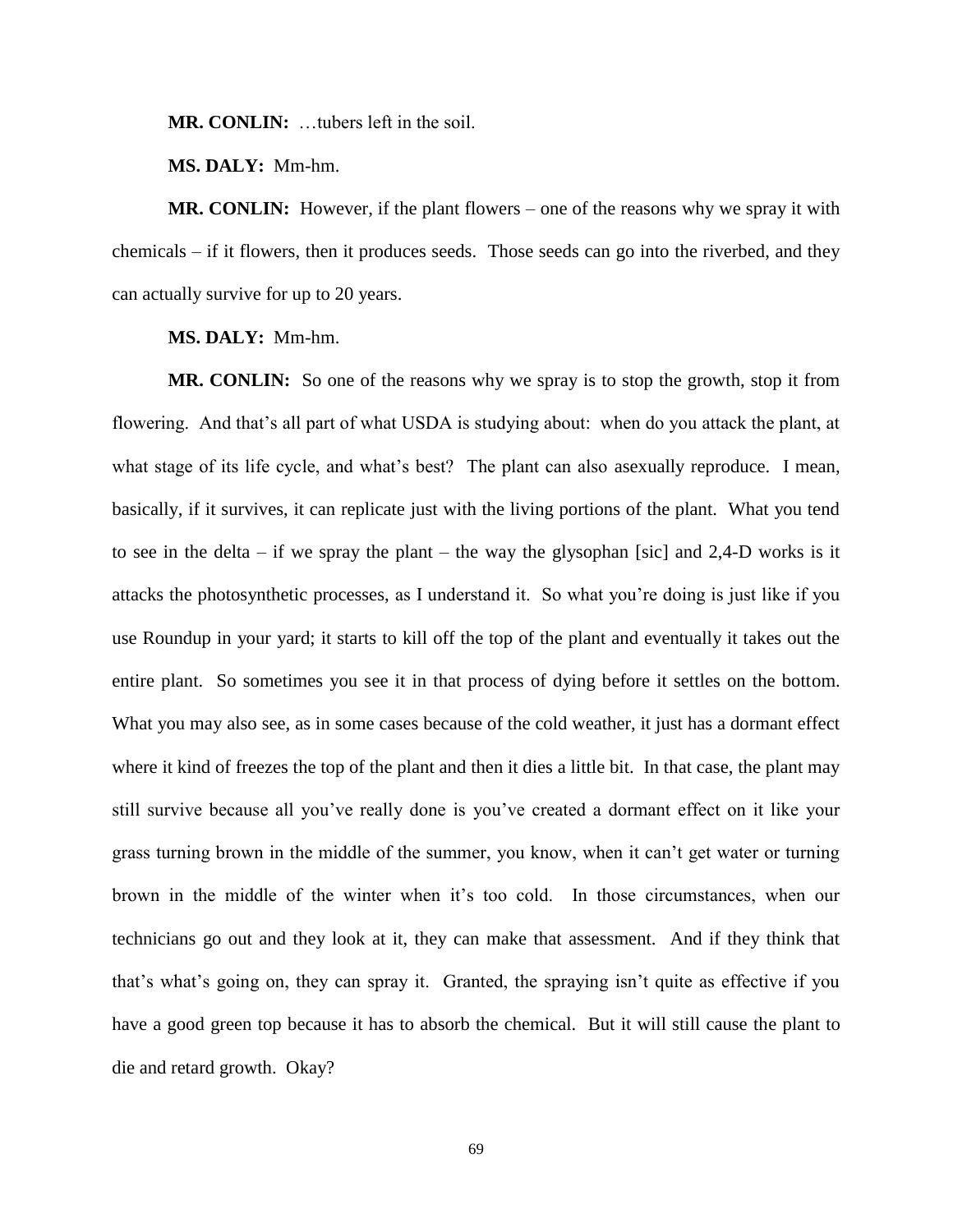**MS. DALY:** Okay, thank you very much. So I read on the – what was it called – the ingredients and the terms of use of the glysophate [sic], that farmers should not irrigate within 24 hours of the spraying. Is that taken into consideration when they go out and spray in the areas? Or do the farmers  $-$  is it up to them to know where and when you're spraying and that they shouldn't irrigate at the time within 24 hours of that? Or?

**MR. CONLIN:** We coordinate with local agriculture as well as the pumping agencies for those irrigation canals to make sure that they don't have the pumps on if we're gonna be spraying in close proximity. And also, we make sure that the farmers understand when we're spraying so that they're not drawing on the water with their own pumps in some cases and, therefore, bringing the water out. It's because of the fact that some of the chemicals have sensitivities to some certain plants that are up there. You know, for instance, we know in the case of glysophan [sic] that's really bad for tomatoes. If you spray it, it will kill the tomatoes. So we want to make sure we have good close coordination with them.

**MS. DALY:** Okay, thank you very much. And then I'd – I really appreciate that, thank you. So I do have one question about the NASA, all of the studies you're doing and the ability to – how you use them. So when you have the NASA pictures, what is the real time? Because you said that the hyacinth moves quickly with the wind, etcetera. So you're getting all these pictures as to where the hyacinth is and then how long does it take for that to get to you so in real time you can use that?

**MR. HARD:** Really, the great advantage of what they're providing right now is that it creates the ability to do modeling. Okay. And modeling means that it shows us growth patterns, and it shows us predictability patterns on where it may be going in the delta. So as far as being able to pick up a picture and say that's exactly where it is, run on out there and treat it…

70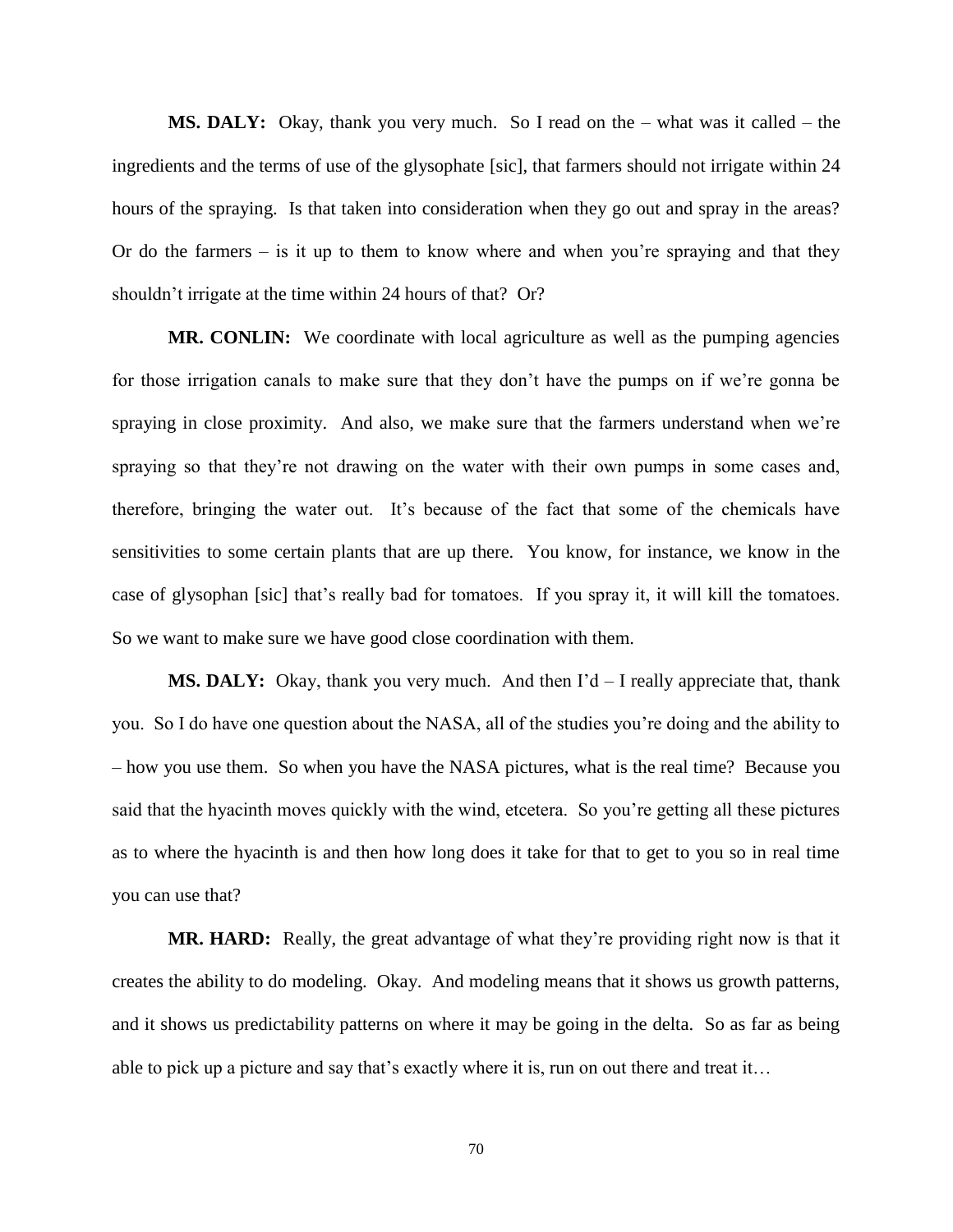**MS. DALY:** Not for that.

**MR. HARD:** …not as valuable for that. Although, there is some value because it does obviously give you a portrayal of the entire delta. And I believe every two weeks right now is what we're striving for right now in getting a download from them on this data.

**MR. CONLIN:** Right. So that every two weeks when the flight comes and provides the information there is gonna be a delay…

**MS. DALY:** Mm-hm.

**MR. CONLIN:** …in whether we're gonna be able to get out there because, as we know, there's two tides a day. And what's seen up above at that point in time, when you go out to ground truth it, unless it's connected to local reeds or…

**MS. DALY:** Right.

**MR. CONLIN:** …cattails, it would probably have floated away or gone somewhere else.

**MS. DALY:** Thank you. So you said that you would like more tools in your tool kit to try to handle this. So I have worked with Mr. Colver, and he has a way to  $-$  who just spoke  $$ and he has a way to eradicate the seeds and to handle them gently, and to his mechanical means is – sounds like it could be very, very workable since the seeds are the delicate part of this whole plant for it not spreading. And then I'd like to also just make a comment on your discussion with Anna Swenson earlier about the glysophate [sic]. And I have a recent – which I have copies for you, Senator, as well – that says, glysophate [sic] is classified carcinogenic by the international cancer agency. Group calls on the US to end herbicides used and advance alternatives. And this is dated March 20th, 2015. So it just came out this week. And it says a national public health and environmental group, Beyond Pesticides, is calling on the US Environmental Protection Agency and the US Department of Agriculture to stop the use of the country's most popular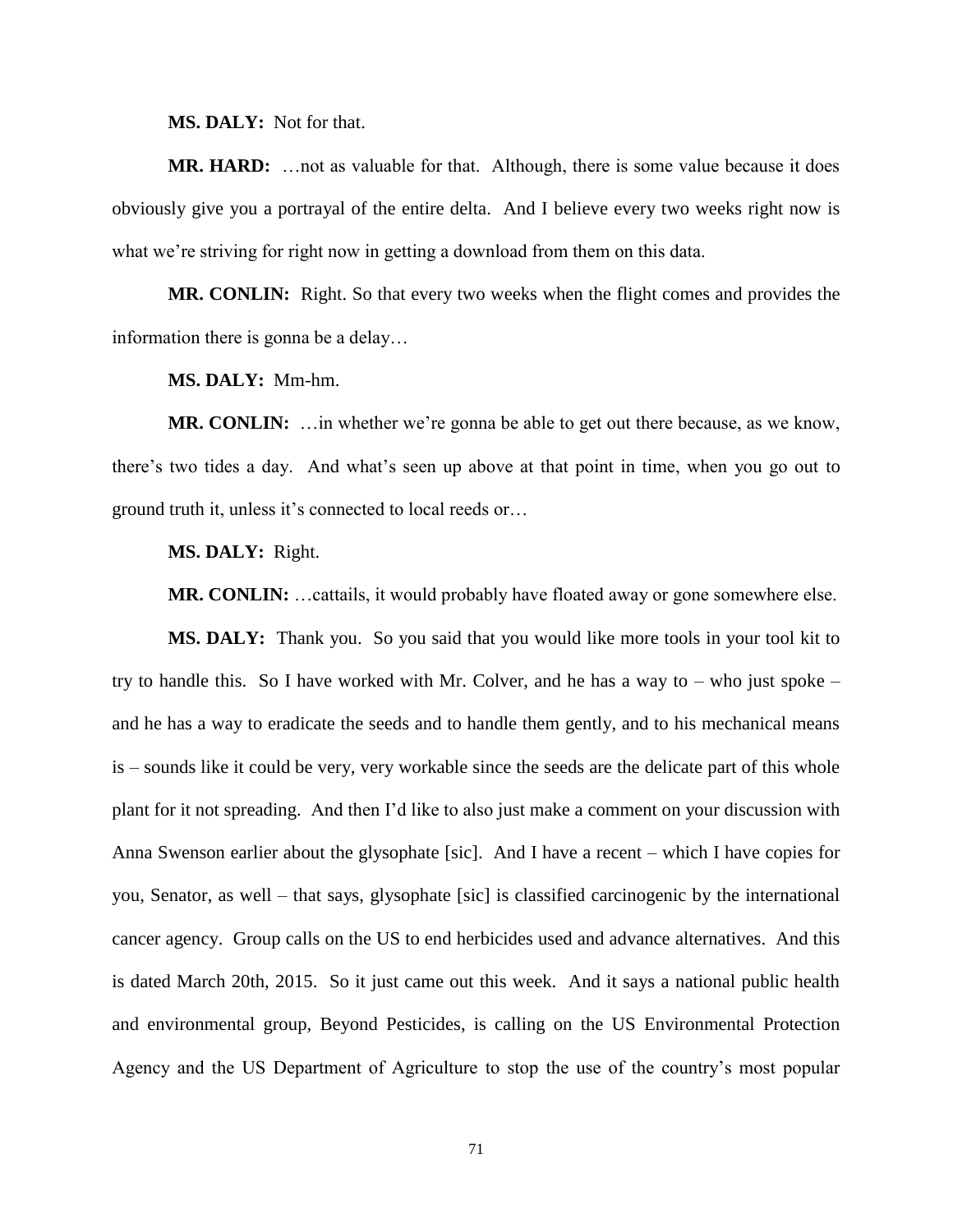herbicide, glysophate [sic], in the wake of an international ruling that it causes cancer in humans. The International Agency for Research on Cancer released its finding today, concluding that there is sufficient evidence of carcinogenicity based on laboratory studies. And when – I won't read the whole thing, but I would like to give you copies. I brought about 10 copies.

# **SENATOR GALGIANI:** Please.

**MS. DALY:** If I may?

## **SENATOR GALGIANI:** Thank you.

**MS. DALY:** Thank you. And, but one of the last sentences in the second paragraph says, further epidemiologic studies have found that exposure to glysophate [sic] is significantly associated with an increased risk of non-Hodgkin's lymphoma. So, with that, being an advocate for the public on the Delta Protection Commission and the public health and safety, I would ask for your review of these mechanical means that haven't been looked at yet. They are – they definitely are an alternative and to really give them a chance…

## **SENATOR GALGIANI:** Thank you.

**MS. DALY:** …to do their work. Thank you.

**SENATOR GALGIANI:** Points well taken. Thank you. Next.

**MR. ROGER KELLY:** First off, thank you, Senator, for everything you've done for the delta. I really appreciate it. My name is Roger Kelly.

### **SENATOR GALGIANI:** Yeah.

**MR. KELLY:** I'm a lifetime resident. I live on the Calaveras, just west of I-5. That's what my place looked like last December.

## **SENATOR GALGIANI:** Oh.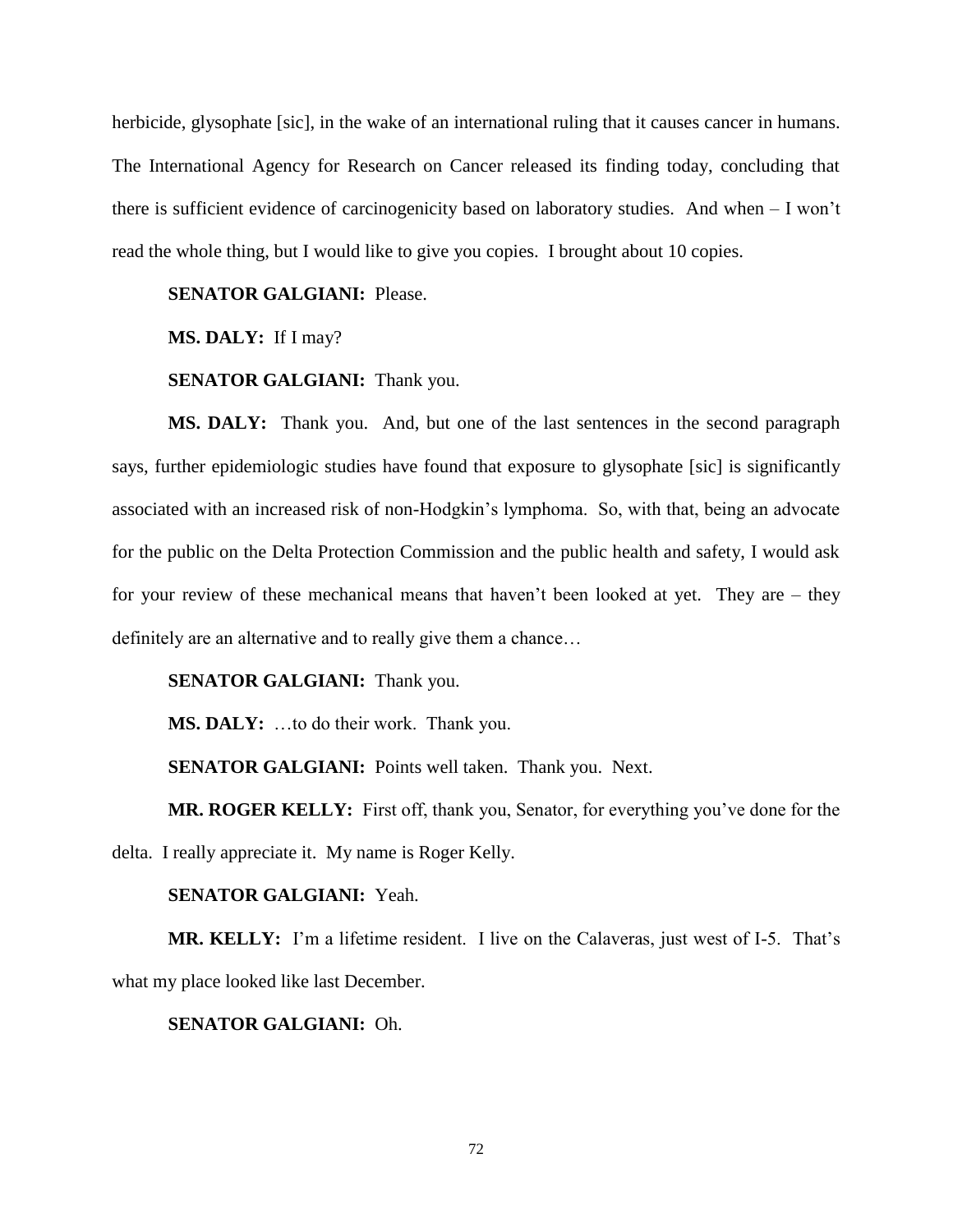**MR. KELLY:** Okay? And so it looked like grass instead of water. That's just west of I-5 in between I-5 and Stockton Yacht Club. I – maybe I misread the spraying, but is the Calaveras listed as being sprayed?

MR. HARD: Good afternoon. How are you?

**MR. KELLY:** I'm good, Eddie. How are you?

**MR. HARD:** Excellent. Yes.

**SENATOR GALGIANI:** You know one another on a first-name basis?

**MR. KELLY:** Oh, yeah. Me and Eddie are tight [laugh].

**MR. HARD:** Roger, so site 8 is included in our annual email that goes out for communication. It does identify a large area. And as you pointed out last week in your email in the afternoon to me after that went out, site 8 probably should be clarified to show the Calaveras River is part of the treatment. It is part of our site, but given your process improvement suggestion, hopefully, this week when we send this out we'll have all sites identified within each – we have a numerical site rating – ranking. So at site  $8 -$  so there's Mormon Slough, the deepwater channel, Calaveras River, Stockton waterfront, etcetera. So thank you, yeah.

**MR. KELLY:** Thank you. I'd like to say that last year Eddie did cure the problem, got it opened up. And since then, we've been in constant communication. This year, unfortunately, even after all the harvesting, we have small fragments of hyacinth. And kind of like they were talking earlier about the Arundo, it undercuts the levee, and it's all underneath there. And sometimes it's – if you looked at it from an aerial standpoint, you wouldn't see it. But we're a nursery area. We're gonna be deeply impacted if we don't get in the nooks and crannies. We're gonna look just like this. And so I'm really glad to hear that. I've even found hyacinth – being I'm a lifetime resident – I walked up the Calaveras, over the UOP foot bridge, over to Pacific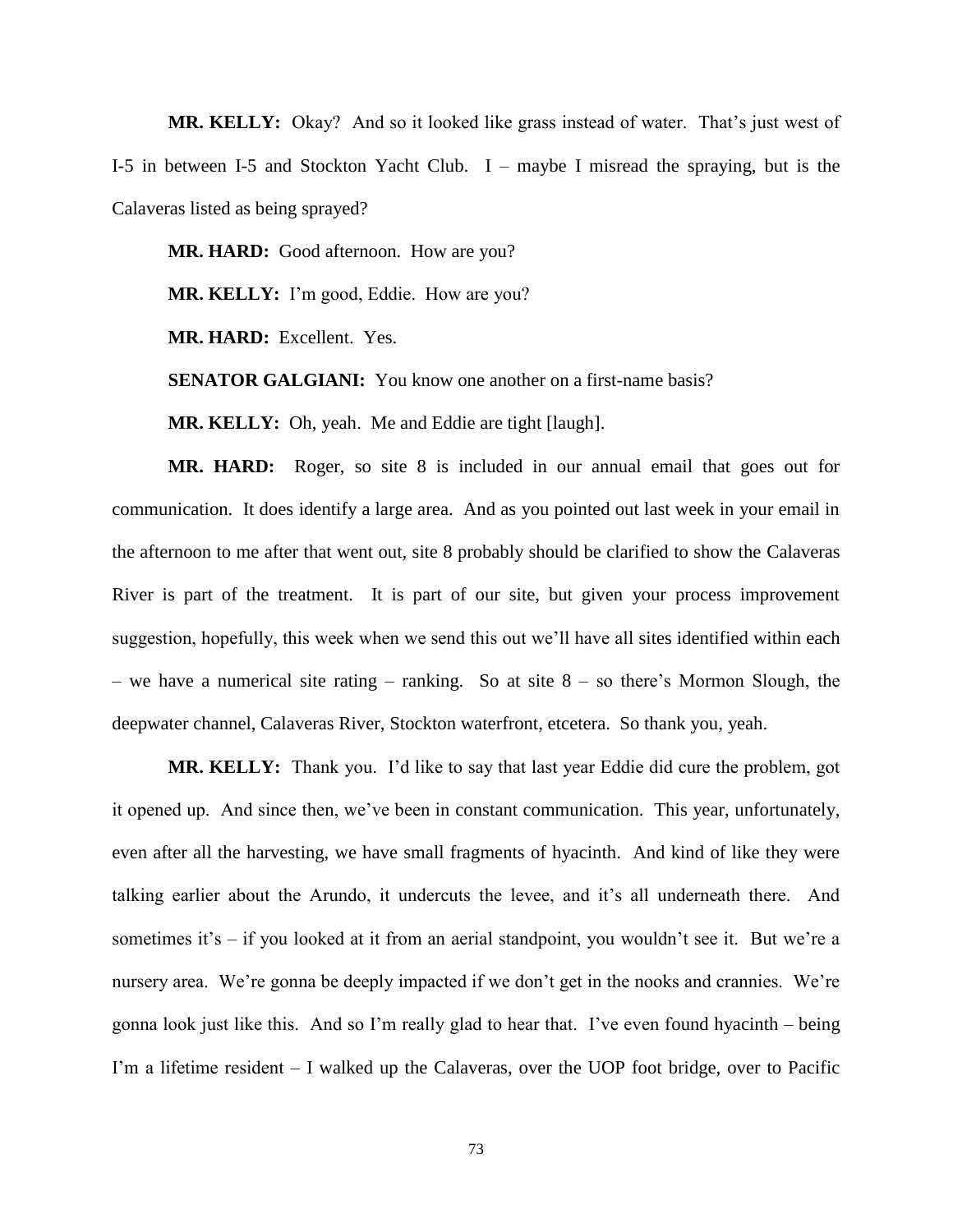Avenue; and Eddie since has told me since Pershing after that it gets so shallow it's not navigable. There's hyacinth beyond there. I wanted to go to El Dorado and beyond, and I want to see where it ends; but, unfortunately, my time has not permitted that. And we need to find solutions to get that out because all that's gonna do is hold up there and build into solid masses. And hopefully, someday, we'll get a heavy rain; but that'll come right down to the next section of the Calaveras which, in turn, gets out to the port. And it's just problematic. So if we can find some way of treating the hyacinth beyond Pershing and look into that, I think there's gonna be great benefits in that. I would be glad if you'd be interested  $-$  I have a small boat  $-$  we could take a trip up there, and I could show you some of the stuff, if you're interested. It's not quite as big as Randy's boat – who took you out – but I would be glad to take you out. And people have been talking about the flowers. I'm gonna let something out that the commodore of my boat club has put together. We're gonna try to get the boating community to go out in small inflatables, kayaks, things of that nature; and we're gonna have a flower-picking day. We don't know when it's gonna bloom, so it's gonna be hard to set up. But we have several of the yacht clubs we've been talking to, and we think we could turn it into an event where it would be a win-win. The boaters would feel like they're helping out.

## **SENATOR GALGIANI:** Mm-hm. Yes.

**MR. KELLY:** We could help curb the cycle. We'll let you know more when we know. But the problem is trying to track the flowers. So if you start seeing flowers before I do, please let me know. I send – today you have pictures from me. Senator, Eddie gets my pictures on a regular basis. I probably fill his inbox.

**MR. HARD:** Keep 'em coming.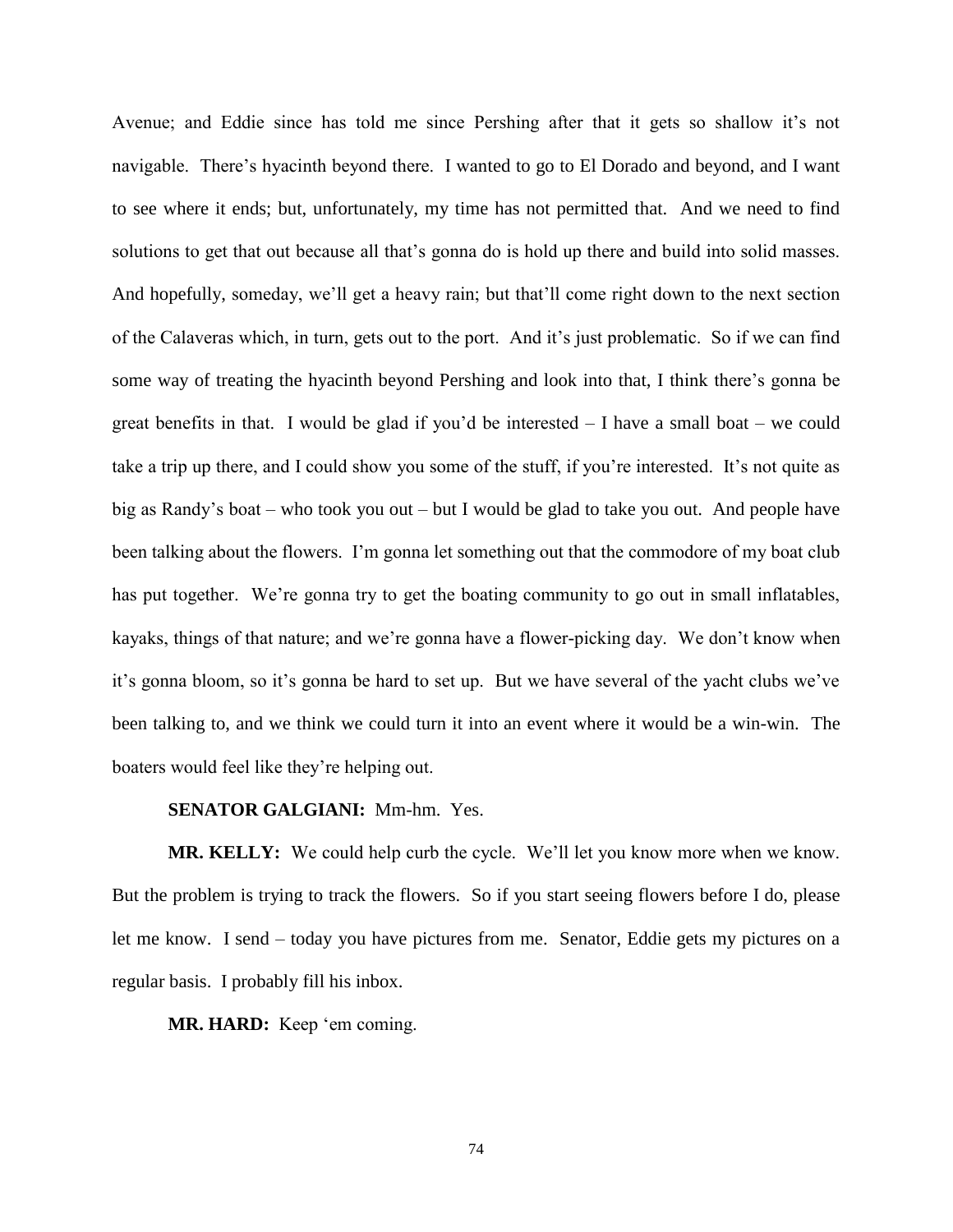**MR. KELLY:** I just have one quick letter and no comments on this. But Randy from the Stockton Yacht Club, who took you out for the ride, Randy Welch, he just – he would really like to be here, but this is his comment:

"I will not be able to attend the meeting of invasive plants Friday. I had a prior commit with my mother to take her places she needs to go; at 92, she needs help. I was disappointed that not more than just a few days' notice was not given, specifically after attending many sessions and hosting Senator on our boat for tours. I did not get a direct invitation via email but a link from you, which I appreciate, Roger. Our Stockton Yacht Club membership is quite concerned by a large number of healthy fragments that we're seeing in the Calaveras River, throughout the delta. Never has this been seen this early in the year. We have requested spraying at and around our docks that are nursery areas but have not gotten a planned response to our request. I would love to understand an umbrella grant so we could spray locally at our facility and help the large fight that we all have ahead of us. If each of the marinas and clubs assist in the effort, I could only imagine that we would be of help, especially in areas that are hard hit by access on the water staff. I wish you luck at the meeting and hope that we can all work through this in the fight for our delta and livelihood. Randy Welch."

**SENATOR GALGIANI:** Thank you. And please convey to him my apologies that he didn't get an invitation directly from us. And we'll make sure that he gets an invitation to the next hearing.

**MR. KELLY:** I will leave the basic premise for the flower-picking day with Marian. **SENATOR GALGIANI:** Mm-hm. That's a great idea. **MR. KELLY:** Thank you. Thank you very much. **SENATOR GALGIANI:** Thank you.

75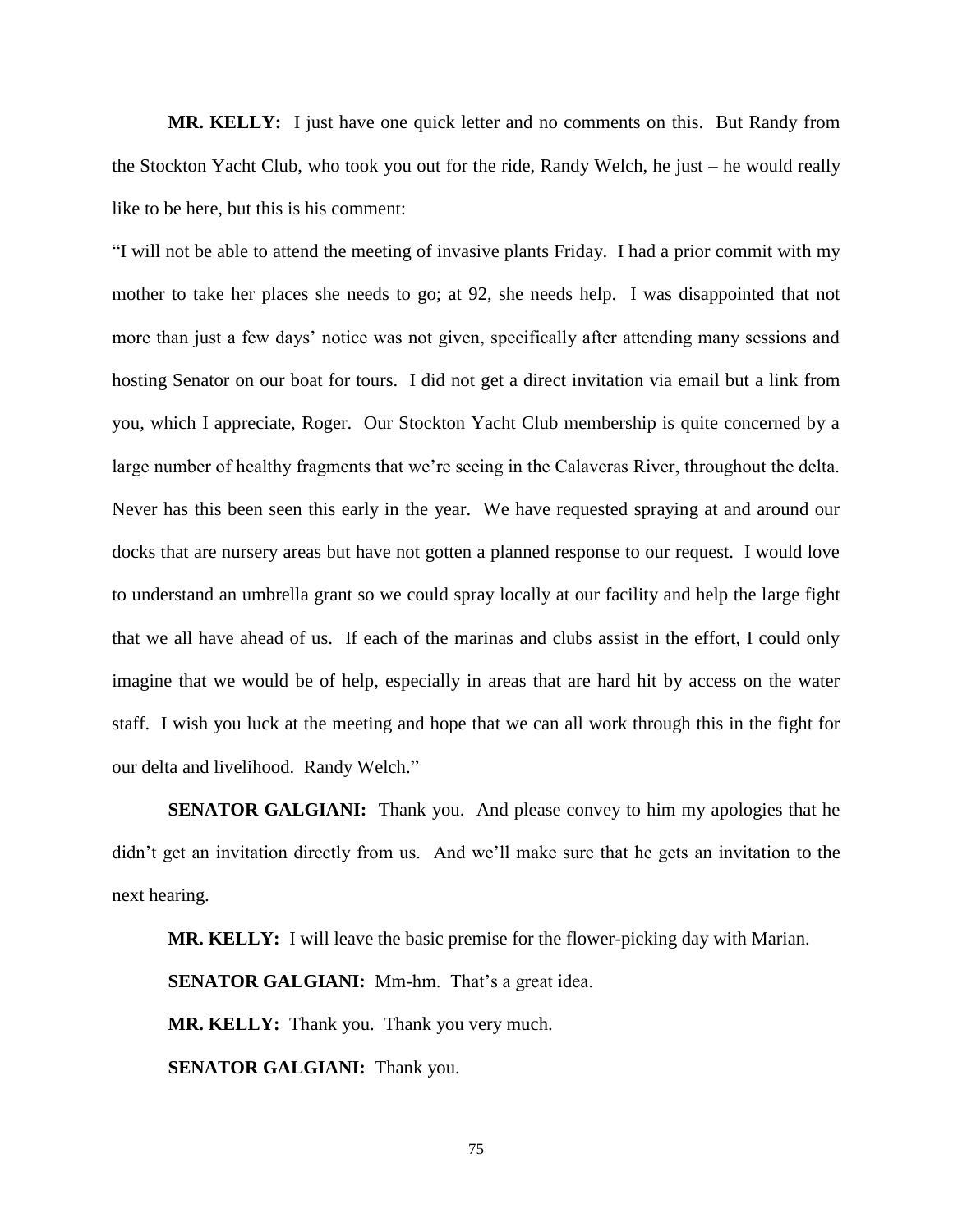**MR. KELLY:** I really  $-1$ 'm  $-1$  support the delta. I'm an avid boater. And I really  $-1$ appreciate your support.

**SENATOR GALGIANI:** Thank you. Rogene?

**MS. ROGENE REYNOLDS:** Another person, unfortunately, on first-name basis. Thank you. I'm wearing two hats today. First of all, I am chairman of the board of Restore the Delta. We are a 10,000-plus membership nonprofit group that is seeking a swimmable, drinkable, fishable, farmable delta. That covers many, many things. But the hyacinth is one of the most important ones right now because you can't fish, you can't swim, you can't drink, you can't do anything with the water as choked as it is now. Thank you for your efforts, Senator, and thank you for Boating and Waterways for paying more attention to the words that you've been getting from people. I want to echo previous speakers' statements about flows. We're in a struggle in the state now with the drought, and no one denies that every drop of water is precious and is being argued over. But the delta needs flows. So anytime that any of you has the opportunity to advocate for that, I hope that you will. Not out of any selfishness, but out of longterm hope for the delta. Because without flows, we will only be choked by hyacinth. Now, I'm gonna put on my other hat. And that is a resident of the South Delta for all of my life. One mile north of Old River and one mile to the east of Middle River. And I brought some pictures today that I took in January. And I wasn't sure who I should give them to, and frankly, I'm still not sure. But I'm gonna give them here to Mr. Conlin, have him look at it. And I'm going to encourage you, as you were before, to work with reclamation districts. They look at those levees all the time. They're on those levees. They would be wonderful sources for information of where the hyacinth is. And my card is on these photos. I will take you to this stretch of Middle River. It looks like the pictures that you have of Sycamore Slough. Thank you so much.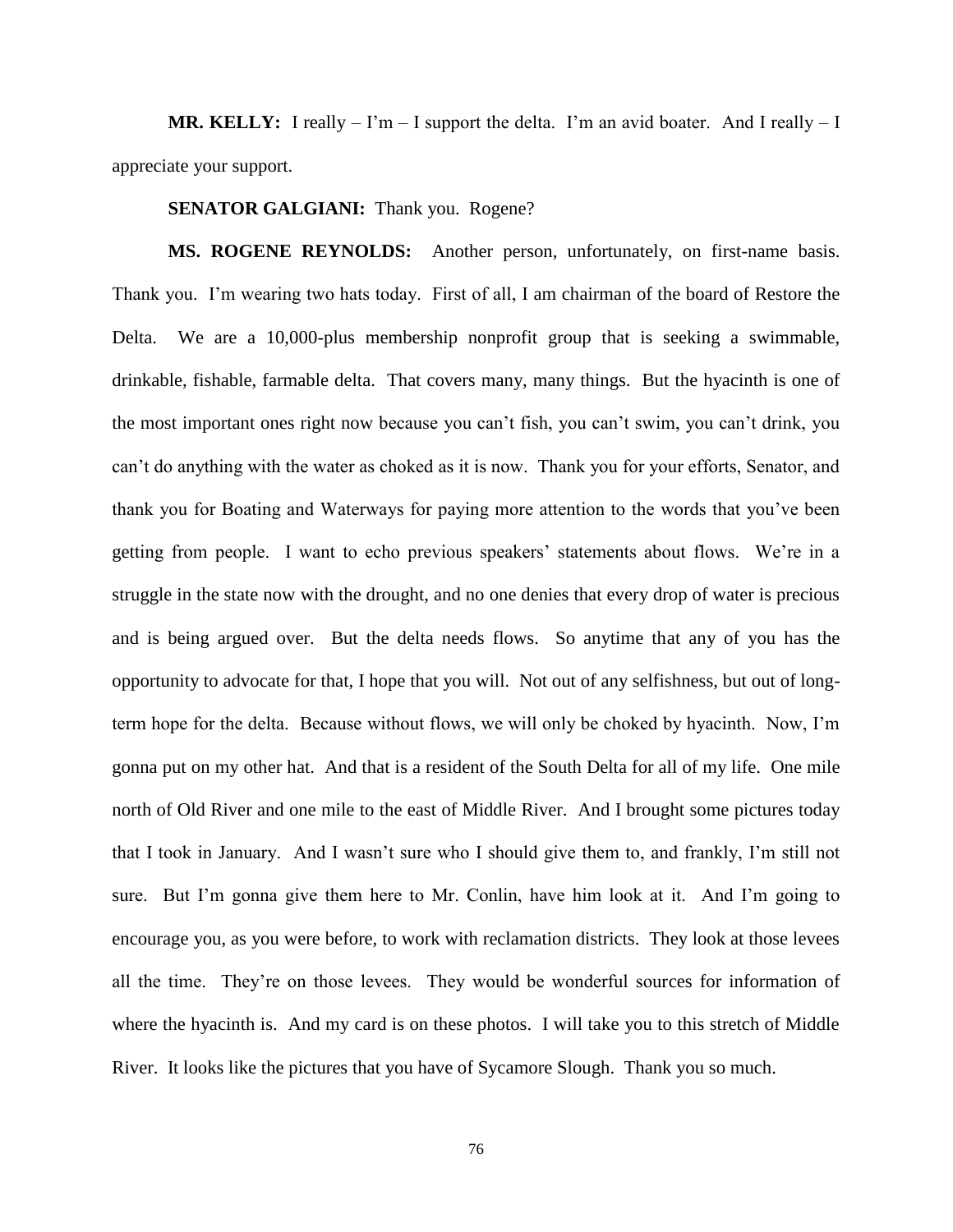**SENATOR GALGIANI:** Thank you. And Rogene, can you please say your name and organization?

**MS. REYNOLDS:** Oh, I'm sorry.

**SENATOR GALGIANI:** For the record.

**MS. REYNOLDS:** It's Rogene Reynolds. I live at [address omitted], and I am representing not only myself but Restore the Delta here in Stockton.

**SENATOR GALGIANI:** Thank you. Thank you.

**MR. GARY ROGERS:** Hi. My name is Gary Rogers. I'm a boater, and I'm a volunteer for Delta Weed Watch. Delta Weed Watch is a group formed by River Point and Village West Marina to find out where the water hyacinth is and then help Department [sic] of Boating and Waterways find it. So I'm gonna be out running around in my little dingy or my big boat looking for water hyacinth, taking pictures, getting locations, and reporting them. The other thing I'm doing is I'm visiting with other boating groups. I see a boater or a fisherman, I stop and tell them that the state has a place where you can report it and you'll actually get a letter back this year. Emailed back. So that's really nice, I appreciate that. And what I'm here is – I'm a tool. I will help anybody find the water hyacinth. I'm not gonna pick it out of the water, but I'll help you locate it. And I will be sending DBW emails virtually every day. I'm out on the water three or four days a week. I'm mostly retired, got nothing better to do. So I'm out looking for water hyacinth. Now, I was down at Whiskey Slough two weeks ago, and I was talking to the people there. And at one point last year, they were hauling boats at their expense that were in their storage shed over to Windmill Cove and paying to have them launched. And when the people got done boating, bringing them back because they could not get boats in and out of their marina. That was the only way. So, you know, and at our marina, I couldn't take my